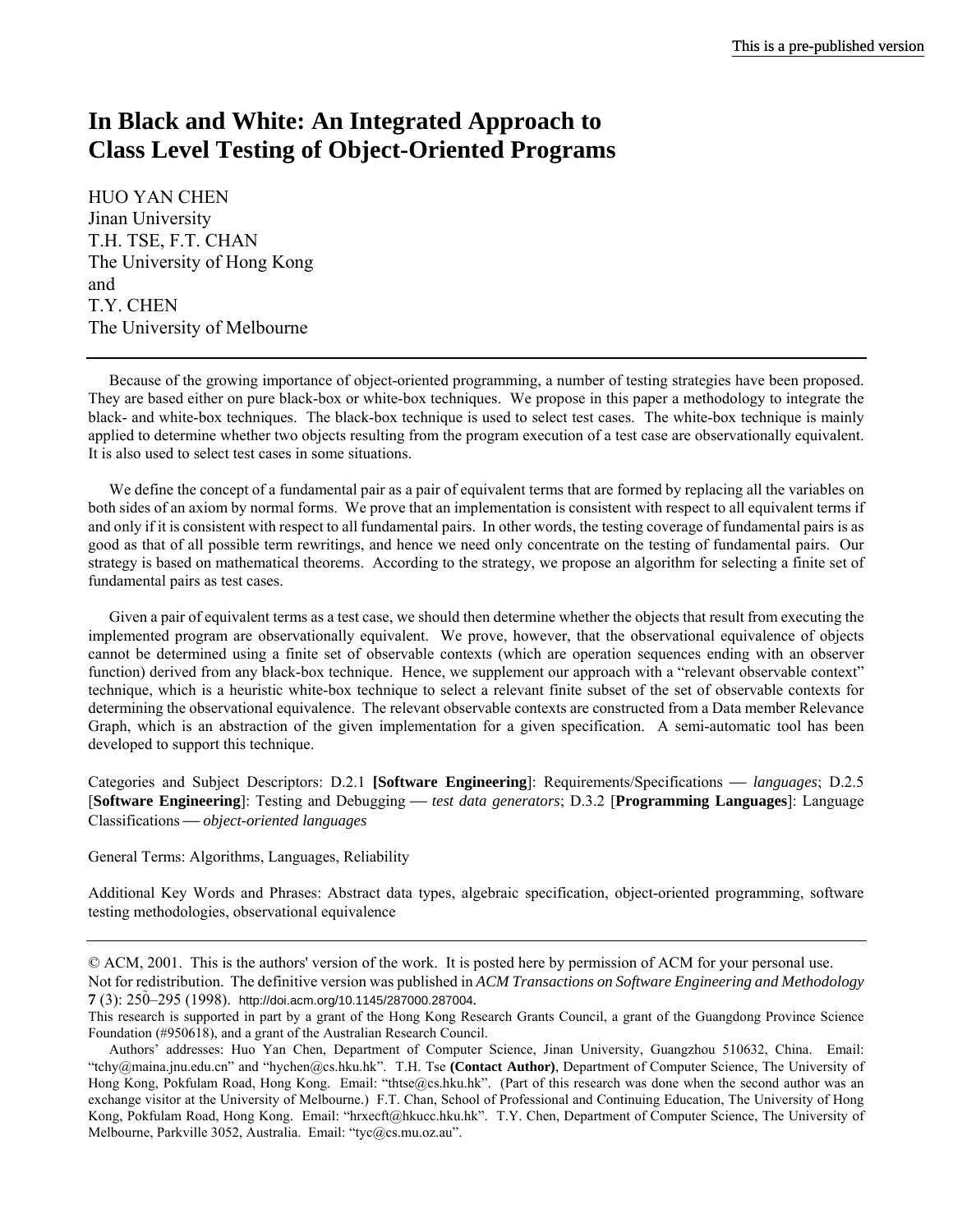#### 1. INTRODUCTION

The special characteristics and properties of an object-oriented approach render resulting software systems more reliable, maintainable, and reusable. However, an object-oriented approach also poses new challenges to software testing as a software system is now composed of classes of objects and has unique features not found in other programming paradigms. New testing problems arise from the following facts: (1) Programs in an object-oriented system are not necessarily executed in a predefined order; the sequence of invocation of methods in a class is not specified explicitly; and there are more variations in combining methods in the same class or across different classes [1]. (2) Special testing techniques are also required to deal with inheritance, polymorphism, overloading, message passing, association, aggregation, and state-dependent behavior  $[2, 3, 4, 5, 6, 7]$ . (3) Furthermore, it is mandatory to derive an algorithm for determining the observational equivalence of the output objects so as to judge the correctness of implementations. The concept of object observational equivalence reflects the encapsulation and information hiding features of the object-oriented paradigm. In this paper, we only consider the facts (1) and (3) in *class level testing*, which concerns only the interactions of methods and data within a given class. However, inheritance, polymorphism, overloading, message passing, association, and aggregation concern the relationships and interactions among different classes in a given **cluster**, which are considered in our other paper [8]

In recent years, a number of papers on class-level testing of object-oriented programs have been published. The techniques involved can be classified into two categories. The black-box technique refers to program testing based on software specifications [9, 10, 11]; whereas the white-box technique refers to that based on information from the source code of the developed systems [1, 12, 13, 14, 15, 16, 17]. Each technique has its advantages and disadvantages. For example, if part of the specification is missing in an implementation, there is no way of revealing the problem using a pure white-box technique. On the other hand, we shall formally prove that it is impossible to determine whether two objects are observationally equivalent using a pure black-box technique. We therefore propose to integrate blackand white-box techniques in our project. We do not consider program syntax errors and specification errors in this paper.

The organization of the paper is as follows. Section 2 states the problems of test case selection, including the reasons why we use equivalent sequences of operations rather than individual operations as test cases, and our new selection strategy. In Section 3, we present a white-box technique, namely a "relevant observable context" technique, to determine the observational equivalence of objects. Section 4 is devoted to comparing our approaches with related work by other researchers. In Section 5, we conclude our current findings, summarize their limitations, and make suggestions for future work.

## 2. SELECTION OF TEST CASES

#### 2.1 Background: Equivalent Terms as Test Cases

Algebraic specifications are popular in the formal specification of object-oriented programs [18, 19, 20]. An algebraic specification for a class consists of a syntax declaration and a semantic specification. The syntax declaration lists the *operations*<sup>1</sup> involved, plus their domains and co-domains, corresponding

In this paper, the word "operation" is used in a specification, while its counterpart in the implementation is called a "method"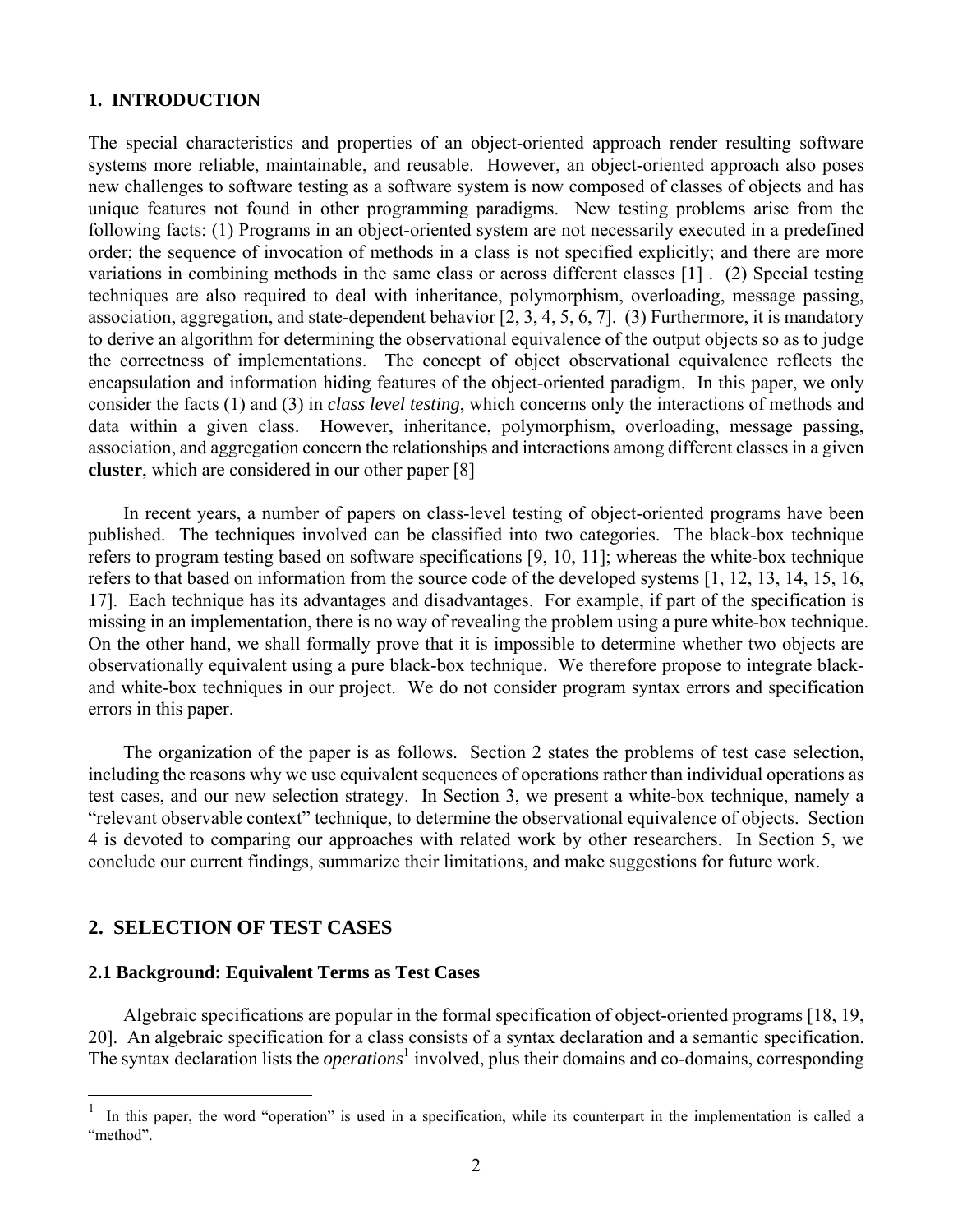to the input and output parameters of the operations. The semantic specification consists of equational *axioms* that describe the behavioral properties of the operations. The following is an example of an algebraic specification for the class of integer stacks.

## **Example 1**

```
module INTSTACK is
classes Int Bool IntStack
inheriting INT
operations
     new: \rightarrow IntStackempty: IntStack \rightarrow Bool
     _.push(_): IntStack Int \rightarrow IntStack
    \_pop: IntStack \rightarrow IntStack
     top: IntStack \rightarrow Int \cup {NIL}
variables
     S: IntStack
     N: Intaxioms
     a_1: new.empty = true
     a_2: S.push(N).empty = false
     a_i: new.pop = new
     a_4: S.push(N).pop = Sa_5: S,top = NIL if S.empty
```
- $a_6$ :  $S.push(N)$ .top = N
- 

 $\Box$ 

Intuitively, a *term* is a series of operations in an algebraic specification. For example. new.push(1).push(2).pop is a term in the class of integer stacks above. A term is in normal form if and only if it cannot be further transformed by any axiom in the specification. For example, *new.push(1).push(2)* is in normal form but *new.push(1).push(2).pop* is not.

The concept of equivalent terms has been adopted in testing [9, 11, 21, 22, 23]. Two terms are said to be *equivalent* if and only if they can both be transformed to the same normal form. The terms  $new.push(1).push(2).pop$  and  $new.push(3).pop.push(1)$  are equivalent as they can both be transformed to the normal form  $new.push(1)$ . A term without variables is called a *ground term*. In this paper, we only consider ground terms because in dynamic testing, actual test cases involve ground terms only.

Let  $u_1$  and  $u_2$  be two ground terms and  $s_1$  and  $s_2$  be their corresponding method sequences in a given implementation. The test case  $\{u_1, u_2\}$  reveals an error of the implementation if  $u_1$  is equivalent to  $u_2$  but  $s_1$  and  $s_2$  produce observationally different objects.

The idea of using pairs of equivalent terms, rather than individual operations, as test cases in object-oriented black-box testing is justified by the following reasons:

(1) In object-oriented programming, a series of messages are often passed to an object, and the resulting object is then evaluated for correctness. The concept of observational equivalence is very important here. Consider, for example, a word processor that maintains the history of insertions and deletions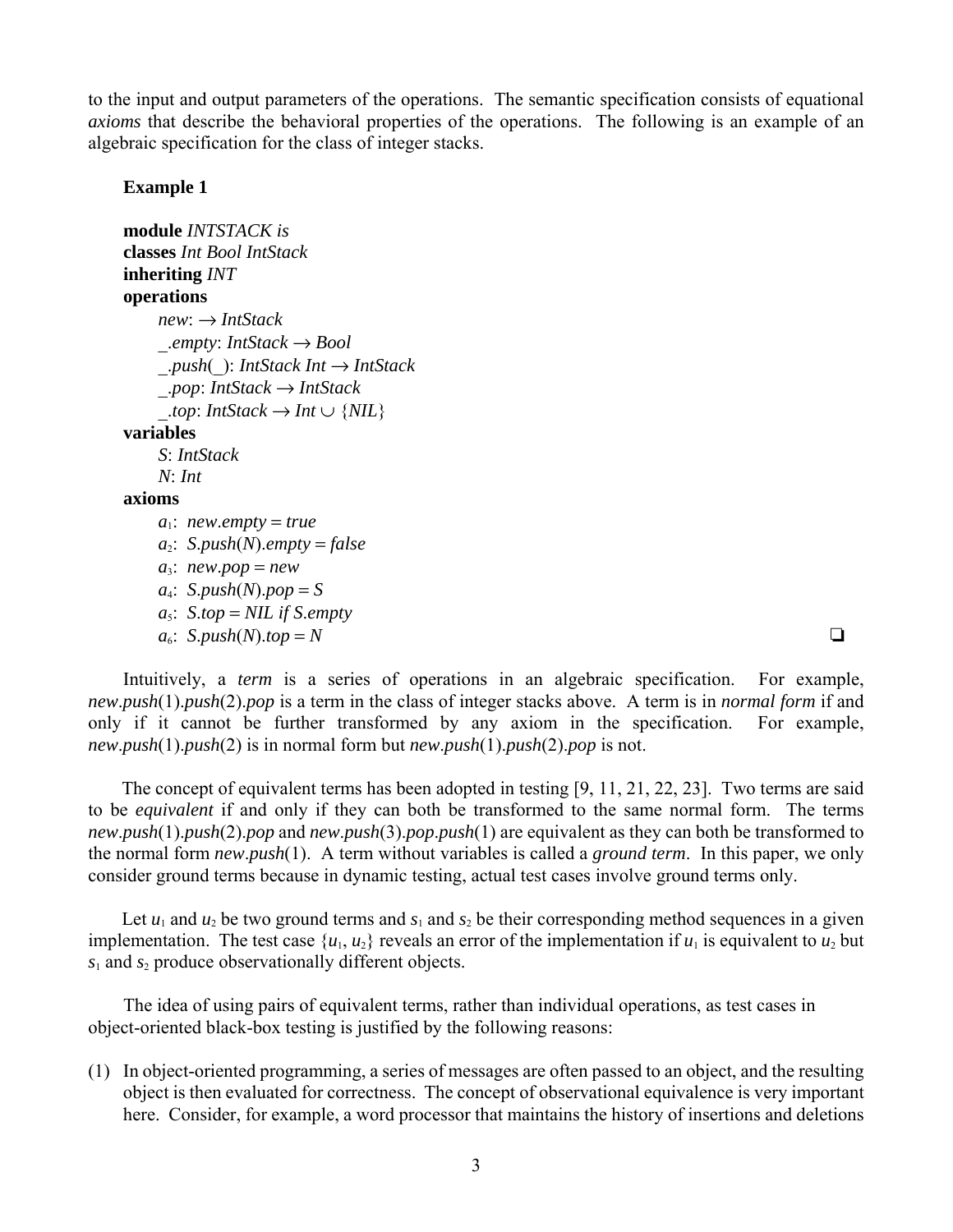in its document file for the purpose of undo's and redo's before it is finally saved. A user may enter a series of messages into the word processor, possibly with a number of wrong insertions followed by a number of corrective deletions. Another user may make different mistakes followed by different corrections when creating the same document. In either case, as long as they produce the same printed version, the final document files produced by the two users should be regarded as observationally equivalent. The concept of "equivalent terms" models this phenomenon very naturally. A series of messages passed to the object is modeled by a sequence of operations in a term. The objects resulting from two different series of messages would be equivalent if their observable versions, modeled by normal forms, are identical.

(2) The conventional approach of testing the output B of an individual operation *op* using an input A is just a special case of the testing of equivalence. The equivalent terms in this case are A.op and B. However, testing pairs of equivalent terms includes the checking of interactions among operations in the terms, while testing individual operations separately does not.

Obviously, if an error occurs in a common subterm of a pair of equivalent terms, it cannot be revealed with this pair as a test case. We can, however, find another pair of equivalent terms to reveal this error. For example, if  $u_1 = new.push(1).push(2).pop$  and  $u_2 = new.push(1)$ , then  $u_1$  and  $u_2$  are equivalent. The common subterm of  $u_1$  and  $u_2$  is new.push(1). If \_push(1) is erroneously implemented as \_push(11), then the error cannot be detected by the test case of equivalent terms  $u_1$  and  $u_2$ , but can be revealed by another pair of equivalent terms *new.push*(1).*top* and 1.

#### 2.2 Basic Concepts

The following are the formal definitions of the basic concepts used in this paper. Definitions 2.1, 2.2, 2.3, and 2.6 are about algebraic specification, Definitions 2.7 to 2.10 are about implementation, while Definitions 2.4 and 2.5 are related to both.

**Definition 2.1** The sets  $T_c$  of *ground terms* in a term algebra T are defined recursively as follows:

- (a) For any constant or *constant operation*  $f: \rightarrow C$ , f is a ground term in  $T_c$ . The *length* of f is defined to be  $1$ .
- (b) For any operation  $f(\ldots, \ldots)$ :  $C_0 C_1 \ldots C_n \rightarrow C$  (where  $n \ge 0$ ), and for any ground terms  $u_i$  in  $T_{Ci}$ ,  $0 \le$  $i \leq n$ ,  $u_0, f(u_1, ..., u_n)$  is a ground term in  $T_c$ . Each  $u_i$  is a proper subterm of  $u_0, f(u_1, ..., u_n)$ . Furthermore, if v is a proper subterm of  $u_i$ , then v is also a *proper subterm* of  $u_0$ ,  $f(u_1, ..., u_n)$ . The length of  $u_0$ ,  $f(u_1, ..., u_n)$  is defined as

$$
length(u_0, f(u_1, ..., u_n)) = 1 + length(u_0) + length(u_1) + ... + length(u_n)
$$

In Example 1, for instance,  $new.push(1).push(2).pop,top$  is a ground term, with proper subterms "new.push(1).push(2).pop", "new.push(1).push(2)", "new.push(1)", "2", "new", and "1". Their lengths are shown in Table 1. By Definition 2.1, all ground terms are of finite lengths.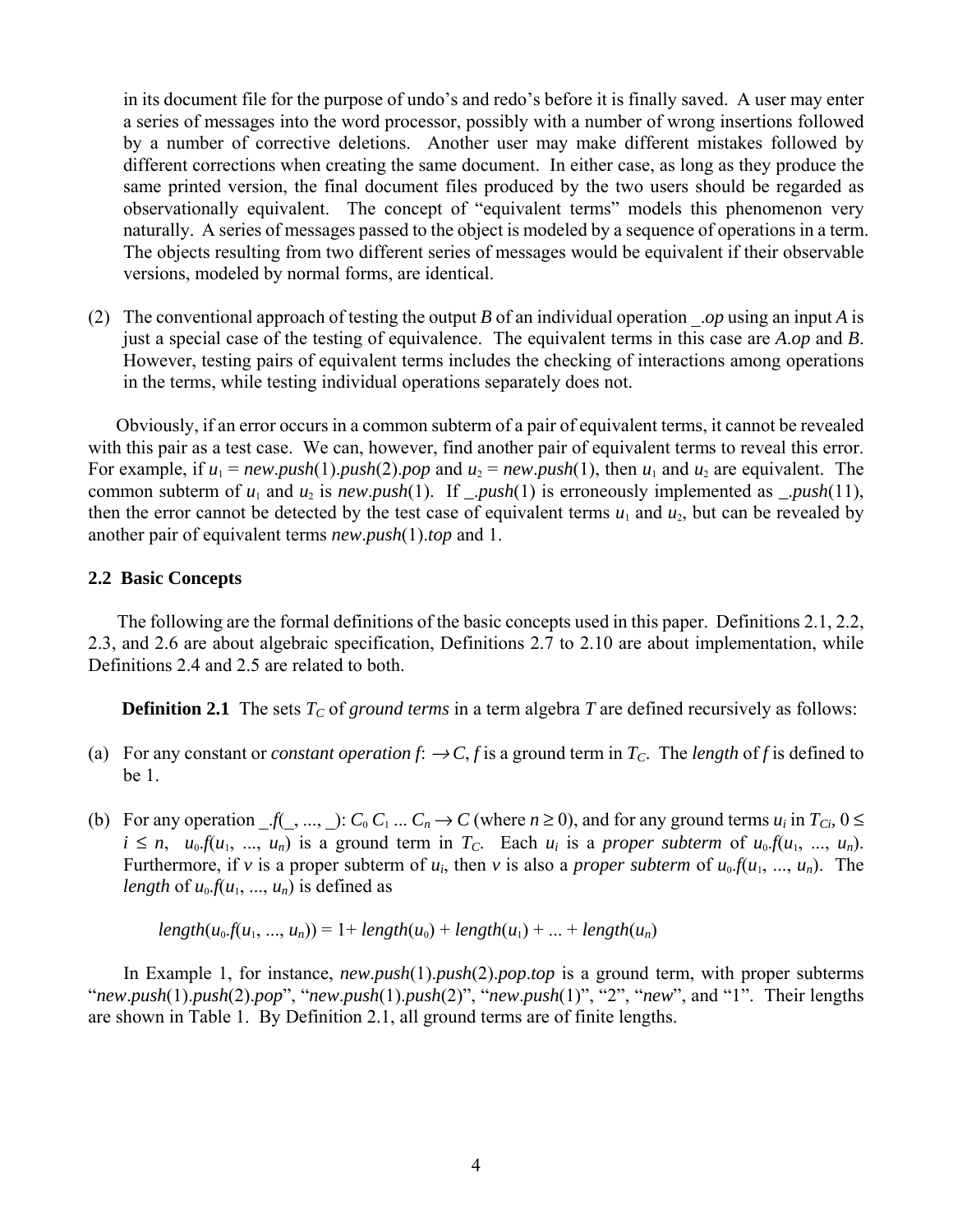#### **Table 1** Lengths of terms

| Terms                       | Lengths |
|-----------------------------|---------|
| $\lq\lq\lq\lq$              |         |
| new                         |         |
| $\mathfrak{so}$             |         |
| new.push(1)                 |         |
| new.push(1).push(2)         | 5       |
| new.push(1).push(2).pop     |         |
| new.push(1).push(2).pop,top |         |

## **Definition 2.2** Suppose

- (a)  $a_0$ :  $u = u'$  is an equational axiom such that each variable occurring in u' also appears in u.
- (b)  $u_0$  is a ground term containing a subterm that is a substitution instance of the left-hand side u of the axiom.
- (c) if we replace that subterm in  $u_0$  by the corresponding substitution instance of the right-hand side  $u^2$ , the result is a ground term  $u_1$ .

Then we say that the ground term  $u_0$  can be transformed into the ground term  $u_1$  using the axiom  $a_0$  as a *left-to-right rewriting rule.* This is denoted by the notation:

$$
a_0
$$
  

$$
u_0 \to u_1
$$

In Example 1, for instance, the ground term  $new.push(1).push(2).pop.top)$  can be transformed into new.push(1).top using axiom  $a_4$  as a left-to-right rewriting rule, and new.push(1).top can be transformed further into the ground term "1" using  $a_6$ . These transformations are expressed as:

 $a_4$  $a<sub>6</sub>$ new.push(1).push(2).pop.top  $\rightarrow$  new.push(1).top  $\rightarrow$  1.

**Definition 2.3** A ground term is said to be in *normal form* if and only if no further axiom is applicable to it as a left-to-right rewriting rule. A specification is said to be *canonical* if and only if every sequence of rewrites on the same ground term reaches a unique normal form in a finite number of steps.

**Definition 2.4** Suppose  $A_1, ..., A_i$ , and E are classes different from class C, and  $D_1, ..., D_k$  are classes that may or may not be different from class C, where i,  $k \ge 0$ . An operation or method  $f: A_1 ... A_i \to C$  is called a *creator* of class C. An operation or method  $g($ , ...,  $)$ : CD<sub>1</sub> ...  $D_k \to C$  is called a *constructor* of class C if it can appear in a normal form. If an operation or method  $\Lambda$   $\Lambda$ ,  $\Lambda$ ,  $\Lambda$ .  $\Gamma$ cannot appear in any normal form, it is called a *transformer* of class C. An operation or method  $\_p(\_,\ldots,$ : C  $D_1 \dots D_k \rightarrow E$  is called an *observer* of class C.

In Example 1, for instance, the operation *new* is a creator, *push(N)* is a constructor, *pop* is a transformer, and *empty* and *top* are observers.

**Definition 2.5** Suppose C is a class of a given specification. A valid sequence of operations or methods in C, starting from a constructor or transformer but ending in an observer, is called an *observable context* on C.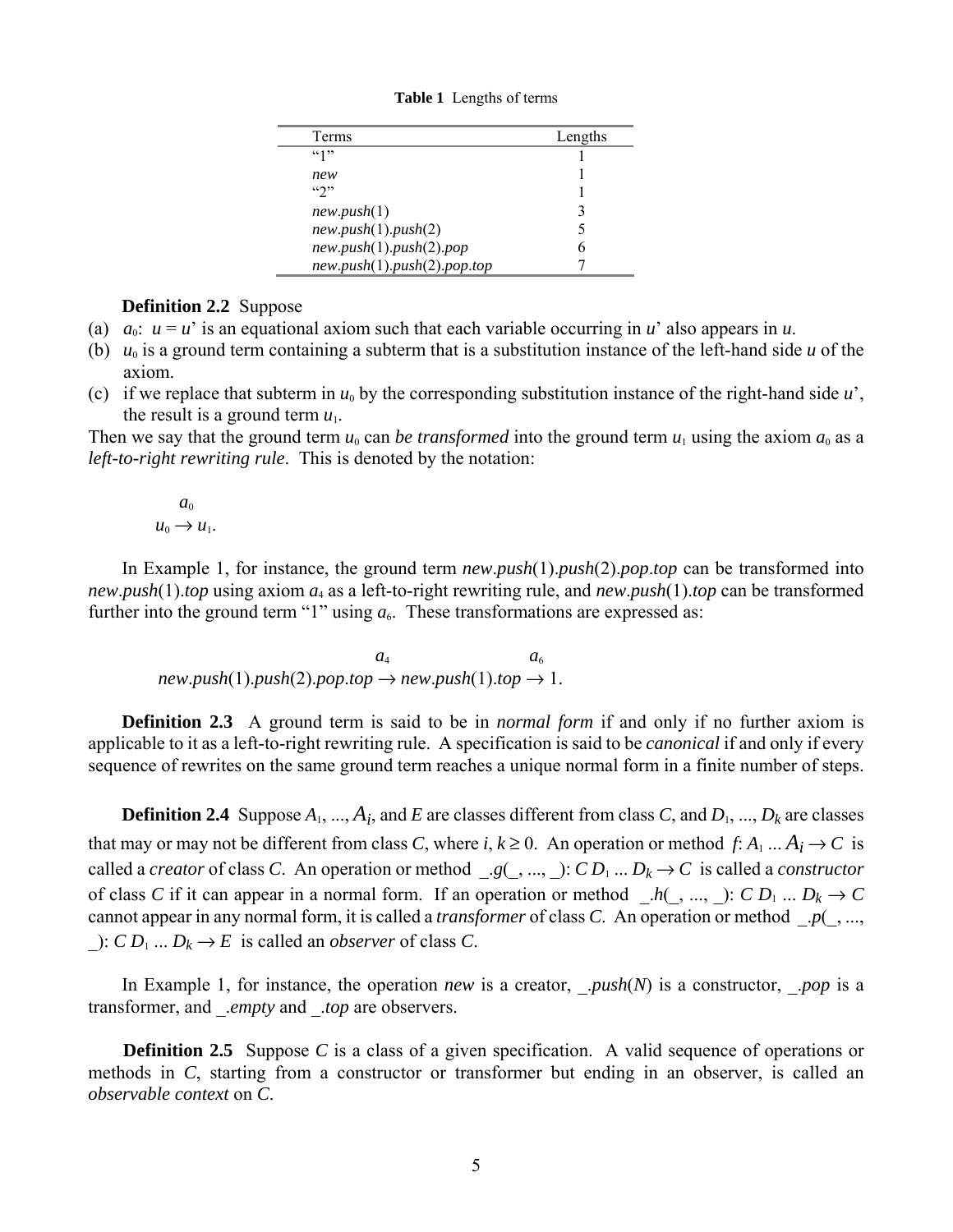The general form of an observable context  $oc$  is as follows:

 $oc = f_1(...) f_2(...)...f_k(...).obs(...)$ 

where  $f_1(...), f_2(...), ..., f_k(...)$  are constructors or transformers of class C and  $[obs(...)$  is an observer of class C. For any object O in C, O.oc denotes the result of applying oc to O. For example,  $oc =$ *push*(1)*push(2)<sub>pop</sub>push(4)<sub>pop</sub> is an observable context on the class of integer stacks given by* Example 1. The result of applying it to *new* is *new.push*(1).*push*(2).*pop.push*(4).*top* = 4.

**Definition 2.6** For a given canonical specification, two ground terms  $u_1$  and  $u_2$  are said to be *equivalent* (denoted by  $u_1 \sim u_2$ ) if and only if both of them can be transformed into the same normal form by some axioms as left-to-right rewriting rules.

The following definition is adapted from  $[11, 22]$ :

**Definition 2.7** Given a canonical specification and its implementation in a class C, two objects  $O_1$ and  $O_2$  in C are said to be *observationally equivalent* (denoted by  $O_1 \approx O_2$ ) if and only if the following conditions are satisfied:

- (a) When C is a class provided by the implementation language,  $O_1$  and  $O_2$  are identical according to the built-in equality in the language.
- (b) When C is a user-defined class, for any observable context oc on C,  $O<sub>1</sub>$  oc is observationally equivalent to  $O<sub>2</sub>$ .oc in the output class.

Let  $O_i.d_i$  represent the value of a data member  $d_i$  in an object  $O_i$ . Notice that even if  $O_1.d_i \neq O_2.d_i$  for some data member  $d_i$  of the objects  $O_1$  and  $O_2$ , it does not necessarily mean that  $O_1$  and  $O_2$  are observationally nonequivalent. This point reflects the encapsulation or hiding of implementation details in the object-oriented paradigm.

For a canonical system, the observational equivalence of objects is reflexive, symmetric, and transitive.

**Definition 2.8** Given a canonical specification and its implementation, a series of methods corresponding to the operations in a ground term is called a *method sequence* corresponding to the ground term. Two such sequences  $s_1$  and  $s_2$  are said to be *equivalent* (denoted by  $s_1 \approx s_2$ ) if and only if they produce observationally equivalent objects.

For a canonical system, the equivalence of method sequences is reflexive, symmetric, and transitive.

**Definition 2.9** Suppose  $P$  is an implementation of a canonical specification  $SP$ .  $P$  is said to be *complete* if and only if, for every operation f in SP, there exists one and only one method  $m_f$  in P that implements f.

We can regard a complete implementation as a mapping  $\Psi$  from the specification to the implemented class, such that  $\Psi(f) = m_f$ . Let  $u = f_1, f_2, \dots, f_k$  be a ground term in the class. We write the method sequence  $\Psi(f_1) \cdot \Psi(f_2) \dots \Psi(f_k)$  as  $\Psi(u)$ .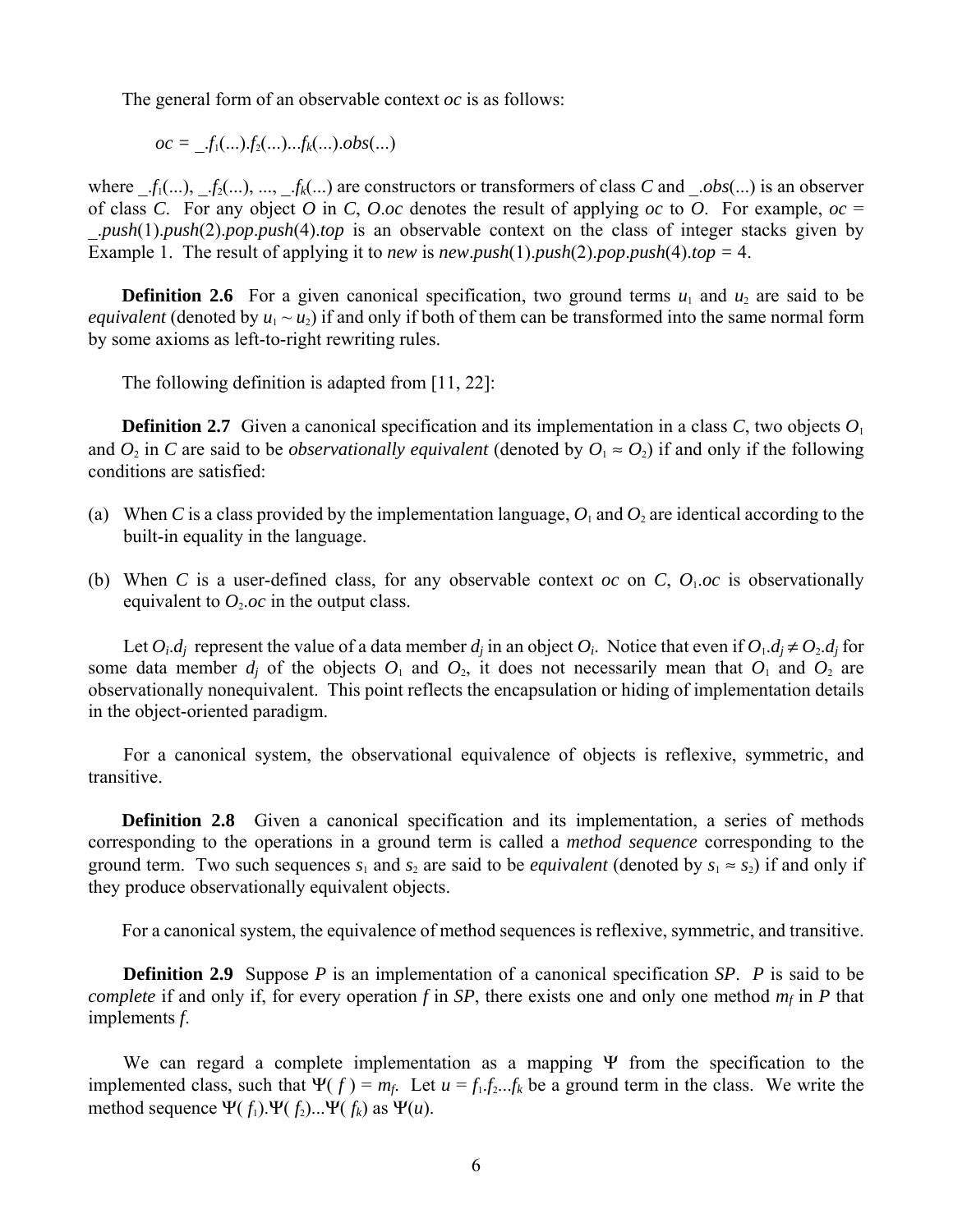**Definition 2.10** A complete implementation  $\Psi$  is said to be *consistent with respect to the equivalent ground terms u<sub>1</sub>* and *u<sub>2</sub>* if and only if the corresponding method sequences  $\Psi(u_1) \approx \Psi(u_2)$ .

Obviously, given a canonical specification, if a complete implementation is not consistent with respect to some equivalent ground terms, then there is an error in this implementation. Hence, this forms the basis of using equivalent ground terms as test cases.

## 2.3 Our Strategy: Fundamental Pairs as Test Cases

Although we have seen the rationale behind the use of equivalent ground terms as test cases, the set of all such terms for a given specification is infinite in general. Exhaustive testing is of course impossible. How do we select a finite representative subset of all equivalent ground terms as test cases? In this and the next sections, we shall propose a mathematically based strategy for selecting representative equivalent ground terms as test cases. First, we define an important concept as follows.

**Definition 2.11** For a given canonical specification, a pair of equivalent ground terms, formed by replacing all the variables on both sides of an axiom by normal forms, is called a *fundamental pair of equivalent terms* induced from the axiom. For the simplicity of expression, we shall refer to such a pair as a *fundamental pair* in this paper.

In Example 1, the pair of equivalent ground terms  $new.push(1).push(2).push(3).pop \sim$ *new.push*(1).*push*(2) can be formed by replacing the variables S and N in axiom  $a_4$  by the normal forms new.push(1).push(2) and "3", respectively, and hence is a fundamental pair induced from axiom  $a_4$ . However, the pair of equivalent ground terms new.push(1).push(2).pop.push(3).pop ~ new.push(1) is not fundamental.

When we generate fundamental pairs from an axiom, if the right side of the axiom contains some conditions, the selected normal forms to replace variables have to satisfy these conditions.

Having defined the basic concepts, we would like to state our strategy for test case selection. We prove that, in order to test whether a complete implementation of a canonical specification is consistent with respect to all equivalent ground terms, we need only test fundamental pairs. That is, the testing coverage of all fundamental pairs remains the same as that of all equivalent ground terms. In other words, any error revealable by general equivalent ground terms can be revealed by some fundamental pairs.

**Example 2** Given the specification as shown in Example 1, consider an erroneous implementation in which the second call of *pop* returns a wrong value because of a *flag*. In this implementation, a stack is represented by an *array* and has an internal Boolean *flag* that is set to *false* when a new stack is created. The operation *pop* is implemented as follows<sup>2</sup>:

 $S.pop$ : if S.flag then return NIL;  $\frac{*}{*}$  An error  $\frac{*}{*}$ *else*  $\{ \dots \neq \text{If } S \text{ and } S \text{ and } S \}$  is false, then *pop* behaves properly. The code for the correct implementation will not be listed in full here. \*/  $S$ *flag* = *true*; }

 $\overline{c}$ This example is due to  $[24]$ .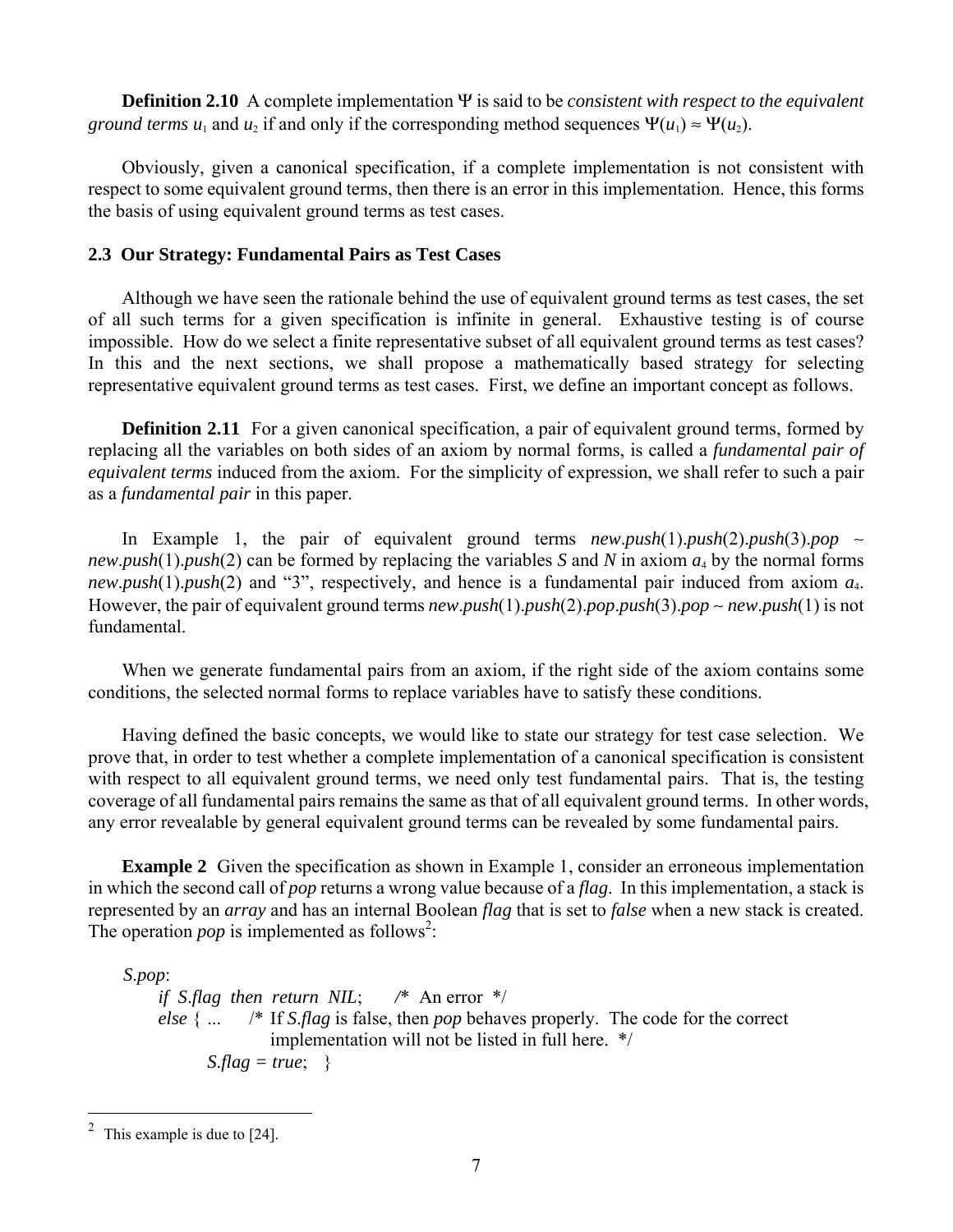This error can be revealed by the following pair of general equivalent ground terms:

$$
w_1 = new.push(1).push(2).pop.push(3).pop,w_2 = new.push(1);
$$

It must also be exposed by a fundamental pair, say,

$$
u_1 = new.push(1).push(2).push(3).pop,u_2 = new.push(1).push(2).
$$

Executing the corresponding implementation method sequences  $s_1$  and  $s_2$  of  $u_1$  and  $u_2$ , respectively, we obtain the following objects as a result:

/\* Two data members in the implementation  $*/$ array flag  $O_1 = (1, 2], true)$  $O_2 = (1, 2)$ , false)

Since  $O_1$ -pop.top = NIL but  $O_2$ -pop.top = 1, by Definition 2.7,  $O_1$  and  $O_2$  are not observationally equivalent. Thus,  $\neg(s_1 \approx s_2)$ , but  $u_1 \sim u_2$ . By Definition 2.10, the error is detected by  $u_1 \sim u_2$ . ❏

In Example 1, for instance, we need only select test cases like the fundamental pair  $new.push(1).push(2).push(3).pop \sim new.push(1).push(2), and need not consider general equivalent$ ground terms like  $new.push(1).push(2).pop.push(3).pop ~ new.push(1).$ Obviously, the set of fundamental pairs is a proper subset of the set of equivalent ground terms.

To prove Theorem 2, we need the following lemmas and Theorem 1.

**Lemma 1** If a ground term  $u_i$  is a proper subterm of ground term u, then  $length(u) > length(u_i) > 0$ .

#### Proof:

The proof of Lemma 1 follows immediately from Definition 2.1.

❏

**Lemma 2** A canonical specification cannot contain any axiom  $a$  in the following form:

 $a: X = T$ 

where  $X$  is a variable,  $T$  is a term, and  $X$  and  $T$  belong to the same class.

## Proof:

Suppose the given specification contains  $a: X = T$ . Let  $u_0$  be a term of the class.

If T contains the variable X, we denote  $T = T(X)$ ,

 $a: X = T(X).$ 

Thus, we have: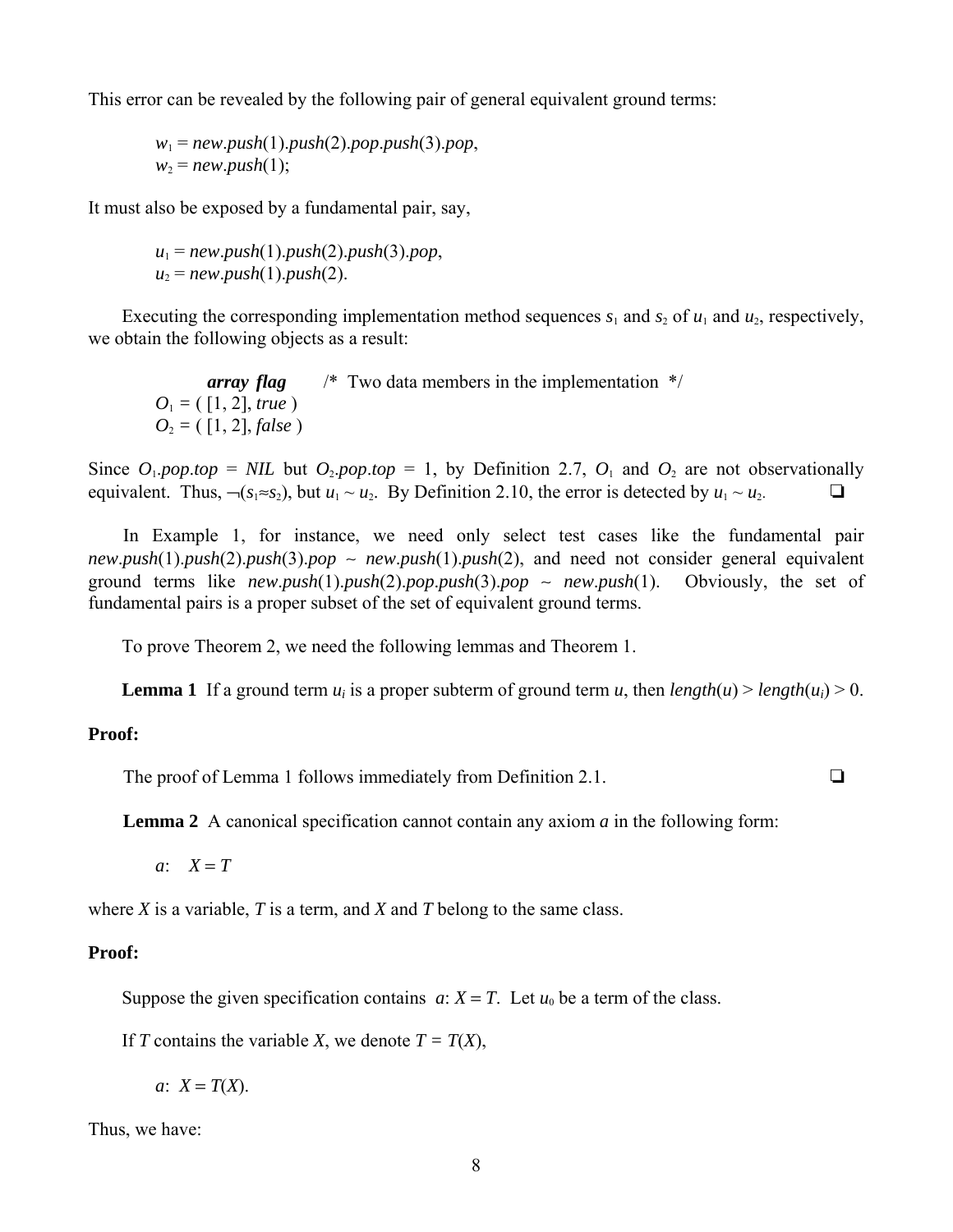$$
a \qquad a \qquad a
$$
  

$$
u_0 \to T(u_0) \to T(T(u_0)) \to \dots
$$

which is an infinite rewriting sequence, thus contradicting the termination property of canonical specifications.

If  $T$  does not contain the variable  $X$ , we have:

$$
a \quad a \quad a
$$

$$
u_0 \to T \to T \to \dots
$$

which is also an infinite rewriting sequence, thus contradicting the termination property of canonical specifications. **□** 

For instance, if Example 1 contained an axiom  $a_{01}$ :  $S = S.push(N)$ . pop, then we would obtain the infinite rewriting sequence:

$$
a_{01}
$$
  $a_{01}$   $a_{01}$   $a_{01}$   $a_{01}$   $a_{01}$   $a_{01}$   $a_{02}$ 

which would contradict the terminating property of canonical specifications. If it contained an axiom  $a_{02}$ .  $S = new$ , we would have an infinite rewriting sequence:

$$
a_{02} \qquad a_{02} \qquad a_{02}
$$
  

$$
new \rightarrow new \rightarrow new \rightarrow ...
$$

which would also contradict the terminating property of canonical specifications.

**Lemma 3** Suppose  $u$  is a ground term in a canonical specification. If  $u$  is not in normal form, then there exists an axiom  $a$  which can be applied to  $u$  as a left-to-right rewriting rule such that the following binding condition is satisfied:

All the variables involved in  $a$  are bound to normal forms.

## Proof:

The basic idea of the proof is shown in Figure 1. Since  $u$  is not in normal form, according to Definition 2.3, there exists some axiom  $a_1$  that can be applied to u as a left-to-right rewriting rule. If  $a_1$ satisfies the binding condition, then the conclusion holds.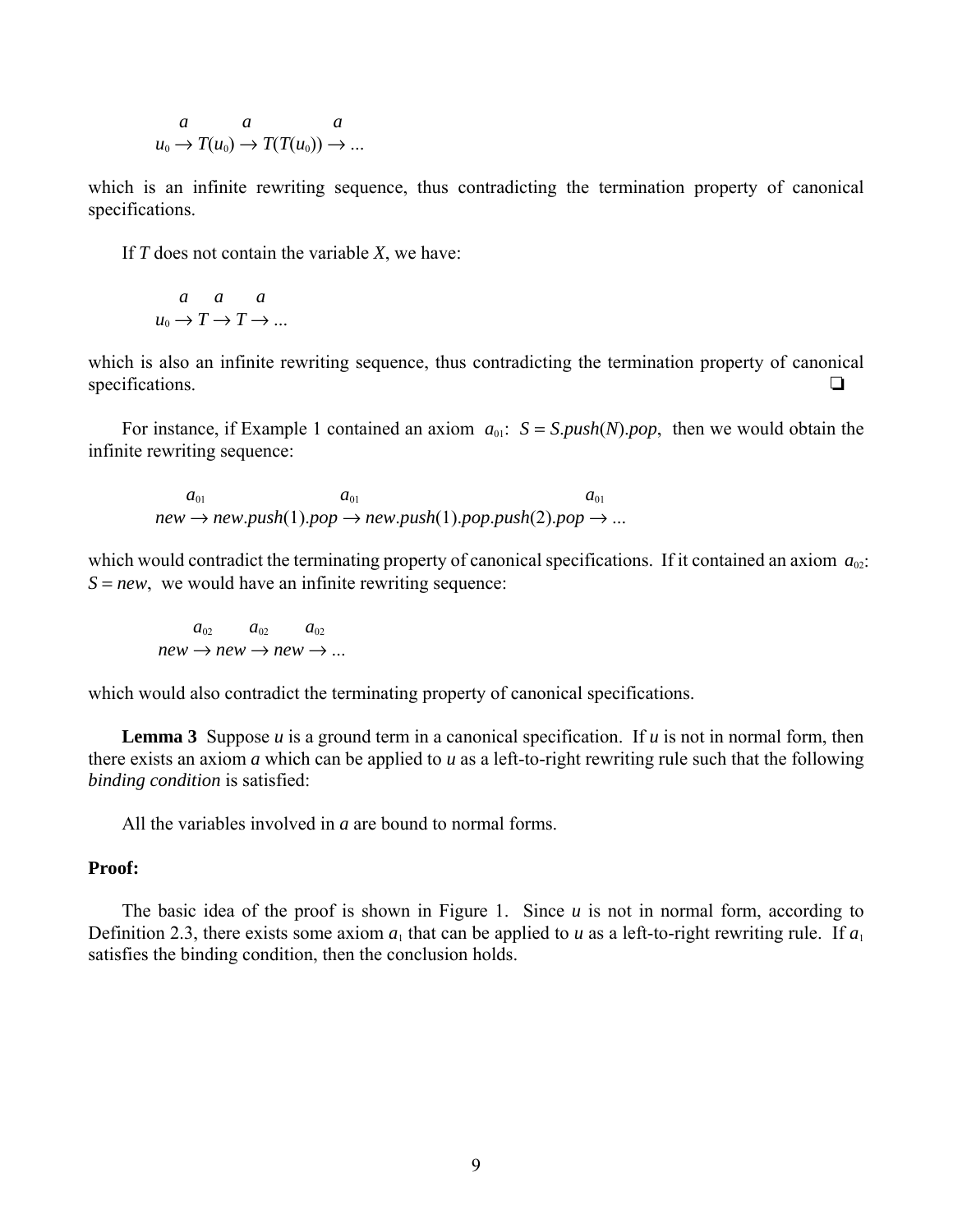

and so on.



Otherwise,  $a_1$  includes a variable  $X_1$  bound to a non-normal form  $u_1$ , where  $u_1$  is a subterm of u. We know that  $u_1$  must be a proper subterm of u because, if  $u_1 = u$ ,  $a_1$  would be of the form:

 $a_1$ :  $X_1 = T$ .

thus contradicting Lemma 2. According to Definition 2.3 again, there exists some other axiom  $a_2$  that can be applied to  $u_1$  as a left-to-right rewriting rule. Since  $u_1$  is a proper subterm of  $u$ ,  $a_2$  can also be applied to u as a left-to-right rewriting rule. If  $a_2$  satisfies the binding condition, then the conclusion holds.

Otherwise,  $a_2$  includes a variable  $X_2$  bound to a non-normal form  $u_2$ , where  $u_2$  is a subterm of  $u_1$ . Similarly to the above, according to Lemma 2,  $u_2$  must be a proper subterm of  $u_1$ . Furthermore,  $u_2$  is also a proper subterm of u. According to Definition 2.3, there exists some other axiom  $a_3$  that can be applied to  $u_2$  as a left-to-right rewriting rule. Since  $u_2$  is also a proper subterm of  $u$ ,  $a_3$  can also be applied to  $u$  as a left-to-right rewriting rule. If  $a_3$  satisfies the binding condition, then the conclusion holds.

Otherwise, continue the process similar to the above. Since the length of  $u$  is finite, and according to Lemma 1, we have

$$
length(u) > length(u_1) > length(u_2) > ... > 0,
$$

the process must terminate in a finite number of steps. Thus, we obtain an axiom  $a_i$  that can be applied to  $u$  as a left-to-right rewriting rule and satisfies the binding condition. **□** 

Consider, for instance, a term  $u = new.push(1) push(2) pop.push(3) top$  for the specification in Example 1. We can apply axiom  $a_6$  to u as a left-to-right rewriting rule. In this case, the variables S and N in  $a_6$  are bound to new.push(1).push(2).pop and 3, respectively. However, new.push(1).push(2).pop is not in normal form. We can apply axiom  $a_4$  to it, such that the variables S and N involved are bound to the normal forms "new.push(1)" and "2", respectively. Furthermore, since "new.push(1).push(2).pop" is a subterm of u, we can also apply  $a_4$  directly to u. Thus, we have found an axiom  $a_4$  which can be applied directly to  $u$  as a left-to-right rewriting rule such that the binding condition is satisfied.

**Theorem 1** Suppose  $u$  is a ground term in a canonical specification. If  $u$  is not in normal form, then u can be transformed into a unique normal form  $u^*$  via a series of axioms  $a_1, a_2, ..., a_k$ .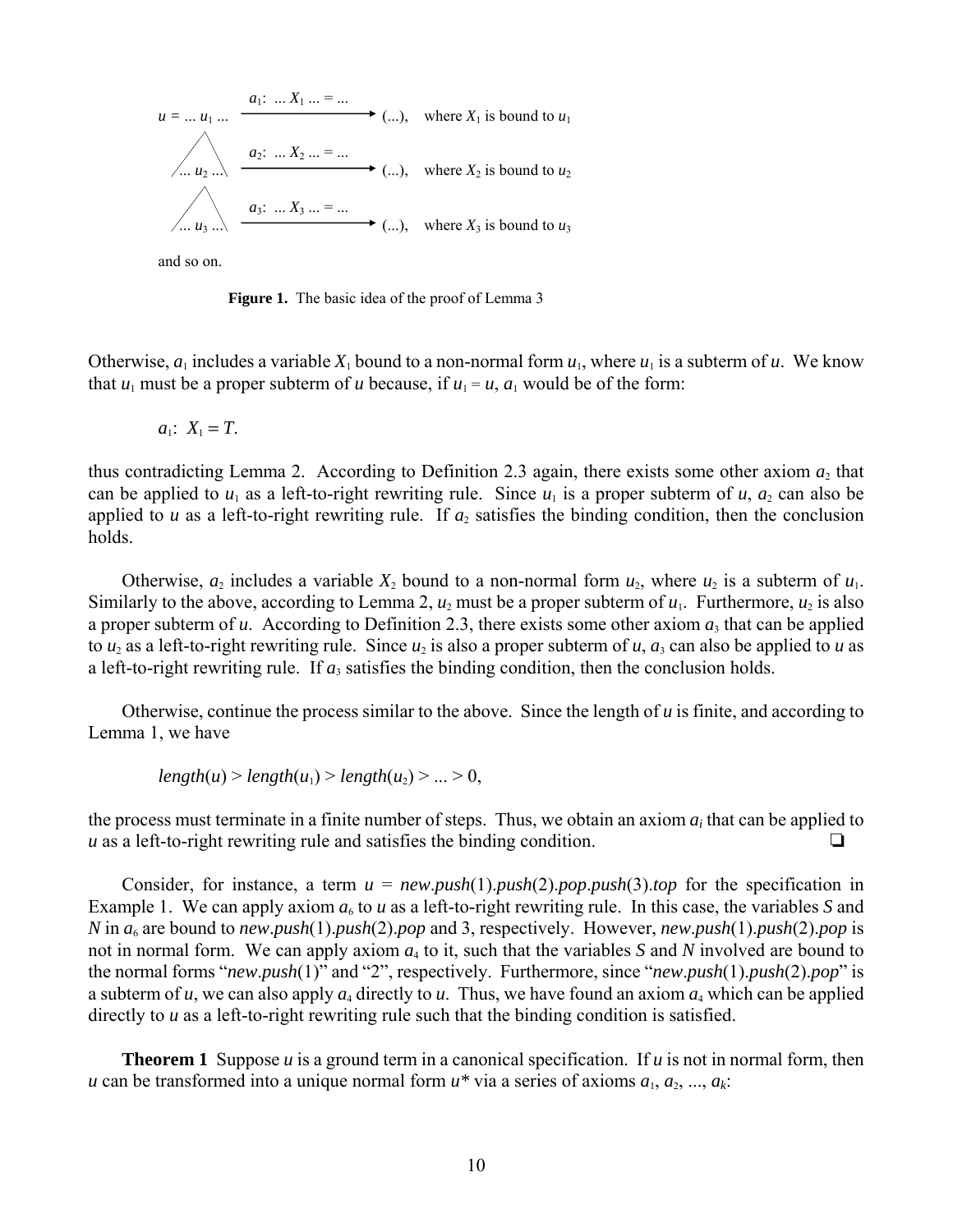$$
a_1 \quad a_2 \quad a_{k-1} \quad a_k
$$
  

$$
u \rightarrow u_2 \rightarrow \dots \rightarrow u_k \rightarrow u_{k+1} = u^*,
$$

such that each  $a_i$  satisfies the binding condition.

#### Proof:

Since the given specification is canonical, according to Lemma 3, there exists some axiom  $a_1$  that can be applied to u as a left-to-right rewriting rule, transforming u into a ground term  $u$ .

 $a<sub>1</sub>$  $u \rightarrow u_2$ 

and satisfies the binding condition. If  $u_2$  is in normal form, then the theorem holds.

Otherwise, according to the same lemma, there exists another axiom  $a_2$ .

$$
a_2
$$
  

$$
u_2 \rightarrow u_3,
$$

which satisfies the binding condition. If  $u_3$  is in normal form, then the theorem is satisfied.

Otherwise, continue the process similar to the above. Since the specification is canonical, according to Definition 2.3, the process must terminate at a unique normal form, thus yielding a finite series of axioms  $a_1, a_2, ..., a_k$  that satisfies the theorem.  $\Box$ 

**Theorem 2** Given a canonical specification, a complete implementation is consistent with respect to all equivalent ground terms if and only if it is consistent with respect to all fundamental pairs.<sup>3</sup>

#### Proof:

Obviously, if a complete implementation is consistent with respect to all equivalent ground terms, then it is consistent with respect to all fundamental pairs.

Suppose a complete implementation is consistent with respect to all fundamental pairs. Let  $u_1 \sim u_2$ be any two equivalent ground terms. Since the implementation is complete, it can be regarded as a mapping  $\Psi$ . Let  $\Psi(u_1) = s_1$  and  $\Psi(u_2) = s_2$ . We wish to prove that  $s_1 \approx s_2$ .

By Definition 2.6,  $u_1$  and  $u_2$  can be transformed into the same normal form  $u^*$ . Since the given specification is canonical, according to Theorem 1, we can find a series of  $k$  axioms that transform  $u_1$  to  $u^*$ :

 $a_1 \quad a_2 \quad a_3 \quad a_{k-1} \quad a_k$  $u_1 \rightarrow u_1$ ,  $\rightarrow u_1$ ,  $\rightarrow \ldots \rightarrow u_{1k} \rightarrow u^*$ .

<sup>3</sup> In spite of this theorem, we should note that an infinite set of observable contexts may be required to check the observational equivalence of objects resulting from the fundamental pairs. This problem cannot be solved by any black-box technique. We shall present in Section 3 a heuristic white-box technique that selects a relevant finite subset of the set of observable contexts.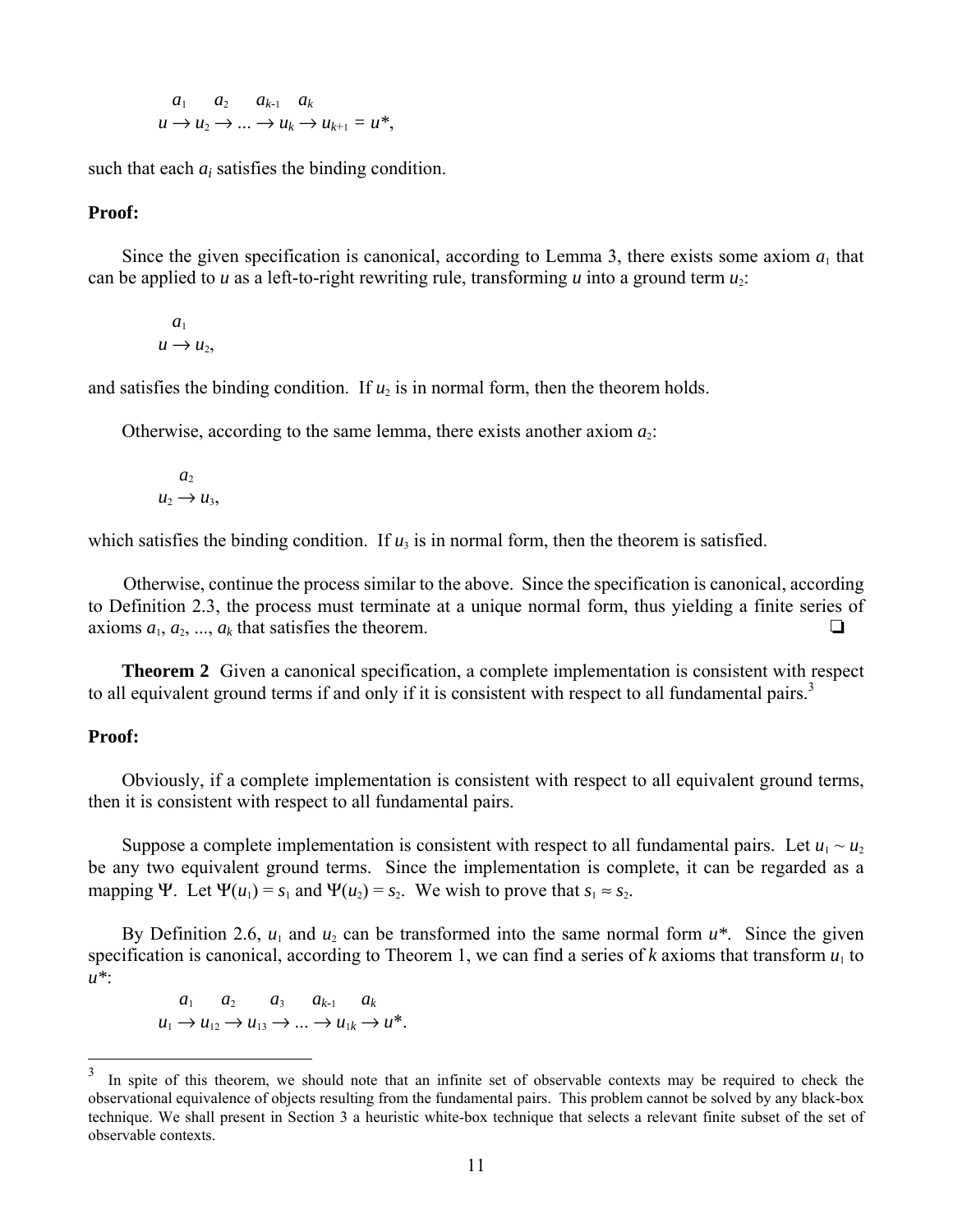where all the axioms  $a_1, ..., a_k$  satisfy the binding condition. Let  $\Psi(u_{1i}) = s_{1i}, j = 2, ..., k$ , and  $\Psi(u^*) = s^*$ .

 $u_1$  must be of the form  $f_0(v_0)$ ,  $f_1(v_1)$ ...,  $f_n(v_n)$ . Each  $v_i$ ,  $i = 0, 1, ..., n$ , is a list of parameters (possibly an empty list) of the form

$$
v_i = (h_{10}(v_{10}).h_{11}(v_{11})....h_{1p}(v_{1p}), h_{20}(v_{20}).h_{21}(v_{21})....h_{2q}(v_{2q}), ..., h_{r0}(v_{r0}).h_{r1}(v_{r1})....h_{rs}(v_{rs}))_i,
$$

where each parameter contains only ground terms, each  $v_{10}$ ,  $v_{11}$ , ...,  $v_{rs}$  may further be expressed in a form similar to  $v_i$ , and so on.

Since  $u_1$  can be rewritten by applying  $a_1$  as a rewriting rule, the left hand side of  $a_1$  should match a subterm of  $u_1$ . Hence,  $a_1$  must be of one of the following two forms:

$$
X.f_j(X_j) . f_{j+1}(X_{j+1}) . . . f_k(X_k) = X.g_1(Y_1). g_2(Y_2) . . . g_m(Y_m), \qquad 1 \le j \le k \le n,
$$

 $\overline{or}$ 

$$
X.f_i(X_i).f_{i+1}(X_{i+1})...f_k(X_k) = Y.g_1(Y_1).g_2(Y_2)...g_m(Y_m), \qquad 1 \leq j \leq k \leq n,
$$

where X and  $Y$  ( $\neq$  X) are creators or object variables<sup>4</sup>,  $X_j$ ,  $X_{j+1}$ , ...,  $X_k$ ,  $Y_1$ ,  $Y_2$ , ...,  $Y_m$  are lists of parameters (possibly empty lists) containing variables or ground terms, and  $g_1(Y_1) \cdot g_2(Y_2) \cdot \cdot \cdot g_m(Y_m)$  may be absent<sup>5</sup>.

Thus,  $u_{12}$  will be of the corresponding form

$$
f_0(v_0) f_1(v_1) \dots f_{j-1}(v_{j-1}) g_1(w_1) g_2(w_2) \dots g_m(w_m) f_{k+1}(v_{k+1}) \dots f_n(v_n)
$$

or

$$
W.g1(W1) . g2(W2) ... gm(Wm) . fk+1(vk+1) ... fn(vn),
$$

where w, w<sub>1</sub>, w<sub>2</sub>, ..., w<sub>m</sub> are substitution instances of Y, Y<sub>1</sub>, Y<sub>2</sub>, ..., Y<sub>m</sub>, respectively. Without loss of generality, we will only discuss the more complex case

$$
u_{12} = f_0(v_0) f_1(v_1) \dots f_{j-1}(v_{j-1}) g_1(w_1) g_2(w_2) \dots g_m(w_m) f_{k+1}(v_{k+1}) \dots f_n(v_n)
$$

for the remaining part of this proof. Thus,

<sup>&</sup>lt;sup>4</sup> Since  $a_1$  satisfies the binding condition and X in  $a_1$  is bound to  $f_0(v_0)$ ,  $f_1(v_1)$ .  $f_{j \notin I}(v_{j \notin I})$ , we need to show that any ground term  $u_1$  contains at least a normal form at the beginning. In fact, any ground term consists of a creator at its beginning followed by constructors, transformers, or observers. According to Lemma 2, a canonical specification cannot contain any axiom of the form " $X = T$ ". Thus, any creator cannot be rewritten in a canonical specification, and hence is a normal form. Besides the creator, in the ground term  $u_1$ , any subterm beginning with this creator and followed only by some constructors is also a normal form. See footnote 6. We can therefore conclude that any ground term  $u_1$  contains at least some normal form at its beginning.

 $5<sub>5</sub>$ For example, the axiom *X.credit(M).balance* = *X.balance.add(M)* is of the first form such that  $g_1(Y_1) \cdot g_2(Y_2) \dots g_m(Y_m)$  is present. The axiom X.push(N).pop = X is also of the first form such that  $g_1(Y_1).g_2(Y_2)...g_m(Y_m)$  is absent. The axiom  $X.push(N) \text{.top} = N$  is of the second form such that  $Y = N$  and  $g_1(Y_1), g_2(Y_2), \ldots, g_m(Y_m)$  is absent. The axiom  $X.push(N) \text{.empty} = N$ *false* is also of the second form such that Y is the creator *false* and  $g_1(Y_1), g_2(Y_2), \ldots, g_m(Y_m)$  is absent.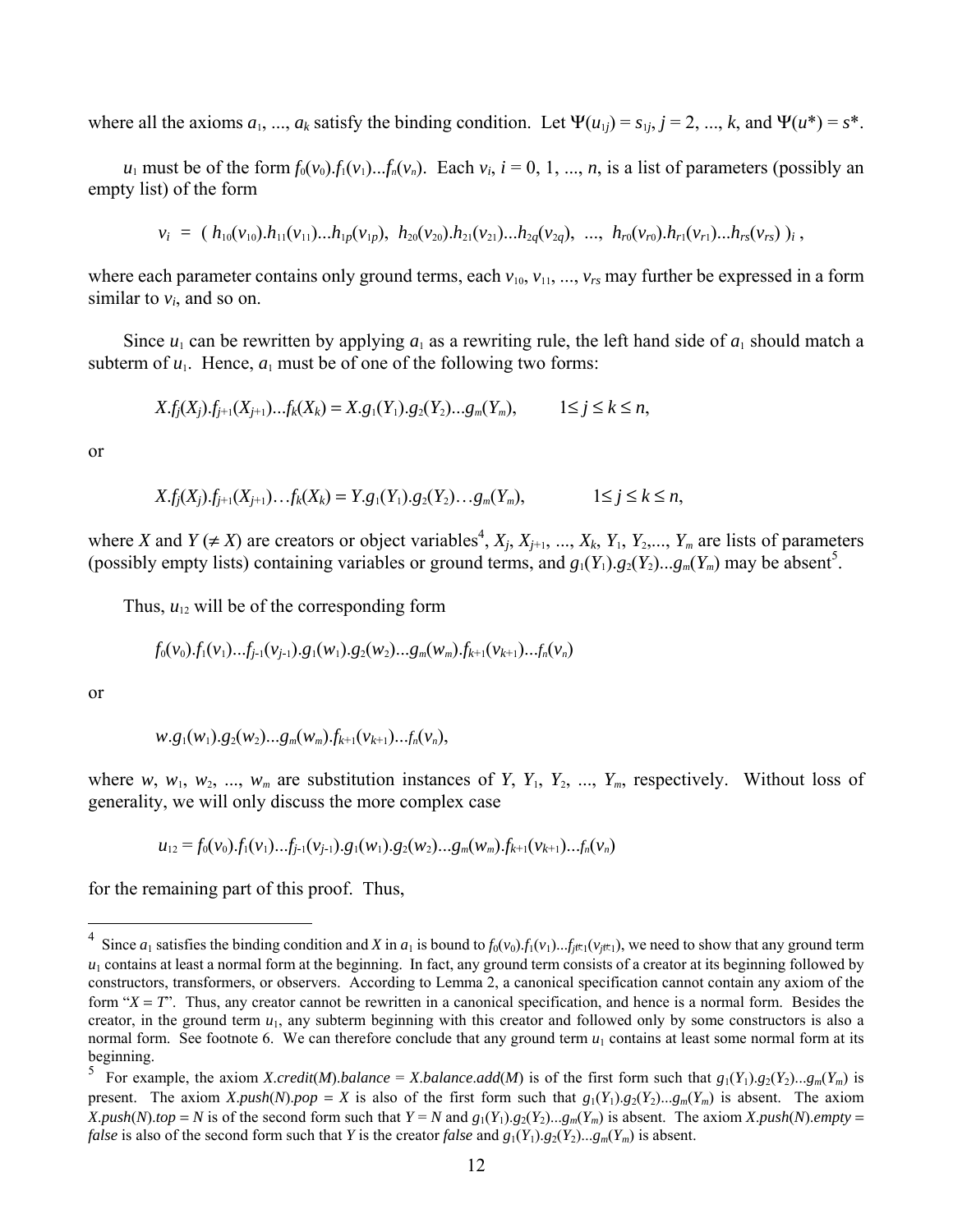$s_1 = \Psi(f_0(v_0)). \Psi(f_1(v_1)) ... \Psi(f_n(v_n)),$  $s_{12} = \Psi(f_0(v_0)).\Psi(f_1(v_1))...\Psi(f_{j-1}(v_{j-1})).\Psi(g_1(w_1)).\Psi(g_2(w_2))...\Psi(g_m(w_m))$  $\mathcal{H}(f_{k+1}(v_{k+1}))\ldots \mathcal{H}(f_n(v_n)).$ 

Since axiom  $a_1$  satisfies the binding condition in the transformation from  $u_1$  to  $u_{12}$ ,

$$
f_0(v_0) f_1(v_1) \dots f_{j-1}(v_{j-1}) f_j(v_j) f_{j+1}(v_{j+1}) \dots f_k(v_k) \sim f_0(v_0) f_1(v_1) \dots f_{j-1}(v_{j-1}) g_1(w_1) g_2(w_2) \dots g_m(w_m)
$$

must be a fundamental pair induced from  $a_1$ . According to the assumption that the implementation is consistent with respect to all fundamental pairs, we have

$$
\Psi(f_0(v_0)).\Psi(f_1(v_1))...\Psi(f_k(v_k))\approx \Psi(f_0(v_0)).\Psi(f_1(v_1))...\Psi(f_{j-1}(v_{j-1})).\Psi(g_1(w_1)).\Psi(g_2(w_2))...\Psi(g_m(w_m))
$$
\n(a)

If  $f_n(v_n)$  is an observer, then

$$
\Psi(f_{k+1}(v_{k+1}))...\Psi(f_n(v_n))
$$
 (b)

is an observable context. According to Definitions 2.7 and 2.8, by applying (b) to both sides of (a), we have

$$
\Psi(f_0(v_0)).\Psi(f_1(v_1))...\Psi(f_n(v_n))\approx \Psi(f_0(v_0)).\Psi(f_1(v_1))...\Psi(f_{j-1}(v_{j-1})).\Psi(g_1(w_1)).\Psi(g_2(w_2))...\Psi(g_m(w_m))\cdot \Psi(f_{k+1}(v_{k+1}))....\Psi(f_n(v_n))
$$

In other words,  $s_1 \approx s_1$ .

If  $f_n(v_n)$  is not an observer, for any observable context *oc* of the given class,

$$
\Psi(f_{k+1}(v_{k+1}))\ldots\Psi(f_n(v_n))\ldots
$$

is still an observable context on the given class. According to Definitions 2.7 and 2.8, by applying (c) to both sides of (a), we have

$$
\Psi(f_0(v_0)).\Psi(f_1(v_1))...\Psi(f_n(v_n)).\circ c \approx \Psi(f_0(v_0)).\Psi(f_1(v_1))...\Psi(f_{j-1}(v_{j-1})).\Psi(g_1(w_1)).\Psi(g_2(w_2))...\Psi(g_m(w_m)) \Psi(f_{k+1}(v_{k+1}))...\Psi(f_n(v_n)).\circ c
$$

This means that the objects produced by  $s_1$  and  $s_{12}$  are observationally equivalent. According to Definition 2.8, we have  $s_1 \approx s_{12}$ .

By the same argument, we have

$$
S_{12} \approx S_{13} \approx \ldots \approx S_{1k} \approx S^*.
$$

Therefore,  $s_1 \approx s^*$ . Similarly, we can prove that  $s_2 \approx s^*$ . Hence,  $s_1 \approx s_2$ .

 $\Box$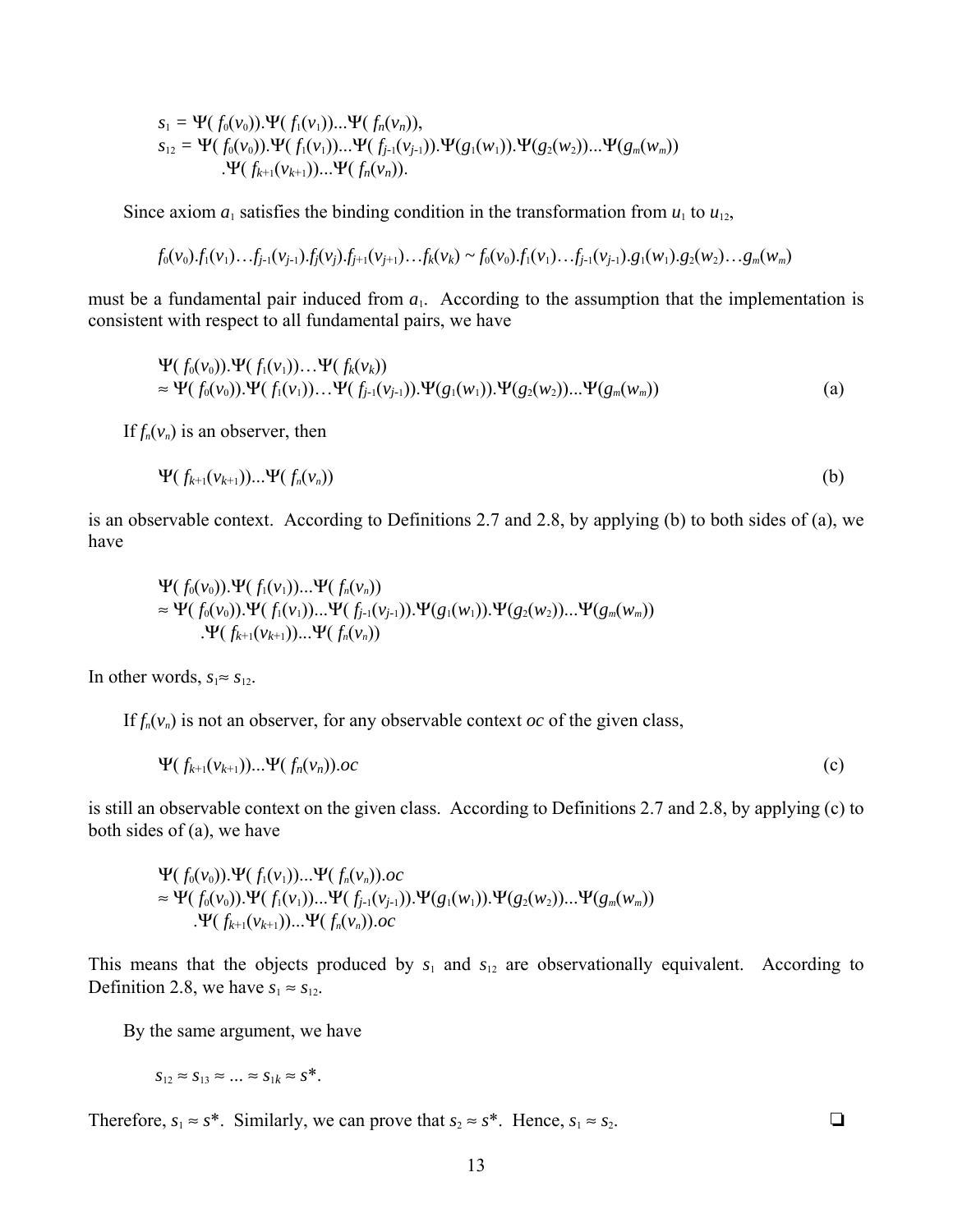## 2.4 Algorithm GFT for Generating a Finite Number of Test Cases

In general, the axioms of an algebraic specification may contain branch conditions. An axiom may induce an infinite number of different fundamental pairs by assigning different normal forms to its variables. Exhaustive testing is impossible. How do we select a finite number of representative test cases from the infinite set of fundamental pairs? We present the following Algorithm GFT to deal with this problem. We give a related definition first.

**Definition 2.12** Let  $m_f$  be an implemented method. We say we apply the *path-based domain partition technique* (PDP technique) to  $m_f$  if we:

- (a) Partition the *input domain* of  $m_f$  into subdomains such that all the test points in each subdomain cause a particular path in the implementation of  $m_f$  to be executed. Here, the partition concept follows White and Cohen [25], but the *path generation algorithm* is the same as the one proposed by Jeng and Weyuker [26].
- (b) Use the *simplified domain-testing strategy* presented by Jeng and Weyuker [26] to select some *test points* from each subdomain, if the assumptions required by the strategy are satisfied.
- (c) Otherwise, randomly select a test point from each subdomain.

Since the PDP technique is path-oriented, it obviously inherits the problems associated with path testing, such as an infinite number of paths and the identification of infeasible paths. Recently, Jeng and Weyuker [26] proposed an innovative technique for detecting domain errors. Instead of the traditional approach of testing whether a border is correct, they test whether or not there is a displaced area. Their new perspective has greatly improved the practicality of White and Cohen's domain-testing strategy by removing most of the unrealistic constraints in its original model. Furthermore, although their new technique has a lower cost, the effectiveness is comparable. They also propose a path generation algorithm in which all the selected paths are executable, and hence infeasible paths are no longer an issue in the implementation. In view of all the above merits, we have adopted Jeng and Weyuker's method in our algorithm.

Algorithm GFT (Generating a Finite number of Test cases) The algorithm asks the analyst to supply a canonical specification, and requests the designer to identify the mapping from the set of specified operations to the set of implemented methods. According to Theorem 2, we need not produce general equivalent ground terms as test cases. We need only construct fundamental pairs, which are produced from each axiom in the given canonical specification. Suppose the given specification contains *n* axioms  $a_1, a_2, ..., a_n$ . For each axiom  $a_i$  ( $i = 1, 2, ..., n$ ), conduct the following steps:

(a) If a variable V of type T involved in  $a_i$  is not observable, use the syntax part of the given specification as a grammar [27] to construct all patterns of normal forms from the creators and constructors<sup>6</sup> of type T, such that their lengths do not exceed some positive integer k. Then replace each occurrence of V in  $a_i$  by these patterns to unfold  $a_i$  into several new equations, which are further unfolded until all the variables involved in the new equations  $a_{ii}$  are of observable types.

 $6\,$  We can infer from Definition 2.4 that a normal form contains only a creator and some constructors, but no transformer.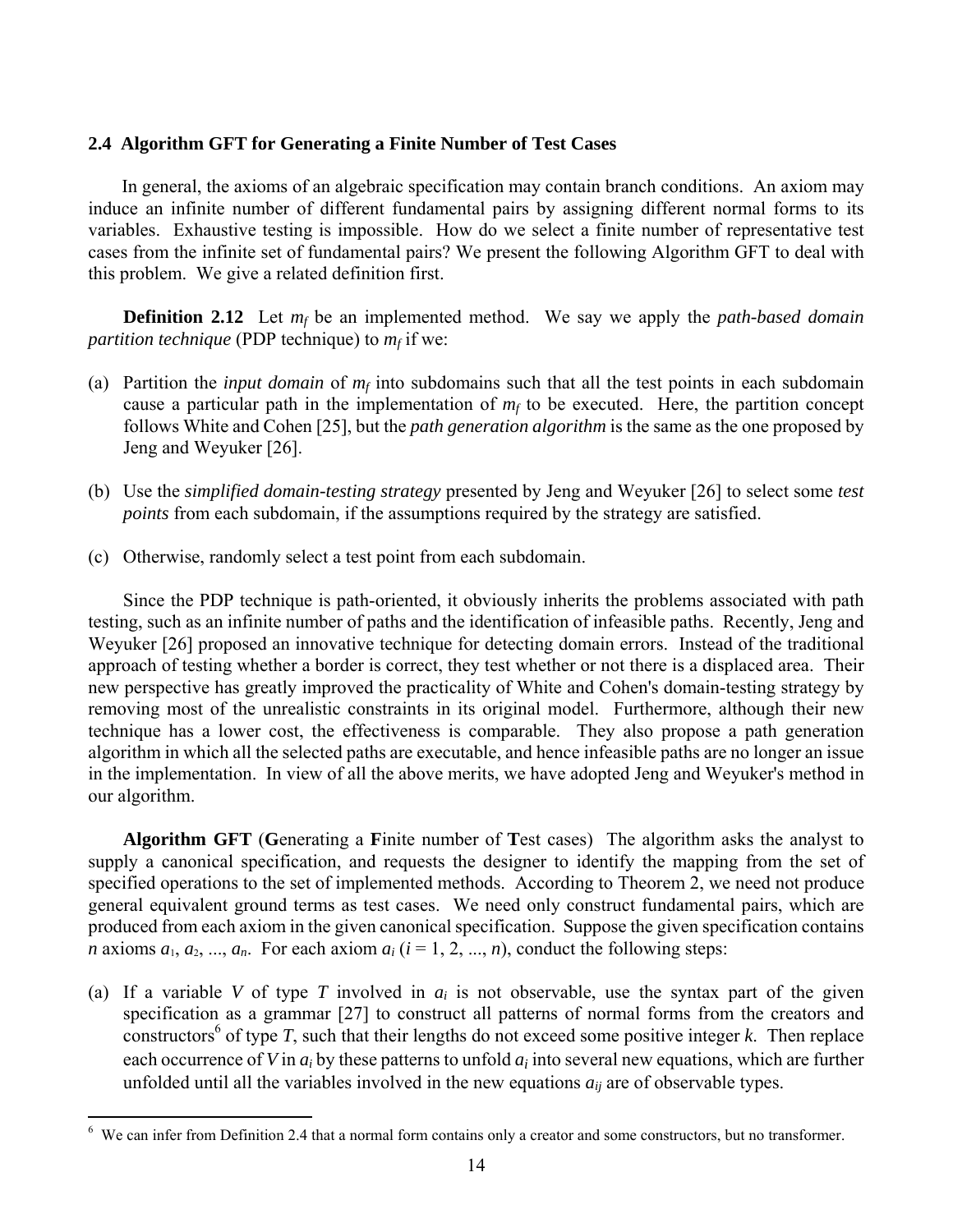The above positive integer  $k$  may be determined by a white-box technique, such as by referring to the maximum sizes of arrays, or the boundary values of variables declared in the implemented code. If the maximum sizes or the boundary values are too large for the generation of test sets of reasonable sizes, ask the user to specify an acceptable value of  $k$ .

- (b) Suppose the right hand side of a new equation  $a_{ii}$  obtained in step (a) contains a defined operation f. Use the conditions of the set of axioms defining f to partition the input domain of f into subdomains.
- (c) Randomly select an element from each subdomain obtained in step (b), and use these elements to replace all occurrences of the corresponding input variables in equation  $a_{ii}$  to obtain a group of fundamental pairs induced from axiom  $a_i$ .
- (d) If the above group of fundamental pairs reveals an error, exit from the algorithm. Otherwise go to step  $(e)$ .
- (e) Suppose the defined operation f in step (b) is implemented by method  $m_f$ . Apply the PDP technique to  $m_f$  for selecting input data points to replace all occurrences of the corresponding variables in equation  $a_{ij}$ , and hence obtain another group of fundamental pairs for axiom  $a_i$ . ❏

Example 3 below is used to illustrate Algorithm GFT.

**Example 3** The specification is nearly the same as Example 1, except the following additional entries:

#### operations

```
.ascending: IntStack \rightarrow Bool
variables
```
 $N1 N2 \cdot Int$ 

## axioms

 $a_7$ : new ascending = true  $a_s$ : new.push(N).ascending = true  $a_9$ : S.push(N1).push(N2).ascending = N1  $\leq$  N2 and S.push(N1).ascending

Suppose the following axioms in class *INT* define the operation " $\le$ ":

 $b_1$ :  $(N1 \leq N2) = true$  if  $N1 == N2$ *b*<sub>2</sub>:  $(N1 \leq N2) = true$  *if*  $N1 < N2$  $b_3$ :  $(N1 \leq N2) = false$  if  $N2 < N1$ 

Following Algorithm GFT, we should conduct steps (a), (b), and (c) for each of the axioms  $a_1$  to  $a_9$ . For simplicity, however, we shall only illustrate the procedure for axiom  $a_0$ .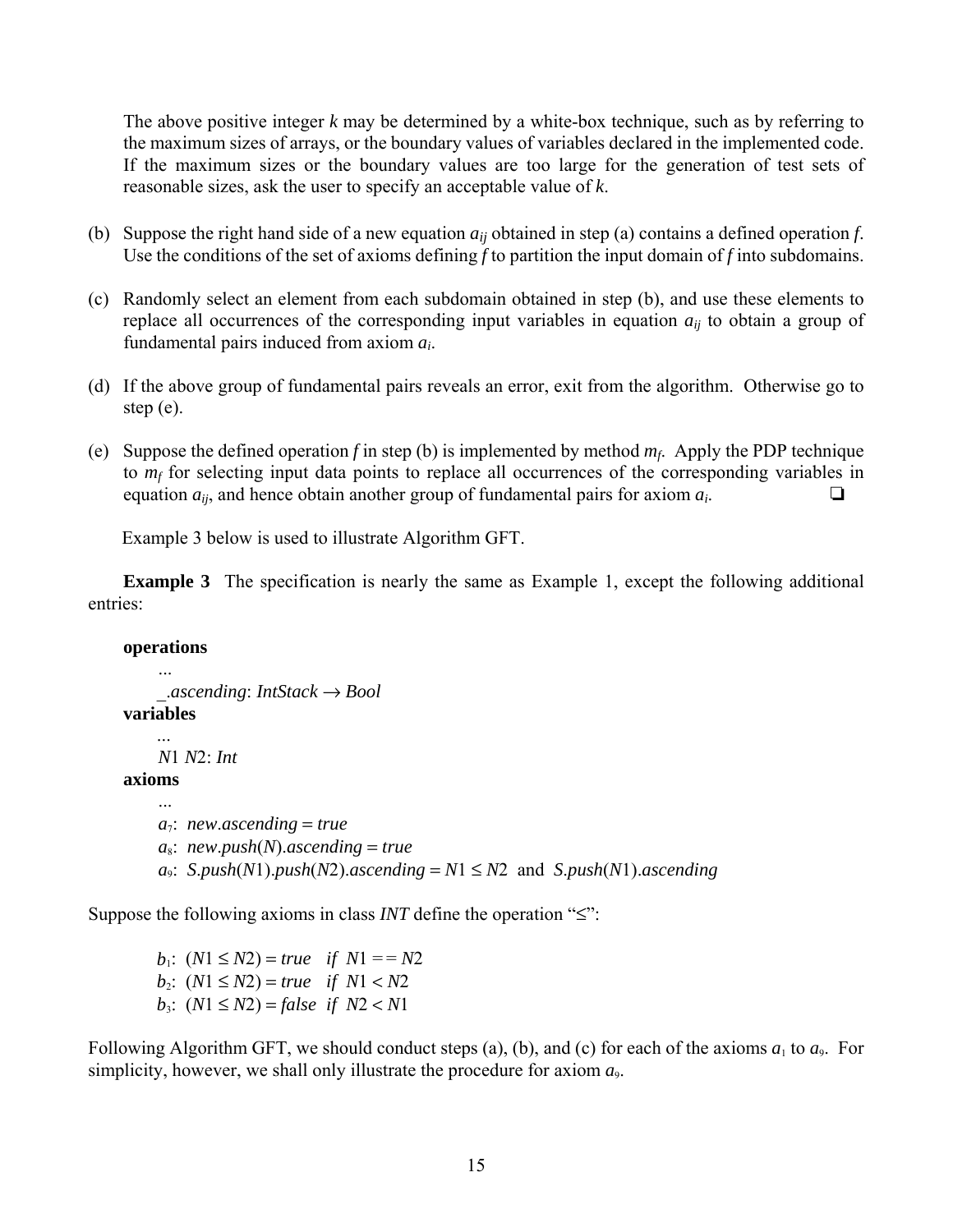(a)  $a_2$  includes a variable S that is not observable. Determine a positive integer k for S. For the sake of illustration, suppose  $k = 3$ . The patterns of normal forms of S of lengths  $\leq 3$  are as follows:

 $S = new$ .  $S = new.push(N0)$ .

By replacing S in  $a_9$  with the above patterns, we unfold  $a_9$  into the following new equations:

 $a_{91}$ : new.push(N1).push(N2).ascending = (N1  $\leq$  N2) and new.push(N1).ascending  $a_{92}$ : new.push(N0).push(N1).push(N2).ascending  $=(N1 \leq N2)$  and new.push(N0).push(N1).ascending

- (b) The right-hand side of  $a_{91}$  contains an operation  $\leq$  defined by axioms  $b_1$ ,  $b_2$ , and  $b_3$ . Use the conditions of  $b_1$ ,  $b_2$ , and  $b_3$  to partition the input domain of the operation  $\leq$  into the following subdomains:
	- $(1)$   $N1 = N2$
	- $(2)$   $N1 < N2$
	- $(3)$   $N2 < N1$

Furthermore, we partition the input domain into the following subdomains for axiom  $a_{2}$ .

(1)  $N1 = N2$  and  $N0 = N1$ (2)  $N1 = N2$  and  $N0 < N1$ (3)  $N1 = N2$  and  $N1 < N0$ (4)  $N1 < N2$  and  $N0 = N1$ (5)  $N1 < N2$  and  $N0 < N1$ (6)  $N1 < N2$  and  $N1 < N0$ (7)  $N2 < N1$  and  $N0 = N1$ (8)  $N2 < N1$  and  $N0 < N1$ (9)  $N2 < N1$  and  $N1 < N0$ 

(c) Replace the variables N1, N2, and N0 in the above axioms  $a_{91}$  and  $a_{92}$  by some integers randomly selected from the corresponding subdomains above, thus resulting in the following fundamental pairs induced from  $a_9$  as a part of test cases:

new.push(1).push(1).ascending  $\sim$  (1  $\leq$  1) and new.push(1).ascending new.push(1).push(2).ascending  $\sim$  (1  $\leq$  2) and new.push(1).ascending new.push(2).push(1).ascending  $\sim$  (2  $\leq$  1) and new.push(2).ascending  $new.push(2).push(2).push(2).ascending$  $\sim$  (2  $\leq$  2) and new.push(2).push(2).ascending  $new.push(1).push(2).push(2). ascending$  $\sim$  (2  $\leq$  2) and new.push(1).push(2).ascending  $new.push(3).push(2).push(2).ascending$  $\sim$  (2  $\leq$  2) and new.push(3).push(2).ascending  $new.push(3).push(3).push(4). ascending$  $\sim$  (3  $\leq$  4) and new.push(3).push(3).ascending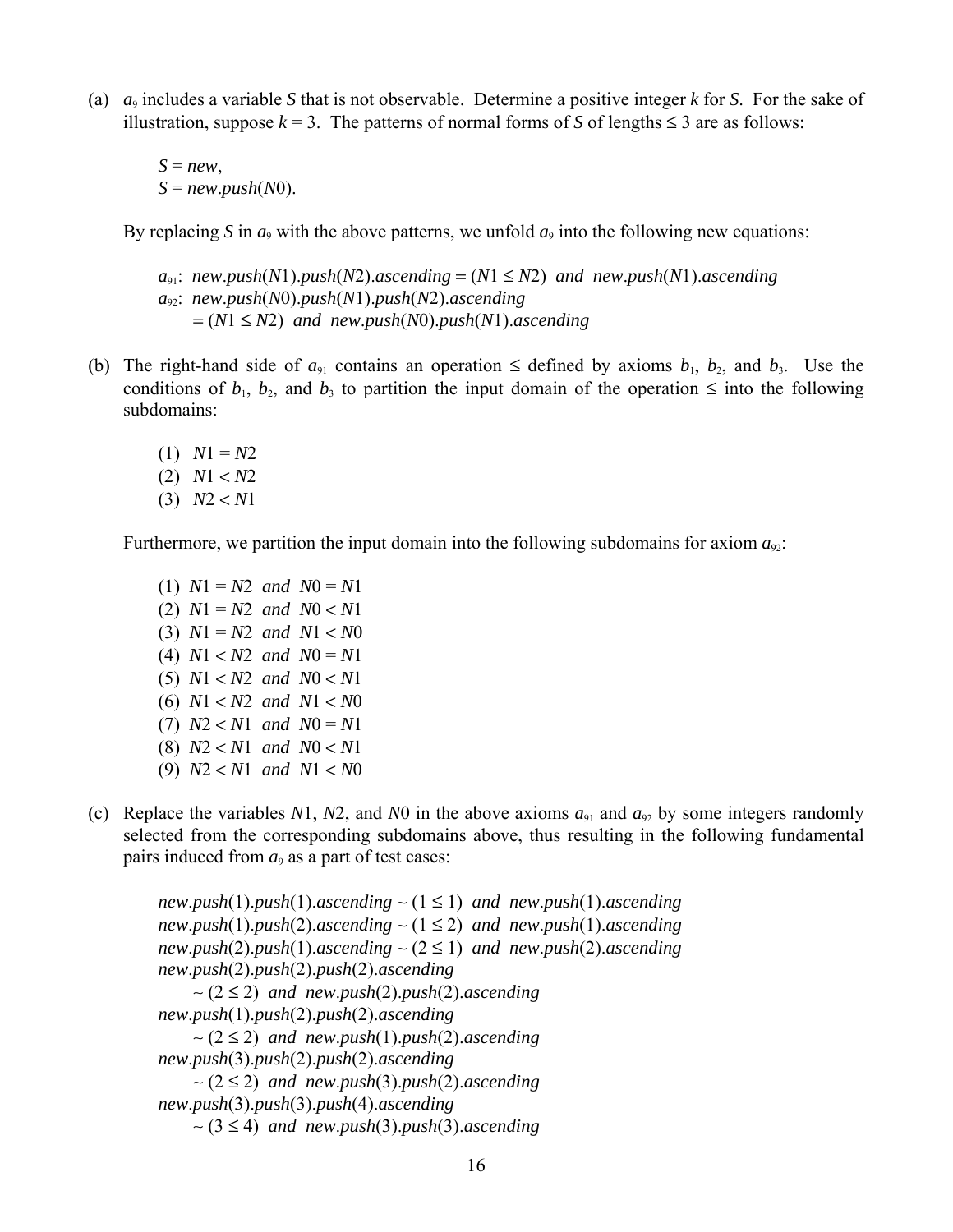$new.push(2).push(3).push(4). ascending$  $\sim$  (3  $\leq$  4) and new.push(2).push(3).ascending  $new.push(5).push(3).push(4) . ascending$  $\sim$  (3  $\leq$  4) and new.push(5).push(3).ascending  $new.push(4).push(4) . push(2) . ascending$  $\sim$  (4  $\leq$  2) and new.push(4).push(4).ascending  $new.push(3) . push(4) . push(2) . ascending$  $\sim$  (4  $\leq$  2) and new.push(3).push(4).ascending  $new.push(5) . push(4) . push(2) . ascending$  $\sim$  (4  $\leq$  2) and new.push(5).push(4).ascending  $\Box$ 

It should be noted that if  $k$  in step (a) is not well chosen, some implementation errors may not be revealed, as illustrated in Example 4. Thus, the selection of  $k$  is important, but difficult as indicated in Section 2.5.2. This may warrant further investigation.

**Example 4** Let us refer to the specification in Example 1 again. Suppose the implementation is as follows, where  $array[100]$  is the top of the stack and  $array[1]$  is the bottom.

```
\#include <iostream.h>
#define SIZE 100
#define NIL 0
class intStack {
                          /* Only one data member */int \; array[SIZE];public: ...\};
\ddotscvoid intStack :: newStack()
    for (int j = 1; j <= 100; j++)
         arrav[i] = NIL;\left\{ \right.void intStack:: push(int i)
₹
    for (int j = 1; j <= 99; j++)
         arrav[i] = arrav[i+1];array[100]=i;}
void intStack :: pop()\{for (int j = 100; j > 2; j = -1)
         arrav[i] = arrav[i-1];
    array[1] = NIL;\left\{ \right.
```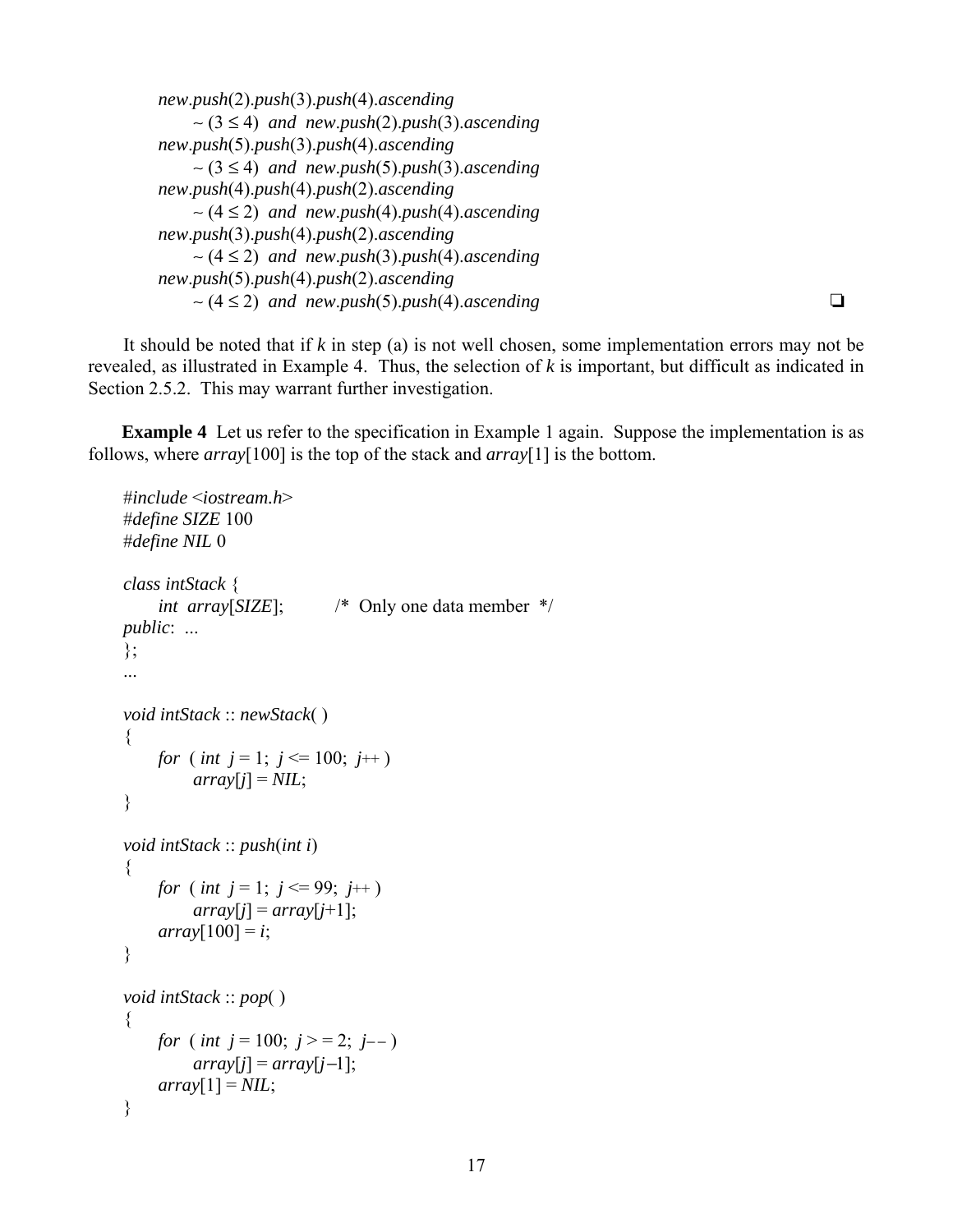```
int intStack::top()
\{return array[100];
}
\ddotsc
```
Let  $u_1 = new.push(1).push(2) ... push(100) push(101).pop$ 

 $u_2 = new.push(1) . push(2) ... push(100).$ 

Obviously,  $u_1 \sim u_2$  is a fundamental pair. The following objects  $O_1$  and  $O_2$  are produced by  $u_1$  and  $u_2$ , respectively:

 $O_1 = [NIL, 2, ..., 100]$  $Q_2 = [1, 2, ..., 100].$ 

Since  $O_1$  and  $O_2$  are not observationally equivalent, this implementation contains an error. In step (a) above, suppose for argument's sake we have chosen  $k = 10$  for the variable S in axiom  $a_4$ . Then the error cannot be revealed  $\Box$ 

## 2.5 Discussions on Algorithm GFT

In this section, we discuss a number of important issues on Algorithm GFT including assumptions, limitations, applicability, and complexity.

#### 2.5.1 Assumptions

We have assumed in Theorem 2 and Algorithm GFT that a canonical specification and a complete implementation are given. How restrictive are these requirements?

Intuitively, the normal form of a ground term denotes the "abstract object value" [28] of this ground term. Two ground terms having the same normal form would have the same "abstract object value". Thus, according to Definition 2.3, every ground term under a canonical specification would have a unique "abstract object value", hence avoiding any ambiguity. In other words, if we relax the canonical requirement for a specification, the ground terms may be ambiguous.

If an implementation is not complete, there exists some operation  $f_0$  such that (1) no method implements it or  $(2)$  two or more distinct methods implement it in the same class. Case  $(1)$  is obviously an error, since the implemented system will fail when  $f_0$  is called. Case (2), on the other hand, is ambiguous, since the implemented system can have two distinct outcomes. In both cases, the problem can easily be detected by comparing a checklist of all the operations in the specification against the corresponding methods in the implementation.

To summarize, in order to avoid omissions and ambiguities, it is acceptable to require a specification to be canonical and an implementation to be complete.

#### 2.5.2 Limitations

It is difficult to determine the positive integer  $k$  in step (a) of Algorithm GFT. It will be helpful to apply a white-box technique, such as referring to the maximum sizes of arrays, or the boundary values of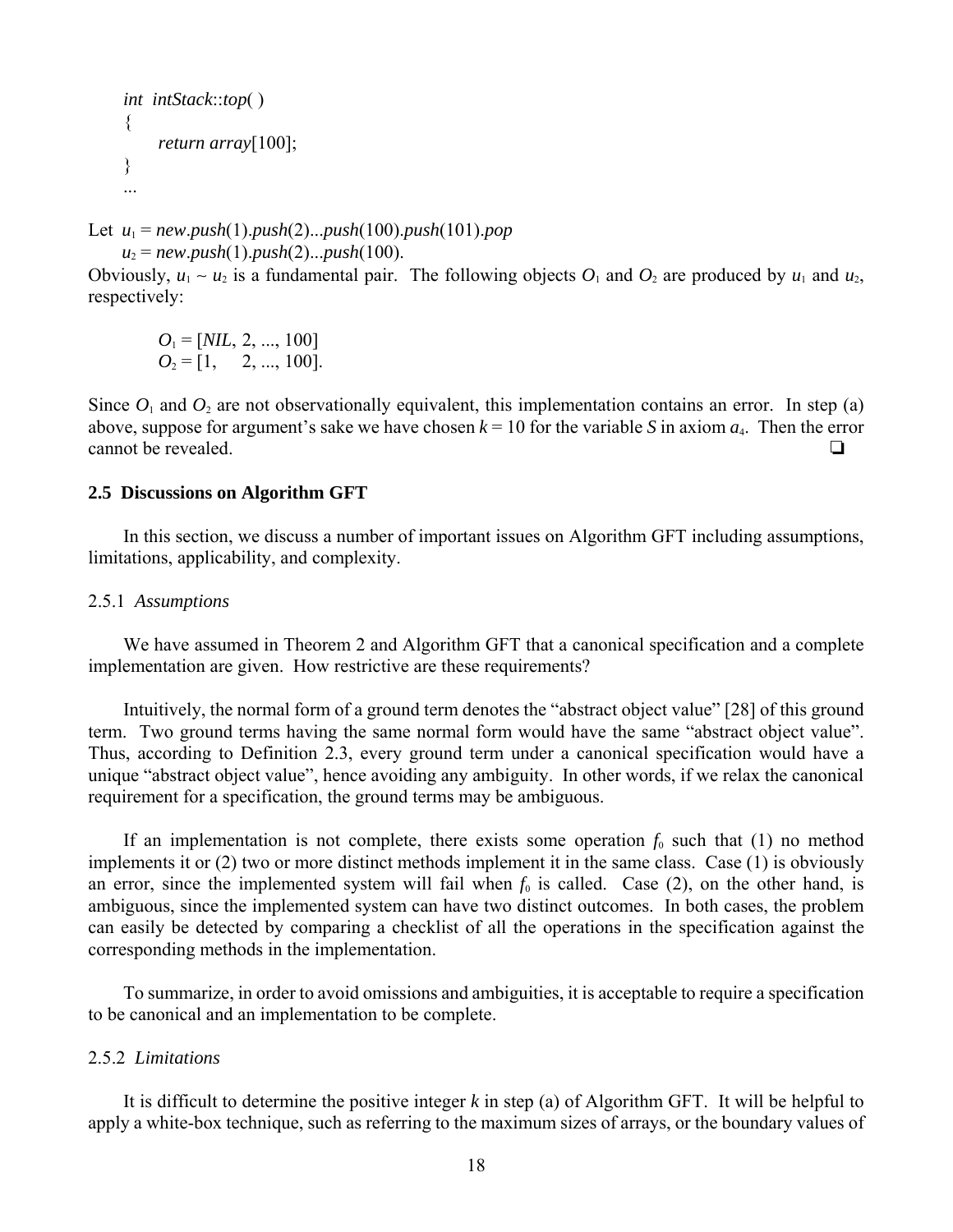variables declared in the implemented code. However, when the maximum sizes or the boundary values are large, the sizes of the test cases may be of the order  $O(m<sup>k</sup>)$  (where m is the number of constructors in the class under test) and hence unreasonable. Furthermore, even when the maximum sizes or the boundary values are not large, some of the faults on the capabilities for handling excess of the maximum sizes or the boundary values may not be identified. This is a natural limitation of step (a). Similarly, the PDP technique in step (e) of Algorithm GFT cannot be fully automated.

As an optional heuristic, we may supplement the algorithm by the "weak class graph" and "weak" coverage criteria" approaches proposed by [15] for selecting the normal forms in step (a) of Algorithm GFT. (See Section 4.3 for more details.)

Alternatively, we may have to ask the user to choose k for the algorithm (similarly to [21]) when the white-box technique fails. Thus, Algorithm GFT can be implemented as a semi-automatic CASE tool that interacts with users when the above problems are encountered.

#### 2.5.3 Effectiveness and Applicability Issues

In step (a) of Algorithm GFT, we replace every variable of nonobservable types by a finite number of patterns of normal forms with limited lengths. In fact, this is a common practice in testing, and has been formalized in [21] by means of a regularity hypothesis. The random selection of a value from each subdomain in step (c) of Algorithm GFT and PDP technique is also a common practice in testing. It has also been formalized in [21] by means of a uniformity hypothesis.

For example, consider a program "if  $X > 0$  then  $Y = f(X)$  else  $Y = -X$ ". Suppose " $Y = f(X)$ " is a computational error that should be corrected to " $Y = g(X)$ ". We partition the input domain of X into two subdomains  $sb_1 = \{X \mid X > 0\}$  and  $sb_2 = \{X \mid X \le 0\}$ . Let solutionSet<sub>1</sub> =  $\{X \mid X > 0 \text{ and } f(X) = g(X)\}$ . Suppose t is some randomly selected test data from  $sb_1$ . If  $t \in$  solutionSet<sub>1</sub>, the error cannot be revealed. However, if  $t \in (sb_1 \setminus solutionSet_1)$ , the error can be exposed. In many practical cases, we can expect the cardinal number of the set  $(sb_1 \text{ } solutionSet_1)$  to be much greater than that of the *solutionSet*<sub>1</sub>. For instance, in many programs,  $f(X)$  and  $g(X)$  are arithmetic expressions. In this case, the *solutionSet*<sup>1</sup> is finite but the set  $(sb_1 \setminus solutionSet_1)$  is infinite. This means that the probability of  $t \in (sb_1 \setminus solutionSet_1)$  is much greater than that of  $t \in$  *solutionSet*<sub>1</sub>. In other words, in such cases, the probability of revealing the error by the randomly selected  $t$  from the subdomain is much greater than that of not revealing it.

The "simplified domain-testing strategy" and its corresponding "path generation algorithm", adopted from [26] and used in Definition 2.12 and step (e) of Algorithm GFT of this paper, have been shown by the original authors to be effective and applicable.

#### 2.5.4 Complexity Issue

Algorithm GFT is similar to that used in the tools described in Sections 5 and 6 of Bouge et al. [9]. except the following differences: (1) We suggest in Algorithm GFT to use a white-box technique to determine the positive number k in step (a), whereas Bouge et al. regard k as a part of the regularity hypothesis. (2) In Algorithm GFT, we replace all the variables in the unfolded equations by normal forms, while Bouge et al. replace them by ground terms.

In practice, the complexity of Algorithm GFT depends heavily on the actual number of normal forms generated for a given positive integer  $k$ . According to Definition 2.4, a normal form contains only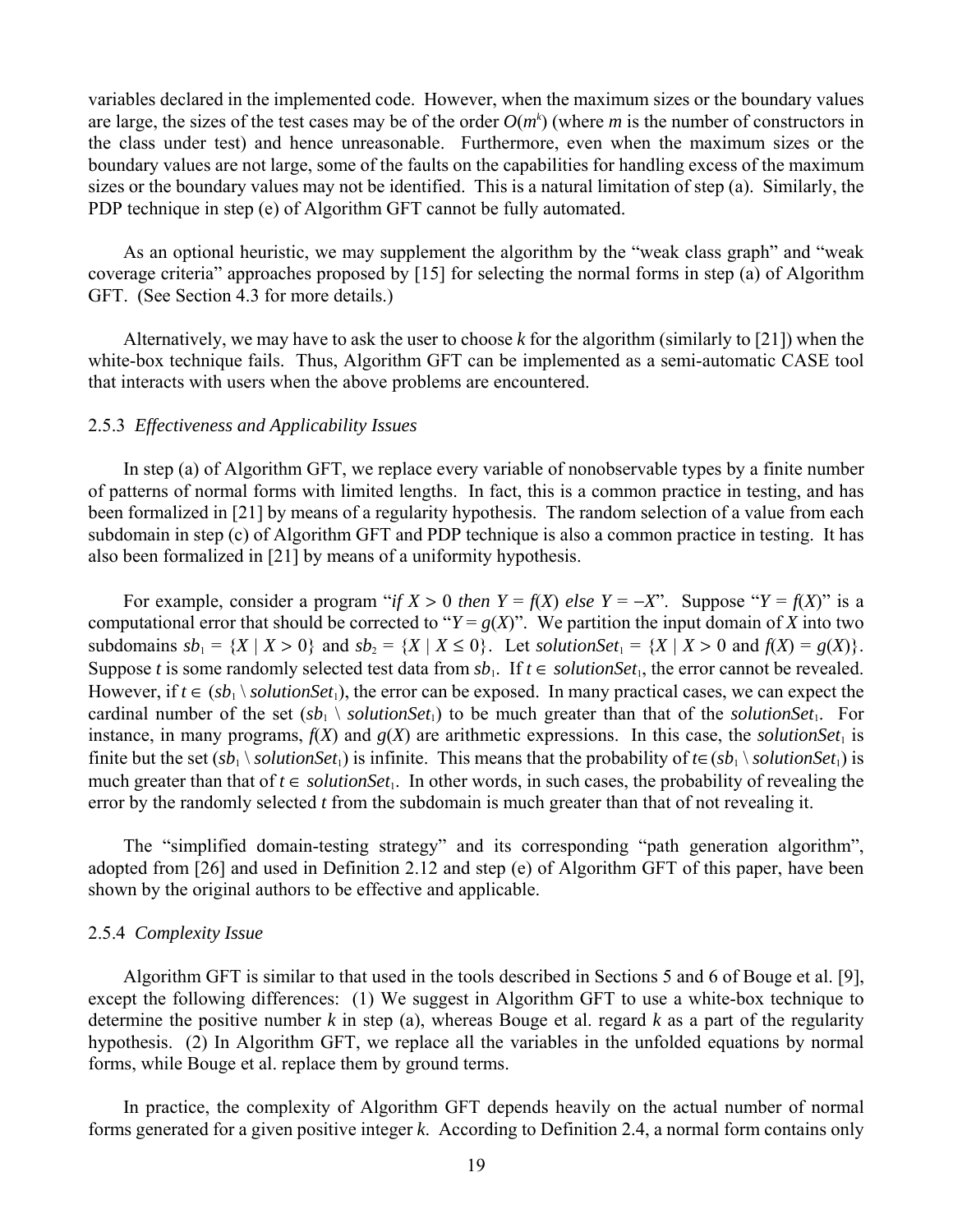a creator and a number of constructors, but no transformer, whereas a ground term may contain all three types of operations. In most situations, a class contains more transformers than creators and constructors. Hence, our proposal in the algorithm to replace variables by normal forms, rather than ground terms in general, enhances the efficiency of testing.

## 3. DETERMINING THE OBSERVATIONAL EQUIVALENCE OF TWO OBJECTS

Suppose the fundamental pair  $u_1 \sim u_2$  is selected as a test case for a given specification. To apply this test case to an implementation, we should map each operation in  $u_1$  and  $u_2$  to a method in the program. As a result, this mapping generates two method sequences  $s_1$  and  $s_2$  in the program corresponding to  $u_1$  and  $u_2$ , respectively. For a complete implementation, this mapping exists and can be indicated manually by the implementation designer, or be derived automatically from a given interface specification. Let  $O_1$  and  $O_2$ be two objects resulting from the execution of  $s_1$  and  $s_2$ , respectively. After executing  $s_1$  and  $s_2$  in the program and obtaining results  $O_1$  and  $O_2$ , in order to judge whether the test case  $\{u_1, u_2\}$  reveals an implementation error, we have to decide whether  $O_1$  and  $O_2$  are observationally equivalent (denoted by  $O_1 \approx O_2$ ). In Section 3.1, we explain why this problem is undecidable using black-box techniques, and indicate that we have to use a heuristic white-box technique to select a relevant finite subset of the set of observable contexts.

#### 3.1 Reason for Using a Heuristic White-Box Technique

According to Definition 2.7, we can use the observable contexts on class C to determine whether  $O_1$  $\approx O_2$ . Unfortunately, the set of all observable contexts in class C is infinite in general. How do we select a finite subset? For the stack example  $(O_1$  and  $O_2$  are stacks), it intuitively seems that

$$
(O_1 \approx O_2) \Leftrightarrow (O_1 \cdot height \approx O_2 \cdot height) \text{ and}
$$
  
\n
$$
(O_1 \cdot top \approx O_2 \cdot top) \text{ and}
$$
  
\n
$$
(O_1 \cdot pop \cdot top \approx O_2 \cdot pop \cdot top) \text{ and}
$$
  
\n
$$
(O_1 \cdot pop^{(O_1 \cdot height)} \cdot top \approx O_2 \cdot pop^{(O_2 \cdot height)} \cdot top)
$$
  
\n(Formula I)

Let  $SS = \{height\} \cup \{pop^i-top \mid i = 0, 1, ..., height\}$ . Although the subset SS of observable contexts is finite, Formula I is unfortunately still incorrect. A counterexample<sup>7</sup> is given in Bernot et al. [21]. The authors then added, "we get the depressing result that the only credible alternative is to consider the set of all observable contexts, which is infinite (and consequently impracticable)." They simply regard Formula I as a hypothesis, known as an "oracle hypothesis"<sup>8</sup>, for the class of integer stacks.

Example 5 in Section 3.2 is another counter-example. It concludes that the objects  $O_1 = (\lceil 1, 2 \rceil, 1, 0, 0)$  and  $O_2 = (\lceil 1, NIL \rceil, 1, NIL)$ 1, 1, 0) are not observationally equivalent, but the finite subset SS of observable contexts shown above will report that they are observationally equivalent.

The oracle hypothesis is an attempt by [21] to formalize the basic assumptions about the oracle problem in software testing. According to the authors, "the oracle problem [is related with] how to decide if a program execution returns a correct result. The solutions to this problem depend both on the kind of formal specification and program; a property required by the specification may not be observable using the program under test. Most of the formal specification methods provide a way to express observability. In this case, the program is assumed to satisfy the observability requirements (for instance, to decide correctly the equality of two integers); it is [known as] an oracle hypothesis."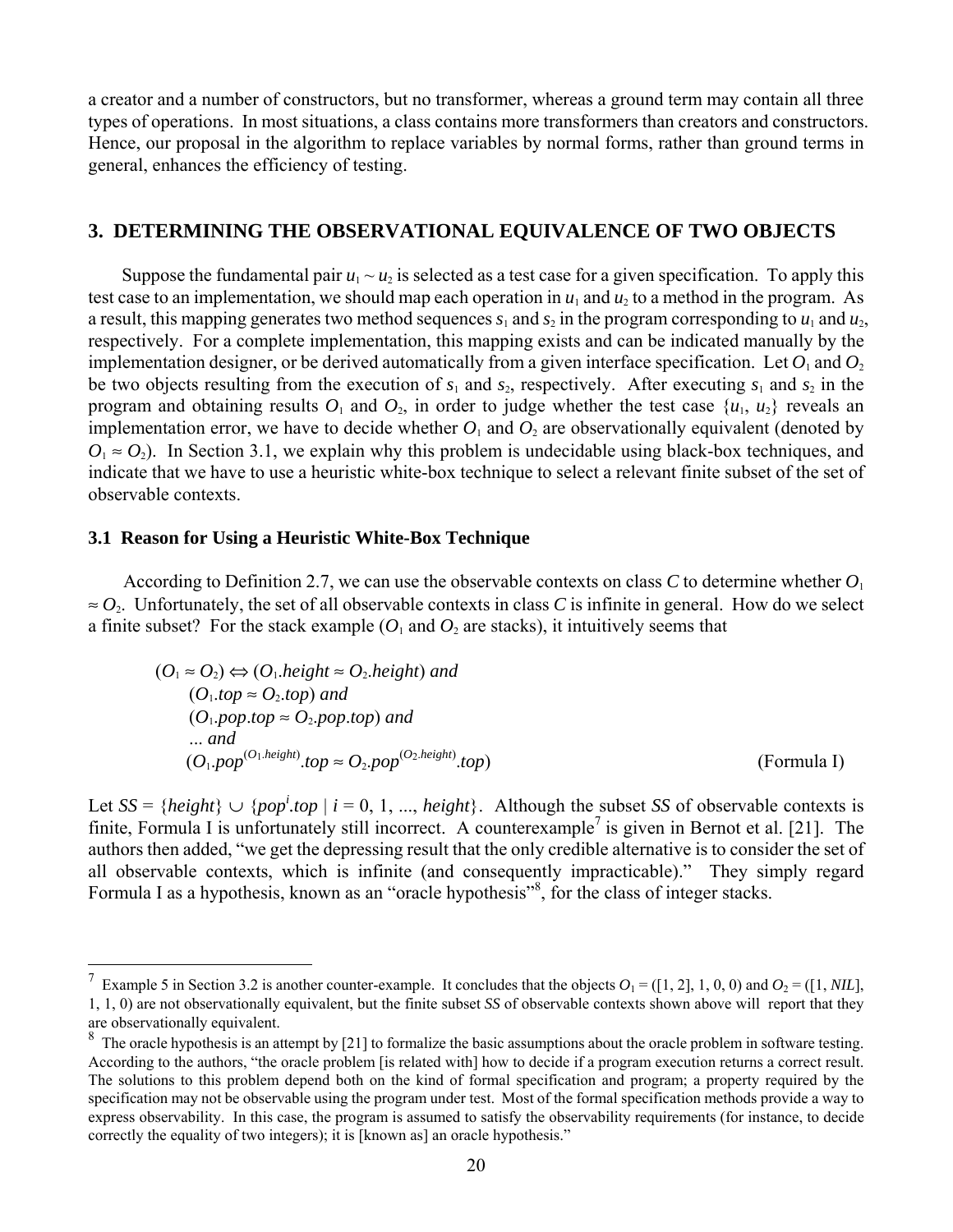In fact, we can formally prove that the observational equivalence of two objects cannot be decided by a black-box technique.

**Theorem 3** For any given class, let *AllOCs* be the set of observable contexts, CT be the set of constructors and transformers, and OBS be the set of observers. If CT and OBS are non-empty, then AllOCs is infinite. Furthermore, if the class has at least one pair of equivalent ground terms  $u_1 \sim u_2$  and a constructor or transformer  $f(x) \in CT$  such that the numbers of appearances of  $f(x)$  in  $u_1$  and  $u_2$  are different, then the observational equivalence of objects cannot be determined using a finite set of observable contexts selected independently of implementations. In other words, given any finite subset SubOCs of AllOCs, there exist some implementation and two objects  $O_1$  and  $O_2$  such that

$$
(\forall oc \in SubOCs) (O_1.oc \approx O_2.oc) \land (\exists oc_0 \in AllOCs) (\neg (O_1.oc_0 \approx O_2.oc_0))
$$
 (Formula II)

That is, there exist objects that are not observationally equivalent, but appear to be so when only a finite subset of the observational contexts are applied.

#### Proof:

Since CT and OBS are non-empty, there exist a constructor or transformer  $g(...)$  in CT and an observer *obs*(...) in *OBS*. Given any positive integer *i*, we can construct an  $oc_i = g(...)...g(...)obs(...)$  in AllOCs that contains  $i g(...)$ 's. Hence, AllOCs is infinite.

Suppose  $u_1$  contains  $m f$ ...)'s and  $u_2$  contains  $n f$ ...)'s, such that  $0 \le n \le m$ . Consider any given finite subset SubOCs of AllOCs, selected independently of implementations. We can find an  $oc<sub>1</sub>$  from this SubOCs such that the number k of f(...)'s in  $oc_1$  is maximal in SubOCs (where  $k \ge 0$ ). We can then construct an implementation  $\Psi$  that contains an error in the  $(m+k+1)$ th call of  $f$ ...) but correct otherwise. Let  $O_1$  and  $O_2$  be the objects resulting from executing the method sequences corresponding to  $u_1$  and  $u_2$ , respectively. For simplicity, we write  $O_1 = \Psi(u_1)$  and  $O_2 = \Psi(u_2)$ . Since  $O_1 \cdot oc_1 = \Psi(u_1) \cdot oc_1$  contains  $m+k$  $f(...)$ 's and  $Q_2$ . $oc_1 = \Psi(u_2)$ . $oc_1$  contains  $n+k$   $f(...)$ 's such that  $n < m$ , for any  $occ \text{SubOCs}$ , there must be no more than  $m+k$  f(...)'s in  $O_1$  oc or  $O_2$  oc. Thus, according to the construction of implementation  $\Psi$ .

$$
O_1.oc \approx O_2.oc
$$

for any oc in SubOCs. By Definition 2.5, oc, must end with an observer. Let u be the result of removing the observer from  $oc_1$ . Consider  $u^* = u \cdot f$ ...). Obviously, since  $u^*$  contains  $k+1$   $f$ ...)'s,

$$
O_1.u^* = \Psi(u_1).u^* \text{ contains } m+k+1 \ f(...)'s, \text{ and}
$$
  

$$
O_2.u^* = \Psi(u_2).u^* \text{ contains } n+k+1 \le m+k \ f(...)'s.
$$

according to the construction of implementation  $\Psi$ , we have  $\neg (O_1.u^* \approx O_2.u^*)$ . By Definition 2.7, there exists an observable context  $oc_2$  such that  $\neg (O_1.u^*.oc_2 \approx O_2.u^*.oc_2)$ . Let  $oc_0 = u^*.oc_2$ . It follows that

$$
\neg (O_1.oc_0 \approx O_2.oc_0)
$$

Since  $u^*$  contains  $k+1$   $f(...)$ 's,  $oc_0$  must contain at least  $k+1$   $f(...)$ 's, and hence  $oc_0 \notin SubOCs$  but  $oc_0 \in$  $A\ddot{u}O\dot{C}s$ . Thus we arrive at Formula II. **□**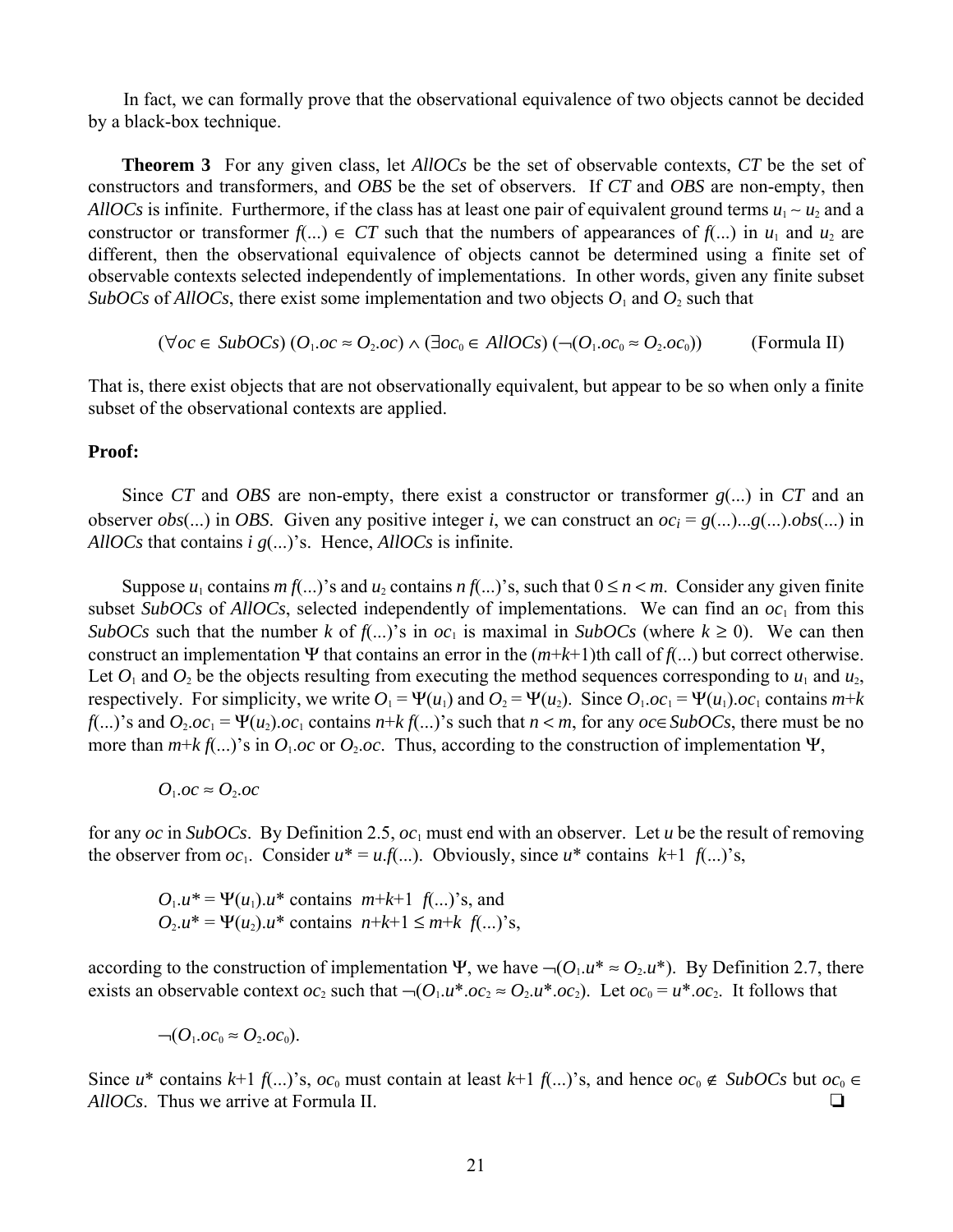In the above proof, we realize that the number  $m+k+1$  is closely related to this error. In order to reveal this error, we must catch the number  $m+k+1$ . Obviously, this can be done only by using a heuristic white-box technique, rather than a black-box technique. This is the reason why we propose to supplement our axiom-based black-box approach by the following heuristic white-box technique. (On the other hand, see also Section 3.3.2 that discusses why a white-box technique cannot be a substitute for the black-box technique.)

#### 3.2 Relevant Observable Context Technique

The basic idea behind our heuristic technique is as follows. Suppose we want to determine whether  $O_1 \approx O_2$ . Suppose further that  $O_1$  and  $O_2$  have different values for the same data member  $d_i$  of the implemented class. Such different values may or may not have an effect on the observable attributes of  $O_1$  and  $O_2$ . If no observable attribute is affected,  $d_i$  need not be considered. If some observable attribute is affected,  $d_i$  must have affected the attribute through some series of methods in the implemented class. Such a series of methods is called a *relevant observable context*. We need only use the relevant observable contexts to determine whether  $O_1 \approx O_2$ . We can ignore any other observable contexts for this decision. We shall give a formal definition for the concept of relevant observable context, and how it can be produced by means of a Data member Relevance Graph constructed from the implemented class C.

If a relevant observable context itself contains an implementation error, by applying it to determine the observational equivalence of objects, we may increase the chance of having the error revealed. If, after applying the relevant observable context to objects  $O_1$  and  $O_2$ , we find inconsistencies in some observable attribute, we can conclude an implementation error in  $s_1$  or  $s_2$ , or in the relevant observable context itself, or both. The worst case scenario happens when the error(s) in  $s_1$  and  $s_2$  offset the error(s) in the relevant observable context, so that neither can be revealed. We note, however, that the possible offsetting of errors cannot be avoided in testing. Even if we test a single method sequence, errors in two of the methods may happen to cancel each other. This is the well-known phenomenon of fault masking (see, for example, Morell [1990]).

In the relevant observable context technique, we assume a program model without pointers. This kind of program model is gaining popularity in the latest object-oriented programming languages such as JAVA.

**Definition 3.1** If a data member  $d_1$  is defined or revised by a data member  $d_2$  in a method m under a condition  $p(..., d_3, ...)$ , we say that  $d_2$  directly affects  $d_1$  in m under  $p(...)$ , and that  $d_3$  directly affects  $d_1$  in m under  $p(...)$ .

In Example 5 below, for instance, we say that the data member *numPush* directly affects the data member *totalPush* in the method *incTop* under the condition *height* > 0.

**Definition 3.2** Given an implemented class C, its Data member Relevance Graph (DRG) is constructed as follows. Each data member of C is represented as a bold rectangle *node* in the DRG. The DRG also contains some thin rectangle *nodes*, which denote some constants coming from the given program. If the data member  $d_2$  directly affects the data member  $d_1$  in the method  $m_1$  under a condition  $p(...)$ , then there is an *arc*, labeled by  $(p, m_1)$ , from  $d_2$  to  $d_1$ . (See Figure 2.) We call  $[d_2, (p, m_1), d_1]$  a segment of the DRG,  $d_2$  a start node of arc  $(p, m_1)$ ,  $d_1$  an end node of arc  $(p, m_1)$ ,  $(p, m_1)$  an output arc of  $d_2$ , and  $(p, m_1)$  an *input arc* of  $d_1$ . If  $d_2$  is identical to  $d_1$ , the segment is said to be a *cycle*. Otherwise it is said to be *acyclic*. Each DRG contains a special *node* called *observed*, which is the ending node of each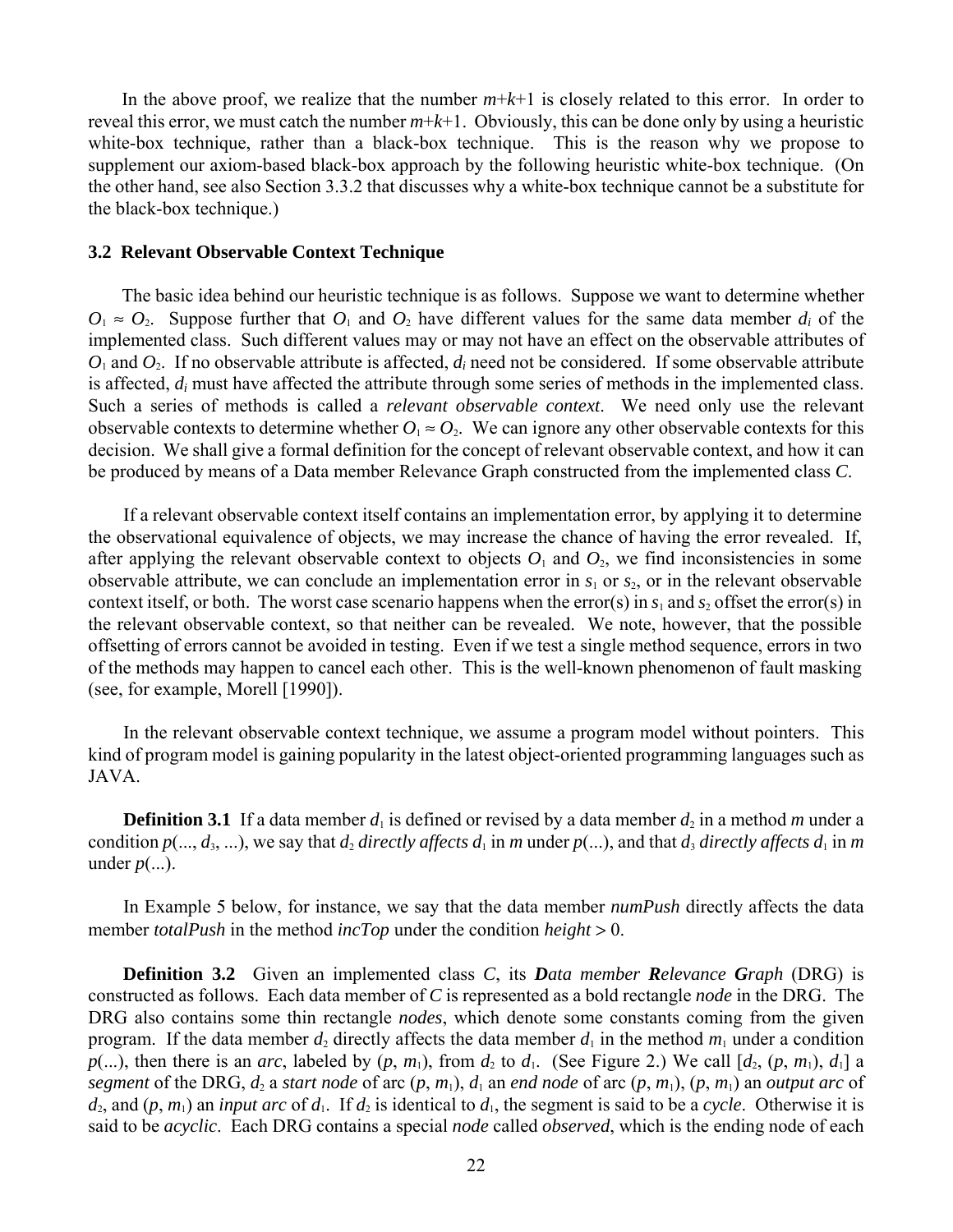arc with an observer as the second component of its label. An arc with *observed* as an ending node is call an *observer arc*. An example of a DRG is given in Figure 3.





Figure 2. Nodes and arc in a DRG



- $arc_1$ : (height  $\neq$  size, push(i));
- $arc_2$ : (height = 0, empty);
- arc<sub>3</sub>: (height  $\neq$  0, empty);
- $arc_4$ : (totalPush = 3, top);
- arc<sub>5</sub>: (totalPush  $\neq$  3  $\land$  height > 0, top);
- $arc_6$ : (totalPush  $\neq 3 \land height = 0, top$ );
- $arc_7$ : (height > 0, pop);
- $arc_8$ : (height > 0, incTop);
- arc<sub>9</sub>: (true, newStack);

Figure 3. DRG of integer stacks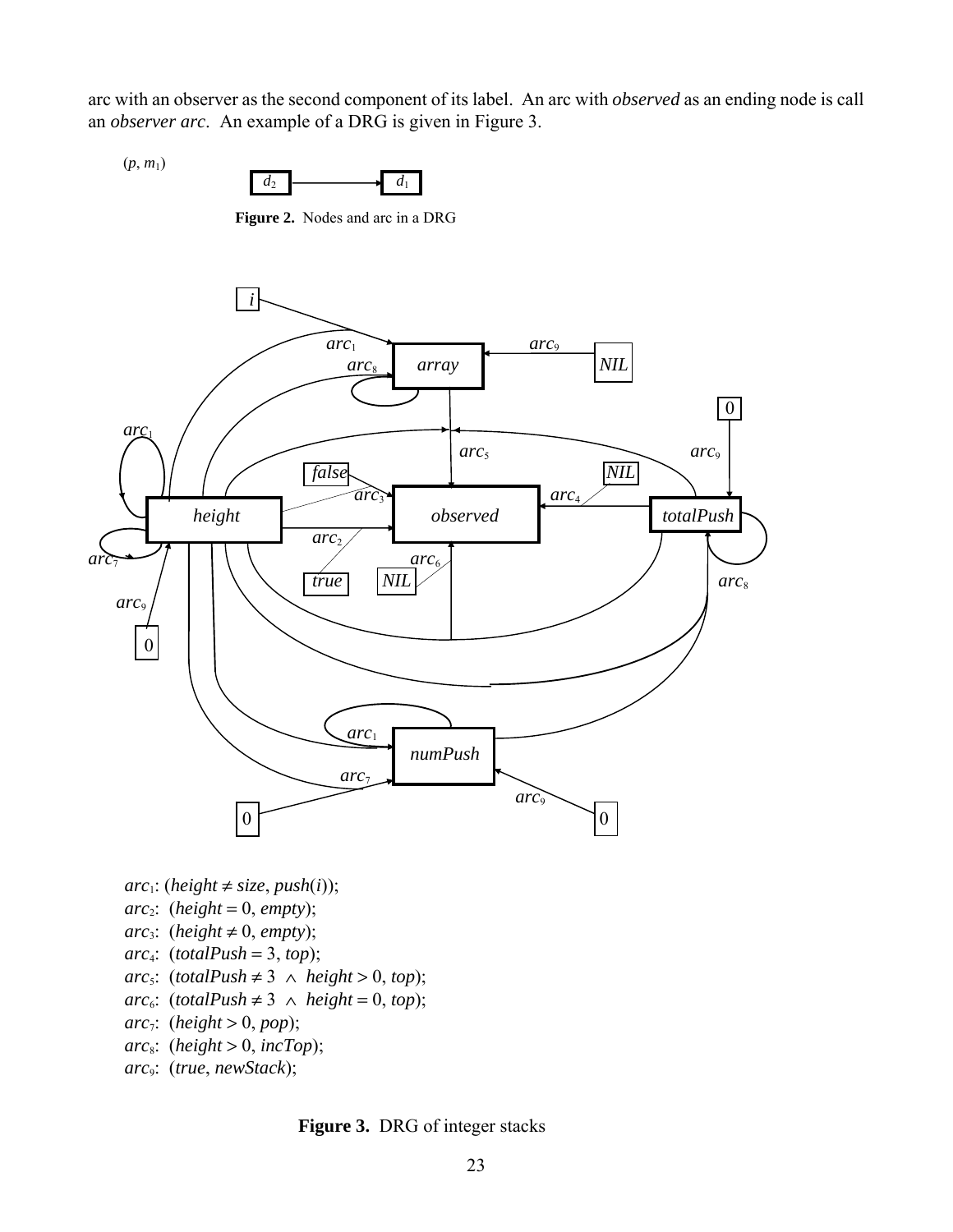**Definition 3.3** Suppose  $d_1$  is a data member of an implemented class C,  $O_1$  and  $O_2$  are two given objects of  $C$ . If

- (1)  $O_1.d_1 \neq O_2.d_1$ ,
- (2) there is a path P from the node  $d_1$  to the node *observed* in the DRG of class C, and

(3) the methods in the labels of the arcs in path P are  $op_1, op_2, ..., op_t, obs$  successively,

then we call  $op_1. op_2...op_t. obs$  a relevant observable context induced from path P with respect to  $O_1$  and  $O_2$ , and say that  $d_1$  affects the observable attribute of  $O_1$  and  $O_2$ . Notice that, the concept of paths in this paper is the same as that in directed graphs in general, except they end at a special node *observed*.

**Definition 3.4** Let  $O_1$  be an object of the implemented class C. Suppose the data members of class C are  $d_1, d_2, ..., d_n$ . In the DRG of class C, if all the conditions in the labels of the arcs in a given path P are satisfied by  $O_1$ .  $d_i$  as initial data, then the path P is said to be *executable for*  $O_1$ . Otherwise P is said to be unexecutable for  $O_1$ .

**Algorithm DOE** (Determining Observational Equivalent) Suppose  $O_1$  and  $O_2$  are two objects of the same implemented class, resulting from the execution of the method sequences  $s_1$  and  $s_2$ , respectively. The steps for deciding whether  $O_1 \approx O_2$  by means of relevant observable contexts are as follows:

- (a) If  $s_1$  and  $s_2$  end with an observer, then  $O_1$  and  $O_2$  are values of some import class. We can therefore directly decide whether  $O_1 \approx O_2$  in the import class.
- (b) Otherwise, suppose  $O_1$  and  $O_2$  belong to the implemented class C. Construct the Data member Relevance Graph of class  $C$  from the coding of class  $C$ .
- (c) Suppose the data members of the implemented class C are  $d_1, d_2, ..., d_n$ . In general, the classes of  $d_i$ are imported, observable, and there are known methods to determine the equivalence of values of the classes. Suppose further that  $O_t.d_i$  denotes the value of  $d_i$  of  $O_t$  for  $i = 1, 2, ..., n$  and  $t = 1, 2$ .

Check whether the tuples  $(O_1,d_1, O_1,d_2, ..., O_1,d_n)$  and  $(O_2,d_1, O_2,d_2, ..., O_2,d_n)$  are equal. If yes, we have  $O_1 \approx O_2$ , and exit from Algorithm DOE. Otherwise proceed to step (d).

(d) Suppose  $O_1$  and  $O_2$  have different values with respect to the data members  $d_{x1}, d_{x2}, ..., d_{xk}$ , where  $1 \leq$  $x_1 < x_2 < ... < x_k \le n$ . In other words, suppose  $O_1.d_{xj} \ne O_2.d_{xj}$  for  $j = 1, 2, ..., k$ .

For each  $d_{xi}$ , check whether there is a path from the node  $d_{xi}$  to the node *observed* in the DRG. If not, skip this  $d_{xi}$ . If yes, proceed as follows:

(1) If  $d_{xj}$  is a simple data type, traverse every acyclic executable path P once (using the original  $O_1$ . $d_i$  as **initial data** and **backtracking** if necessary) and obtain the relevant observable context oc induced from P. If there are uninstantiated input variables in  $oc$ , apply the PDP technique to select values for the input variables.

If a cycle  $l_i$  is encountered when traversing an executable path for  $O_1$ , the user should manually decide on a ceiling  $t_i$  for the number of iterations of  $l_i$ , or supply a global ceiling T allowed by the system.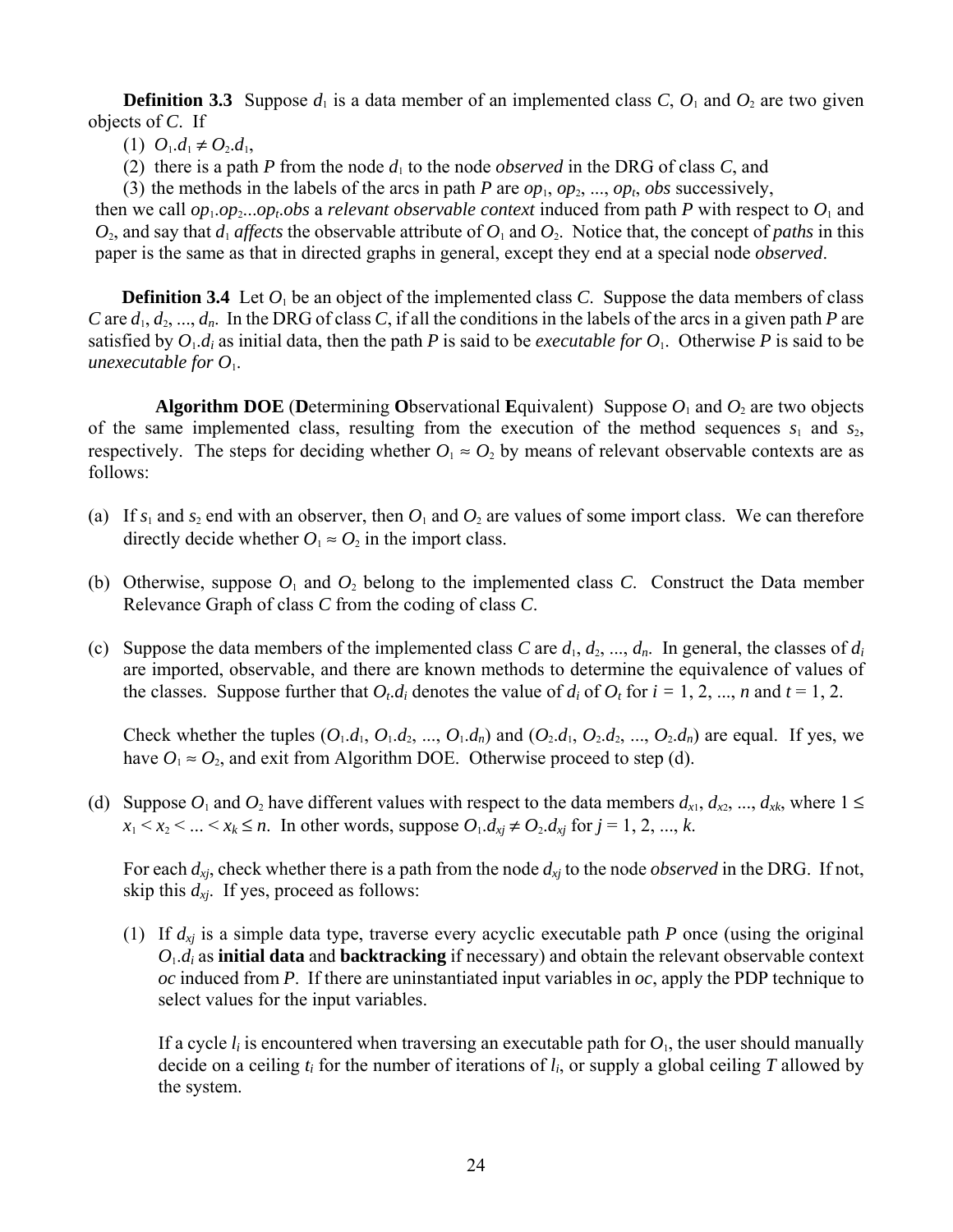Check whether at least one of these relevant observable contexts, say  $oc_0$ , fails, that is,  $\neg (O_1 \cdot oc_0)$  $\approx O_2 \cdot 0$ . If so, we have  $\neg (O_1 \approx O_2)$ , and exit from Algorithm DOE. Otherwise we say this  $d_{xi}$ has successfully passed the check, and proceed to step (3).

- (2) If  $d_{xi}$  is a compound data type (such as an array or structure in C++), construct relevant observable contexts by the following process: For each value  $V$  of the component index or element variable of  $d_{xj}$  that satisfies  $O_1.d_{xj}$ .  $V \neq O_2.d_{xj}$ . V, select every method sequence msEl to change the current value of the component index or element variable to V, then traverse each executable path (not exceeding the iteration ceilings in the case of cycles, if any) for  $O_1$  from the node  $d_{xj}$  to the node *observed* to obtain method sequence  $msOb$ , and create a relevant observable context  $oc = msEl.msOb$ . (If V is already the current value of the component index or the current element variable, then *msEl* is empty.) The process of traversing each executable path (not exceeding the iteration ceilings in the case of cycles, if any) for  $O_1$  in this step is the same as that in step  $(1)$ . If oc contains uninstantiated input variables, the PDP technique is applied to determine values for the input variables. If at least one of these relevant observable contexts, say  $oc_0$ , fails, then we have  $\neg (O_1 \approx O_2)$ , and exit from Algorithm DOE. Otherwise we say this  $d_{xi}$  has successfully passed the check, and proceed to step (3).
- (3) If all the  $d_{xi}$  have successfully passed the checks, then we have  $O_1 \approx O_2$ , and exit from Algorithm DOE. Otherwise continue to check the next  $d_{xi}$  such that  $O_1.d_{xi} \neq O_2.d_{xi}$ . ❏

**Example 5** The specification is the same as Example 1, except for following additional operations and axioms:

#### operations

\_.incTop: IntStack  $\rightarrow$  IntStack axioms  $a_7$ : S.incTop.top = if S.empty then S.top else  $S.top + 1$ 

In the following implementation, the internal data member *numPush* is used to count the number of continuous calls to *push*, and *totalPush* is applied to record the total number of calls to *push*. For the sake of illustration, we have embedded some errors in the implementation.

 $\#include$   $\leq$  iostream h>

#define SIZE 100 #define NIL 0

enum bool  $\{ false, true \};$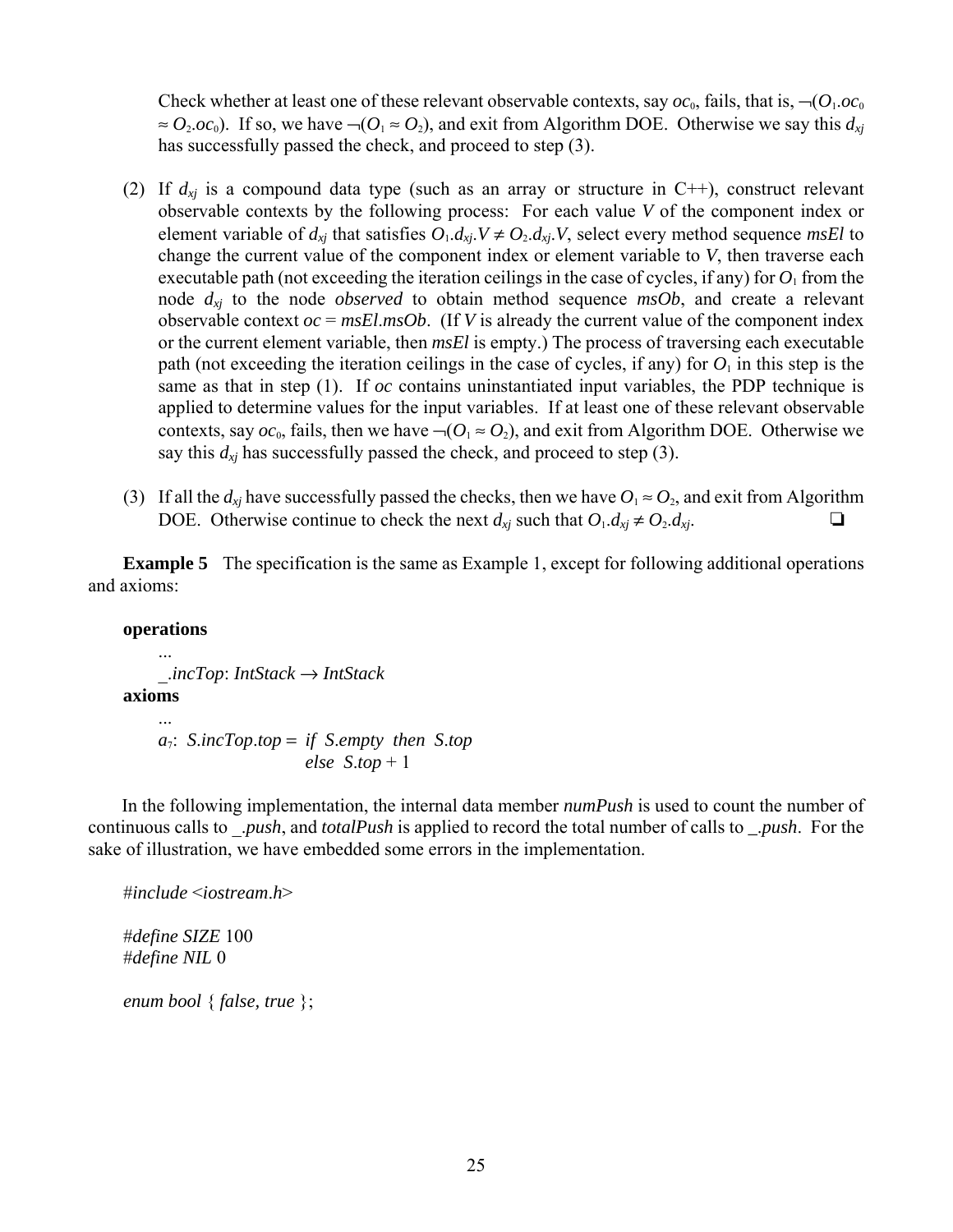```
class intStack {
     /* intStack consists of 4 data members: */
     int array[SIZE];int height;
     int numPush;
     int totalPush;
public:
     void newStack();
     bool empty();
     void push(int i);
     void pop();
     void incTop( );
     int top();
\};void intStack :: newStack()
\{height = 0;numPush = 0;totalPush = 0;
    for (int j = 1; j <= 100; j++)
          array[j] = NIL;\}bool intStack: empty()\mathcal{L}_{\mathcal{L}}if (height == 0) return true;
     else return false;
\}void intStack :: push(int i)
\left\{ \right.if (height == SIZE)\textit{cout} \ll \text{``Stack is full''};elseheight = height + 1;array[height] = i;numPush = numPush + 1;\}\}void intStack :: pop()\{if (height > 0) {
          height = height - 1;numPush = 0;
     \}\left\{ \right.
```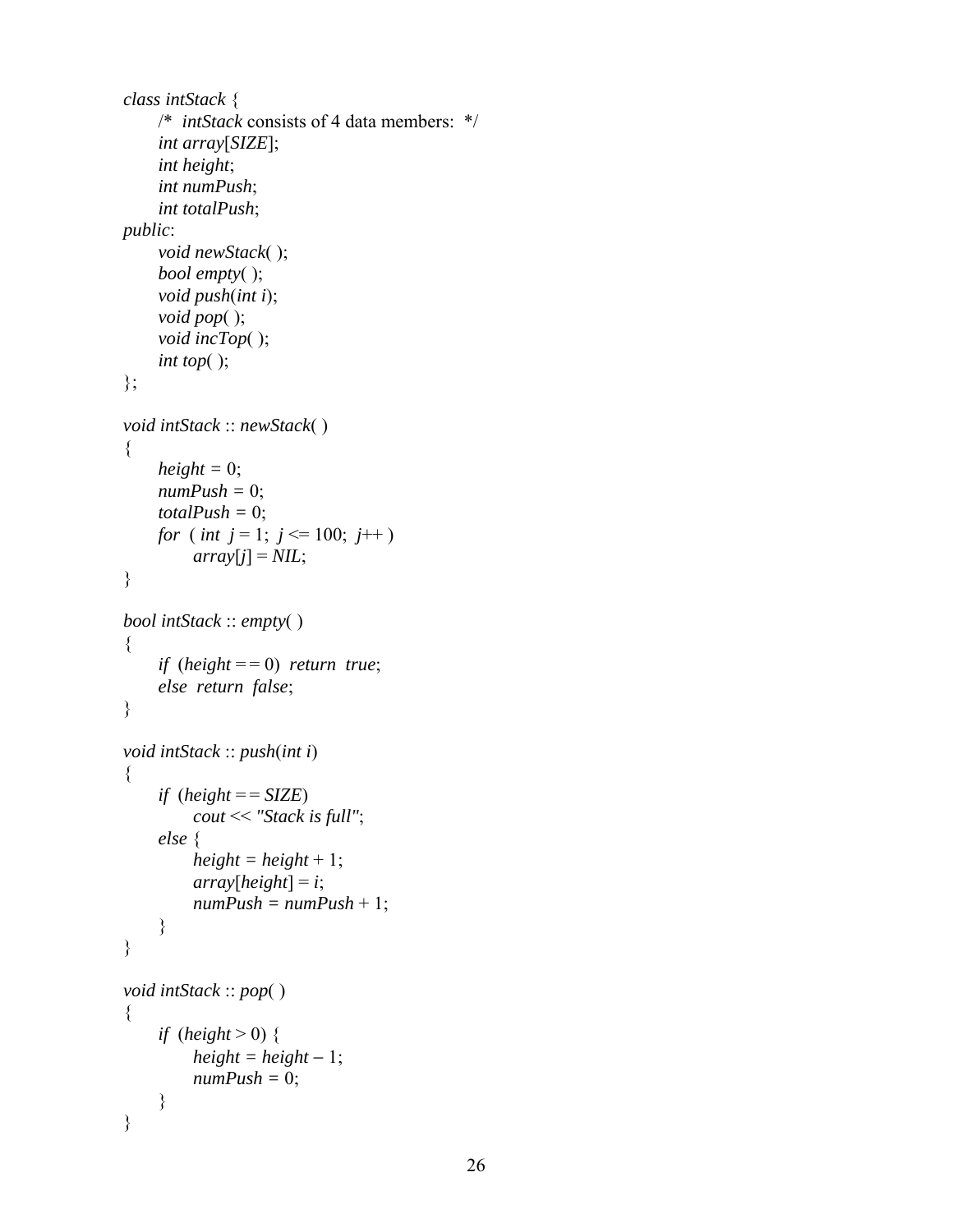```
void intStack :: incTop()
\{if (height > 0) {
         array[height] = array[height] + 1;totalPush = totalPush + numPush: /* Error 1: This statement should be in the
                                               method pop but has been placed here by
                                                   mistake. */∤
\mathcal{E}int intStack :: top()
\left\{ \right.if (totalPush == 3) return NIL; /* Error 2: The condition should be totalPush == 0. */
    elseif (height > 0) return array[height];
         else return NIL;
    \}\}
```
The fundamental pair  $u_1 = new.push(1).push(2).pop$  and  $u_2 = new.push(1)$  can be induced from axiom  $a_4$ . Let us denote their corresponding implemented method sequences as  $s_1$  and  $s_2$ , respectively. Suppose the execution results of  $s_1$  and  $s_2$  are objects  $O_1$  and  $O_2$ , respectively. We would like to illustrate how to use Algorithm DOE to determine whether  $O_1 \approx O_2$ .

- (a) Since the sequences  $s_1$  and  $s_2$  do not end with an observer, proceed to step (b).
- (b) Construct the Data member Relevance Graph of class  $C$  from the coding of class  $C$ . The DRG is shown in Figure 3.
- (c) The execution results are:

 $(\textit{array}, \textit{height}, \textit{numPush}, \textit{totalPush})$  $O_1 = ([1, 2], \quad 1,$  $\overline{0}$ ,  $(0)$ ,  $Q_2 = ([1, NIL], 1,$ 1.  $(0)$ .

Check whether the tuples  $(1, 2, 1, 0, 0)$  and  $(1, *NIL*], 1, 1, 0)$  are equal. The answer is no.

- (d)  $O_1$  and  $O_2$  have different values on the data members *array* and *numPush*:
	- (1) For array, we follow step (d)(2) of Algorithm DOE. Here, the component index is *height*. The current values of both  $O_1$ , height and  $O_2$ , height are 1, whereas the value of height, which satisfies  $O_1$  *array*[height]  $\neq O_2$  *array*[height], is 2. From the cycle height-arc<sub>1</sub>-height in Figure 3, we see that the only method sequence  $msEl_1$  which changes the value of *height* from 1 to 2 is *push(i)*. On the other hand, by traversing the executable paths for  $O_1$  from the node *array* to the node *observed* in Figure 3, we obtain the method sequences  $msOb_1 = top$  and  $msOb_2 =$  $incTop,top$ . corresponding to the paths  $array-arc<sub>5</sub>-observed$ and array-arc<sub>8</sub>-array-arc<sub>5</sub>-observed, respectively. Thus, by concatenating  $msEl_1$  with  $msOb_1$  and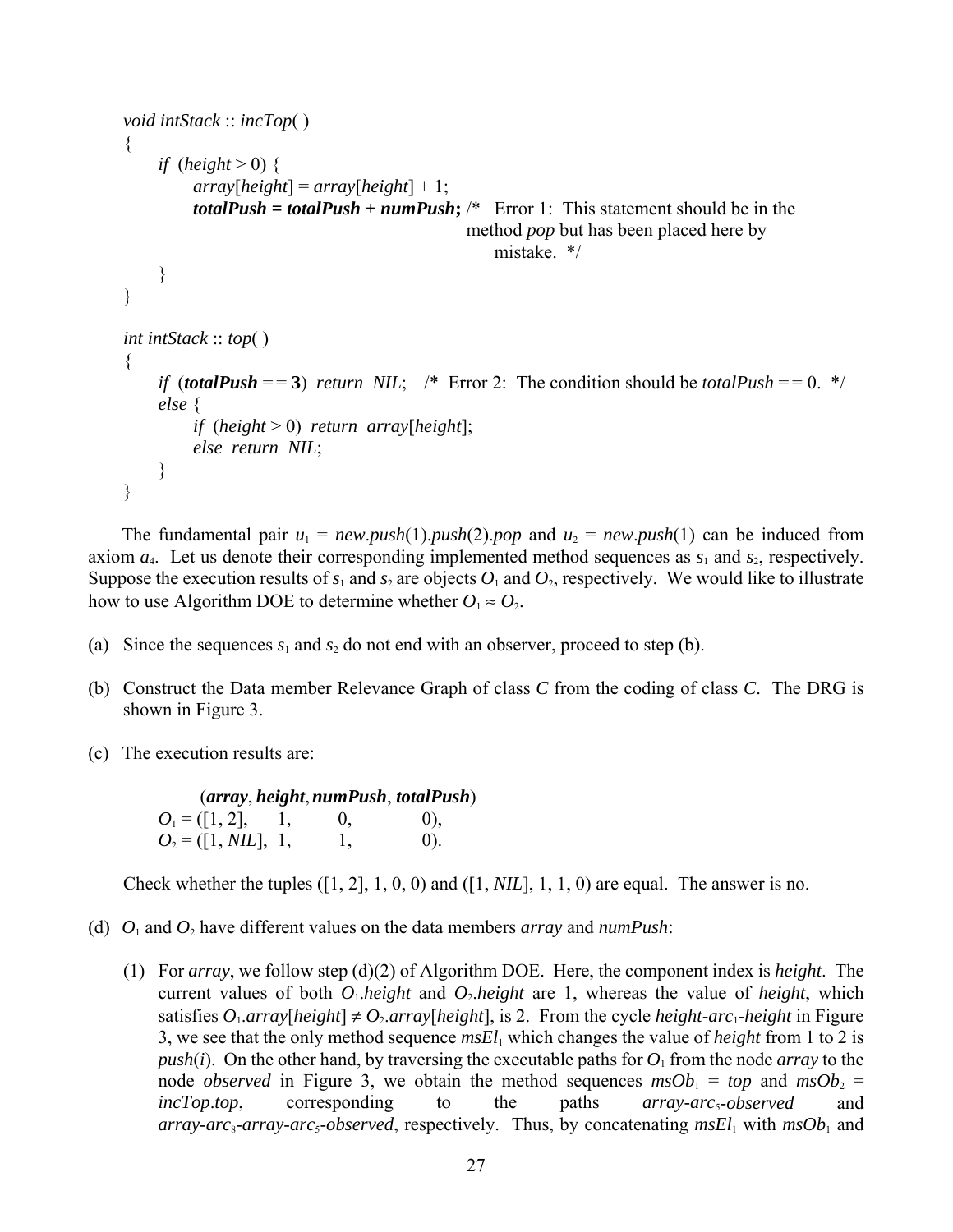$msOb_2$ , respectively, we obtain the relevant observable contexts  $push(i).top$  and *push(i).incTop.top.* Then apply the PDP technique<sup>9</sup> to determine  $i = 8$ , and check whether

 $O_1$ -push(8).top =  $O_2$ -push(8).top and  $O_1$ -push(8).incTop.top =  $O_2$ -push(8).incTop.top

They are both successful.

- (2) For numPush, since it is a simple data type, we follow step  $(d)(1)$  of Algorithm DOE to traverse every executable path for  $O_1$  by backtracking. Suppose the global ceiling T supplied by the user for the number of iterations of cycles is 2.
	- In Figure 3, the node *numPush* has two output arcs  $arc_8$  and  $arc_1$  (where  $arc_1$  is a cycle). All the conditions of  $arc_8$  and  $arc_1$  are satisfied by  $O_1$ . *height* = 1. Let us consider  $arc_8$  first. Its label contains the method *incTop*. Execute the method and obtain  $O_1$ *incTop* = ([2, 2], 1, 0, 0). The end node of  $arc_8$  is *totalPush*, which has four output arcs  $arc_4$ ,  $arc_5$ ,  $arc_6$ , and  $arc_8$  (where  $arc_8$  is a cycle). The current state,  $O_1$ .incTop = ([2, 2], 1, 0, 0), satisfies the conditions of  $arc_5$  and  $arc_8$  but not those of  $arc_4$  and  $arc_6$ . Hence,  $arc_5$  and  $arc_8$  are executable for the current state but  $arc_4$  and  $arc_6$  are unexecutable. Consider  $arc_5$  first. The label of  $arc_5$  contains the method *top*. Execute the method and obtain  $(O_1$ *incTop*)*top* = 2. The end node of arc<sub>5</sub> is the node *observed*. Thus, we obtain an executable path  $p_1 =$ numPush-arc<sub>s</sub>-totalPush-arc<sub>s</sub>-observed for the given object  $O<sub>1</sub>$ . The relevant observable context corresponding to path  $p_1$  is  $oc_1 = incTop-top$ . Execute  $O_2$ .  $oc_1$  and obtain  $O_2$ .  $oc_1 = 2$ . Hence,  $oc_1$  succeeds because  $O_1$ . $oc_1 = O_2$ . $oc_1$ .
	- (ii) To obtain the other executable path for  $O<sub>1</sub>$ , backtrack to the node *totalPush* and consider the other executable output arc  $arc_8$  (which is a cycle). The label of  $arc_8$  contains the method *incTop*. Execute the method and obtain  $(O_1$ *incTop*)*incTop* = ([2, 2], 1, 0, 0).*incTop* = ([3, 2], 1, 0, 0). The end node of *arc*<sub>8</sub> is *totalPush*, which has four output arcs  $arc_4, arc_5, arc_6$ , and  $arc_8$ . The current state,  $O_1$ .incTop.incTop = ([3, 2], 1, 0, 0), satisfies the conditions of  $arc_5$  and  $arc_8$  but not those of  $arc_4$  and  $arc_6$ . Hence,  $arc_5$  and  $arc_8$  are executable for the current state but  $arc_4$  and  $arc_6$  are unexecutable. Consider  $arc_5$  first. The label of  $arc_5$  contains the method top. Execute the method and obtain  $(O_1$ .incTop.incTop).top = 3. The end node of arc<sub>s</sub> is the node observed. Thus, we obtain an executable path  $p_2$  = numPush-arc<sub>s</sub>-totalPush-(arc<sub>s</sub>-totalPush)<sup>1</sup>-arc<sub>s</sub>-observed for the given object  $O_1$ . The relevant observable context corresponding to path  $p_2$  is  $oc_2$  = incTop.incTop.top. Execute  $O_2 \tcdot c_2$  and obtain  $O_2 \tcdot c_2 = 3$ . Hence,  $oc_2$  also succeeds because  $O_1$ . $oc_2 = O_2$ . $oc_2$ .
	- (iii) Similarly to step (ii), in order to obtain the other executable path for  $O_1$ , backtrack to the node *totalPush*, and consider the other executable output arc *arc*<sub>8</sub> (which is a cycle). The label of  $arc_8$  contains the method  $incTop$ . Execute the method and obtain  $(O_1 \text{inc} Top \text{inc} Top) \text{inc} Top = (1, 2, 1, 0, 0)$ . The end node of  $arc_8$  is total *Push*, which has four output arcs  $arc_4$ ,  $arc_5$ ,  $arc_6$ , and  $arc_8$ . The current state,  $O_1$ .  $incTop = (14, 21, 1, 0, 0)$ , satisfies the conditions of  $arc_5$  and  $arc_8$  but not those of  $arc_4$  and  $arc_6$ . Hence,  $arc_5$  and  $arc_8$ are executable for the current state but  $arc_4$  and  $arc_6$  are unexecutable. Consider  $arc_5$  first.

Here, as a special case, the partition only contains a unique subdomain.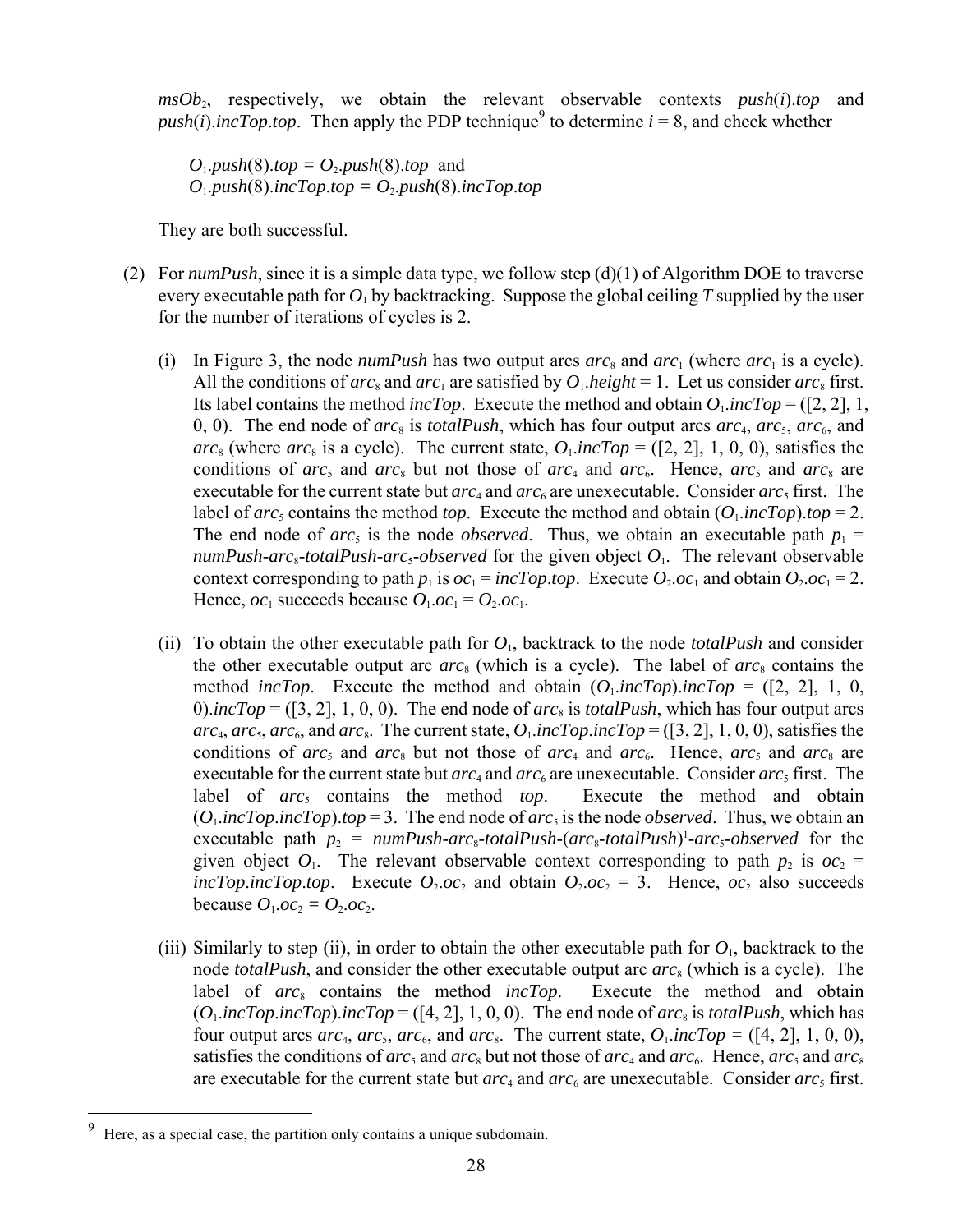The label of  $arc_5$  contains the method top. Execute the method and obtain  $(O_1$ *incTop.incTop.incTop*)*.top* = 4. The end node of *arc*<sub>5</sub> is the node *observed*. Thus, we obtain an executable path  $p_3 = numPush-arc_s-totalPush-(arc_s-totalPush)^2-arc_s-observed$ for the given object  $O_1$ . The relevant observable context corresponding to path  $p_3$  is  $oc_3 =$  $incTop.incTop.incTop,top$ Execute  $O_2 \tcdot c_3$  and obtain  $O_2 \tcdot c_3 = (1, \t NIL), 1, 1,$ 0).incTop.incTop.incTop.top = NIL. However, as evaluated above,  $O_1 \cdot 1.0C_3$  =  $O_1$ .incTop.incTop.incTop.top = 4. Hence,  $oc_3$  fails because  $O_1$ .oc<sub>3</sub>  $\neq O_2$ .oc<sub>3</sub>. Report  $\neg (O_1 \approx$  $O_2$ ). Then exit from Algorithm DOE.  $\Box$ 

#### 3.3 Discussions on Algorithm DOE

We discuss in this section a number of important issues on Algorithm DOE including effectiveness, limitations, and complexity.

#### 3.3.1 Effectiveness (1): Skipping Irrelevant Observable Contexts

By adopting Algorithms DOE, we can skip the testing of many irrelevant cases. Referring to step (d) in Example 5, none of the method sequences of the form  $push(i_1).push(i_2)'.top$  or  $push(i)'.pop^k.incTop.top)$ (where j,  $k = 1, 2, ...$ ) are relevant observable contexts with respect to  $O_1$  and  $O_2$ . Hence, we need not consider them. In fact, none of them reveals the error.

## 3.3.2 Effectiveness (2): Overcoming the "Missing Path" Problem

A common drawback of white-box techniques is the failure to detect "missing paths", which are parts of the specification omitted from the implementation. However, even though Algorithm DOE is a white-box technique by itself, it can help to expose some of the missing paths when integrated with a black-box technique, such as our axiom-based approach to generate fundamental pairs as test cases. This is the main idea behind our proposal to integrate black- and white-box techniques in program testing. In Example 5, for instance, suppose the branch "if (height>0) return array[height]" is missing from the code of the method *top*(). Then the path "*totalPush-arc<sub>s</sub>-observed*" in Figure 3 will be missing. The originally selected fundamental pair  $u_1 = new.push(1).push(2).pop$  and  $u_2 = new.push(1)$  (see the paragraph before step (a) of Example 5) cannot reveal this error, since  $O_1$ .  $oc_3 = NIL = O_2$ .  $oc_3$  (see step (iii) of Example 5). However, following Algorithm GFT in our axiom-based approach, this error will be exposed by another fundamental pair *new.push(8).top* ~ 8 induced from axiom  $a_6$  in Example 1, since  $new.push(8).top = NIL \neq 8.$ 

## 3.3.3 Limitation (1): Infinite Cycles

If a DRG contains cycles, the set of relevant observable contexts is infinite. We can, however, only choose a finite subset as test cases. Thus some program faults may remain undetected. This is an inherent limitation of program testing. To select such a finite subset, step (d) of Algorithm DOE uses a positive integer  $t_i$  or T to control the number of iterations of the cycles. The determination of  $t_i$  or T remains a difficult problem. In the current phase, these integers are supplied manually by user. Alternatively, we may consider the feasibility of adding further heuristics to the algorithm. For instance, in step (d)(2) of Example 5, we may find that the required number  $t_i$  of iterations of the cycle  $l_i$  = *totalPush-(arc<sub>s</sub>-totalPush)<sup>t<sub>i</sub></sup>*- is closely related with the number 3 in the branch condition of the method top, which can be identified in the labels of the output arcs of the node totalPush.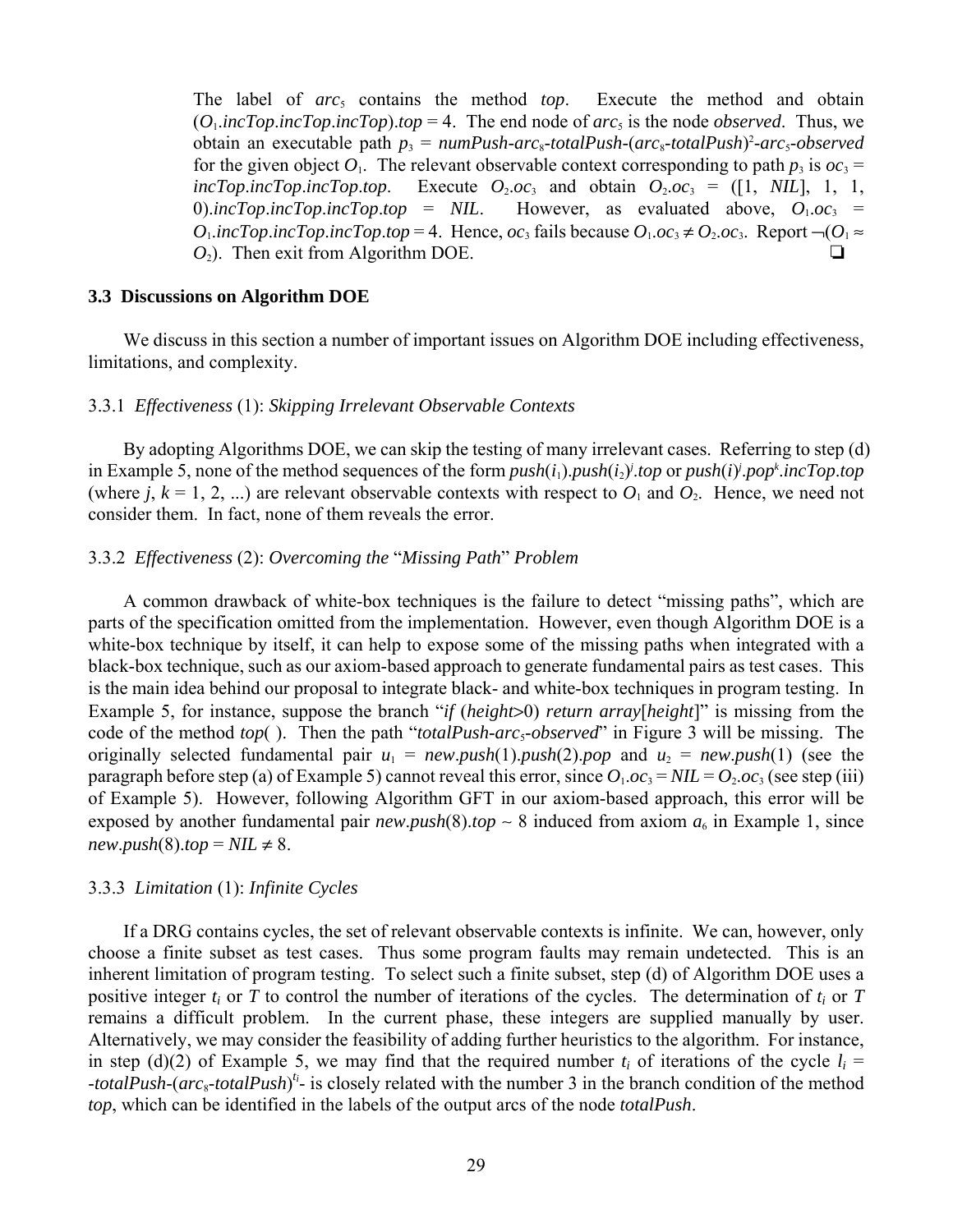#### 3.3.4 Limitation (2): Fault Masking

A new concern may be raised on our relevant observable context technique. If an observable context *oc* itself contains an error, can we determine whether  $O_1 \approx O_2$ ? Let  $u_1 \sim u_2$  be two equivalent ground terms and  $s_1$  and  $s_2$  be their corresponding method sequences in an implementation. There are four possible cases:

- (a) There exists some error in  $s_1$  or  $s_2$  such that  $\neg (O_1 \approx O_2)$ :
	- (1) The error in oc does not affect the decision whether  $O_1 \approx O_2$ . In this case, our procedure finds that  $\neg (O_1 \approx O_2)$  and reports an error.
	- (2) The error in oc causes an erroneous decision on the observational equivalence of  $O_1$  and  $O_2$ . In this case, our procedure finds that  $O_1 \approx O_2$  and does not report any error.
- (b) There is no error in  $s_1$  and  $s_2$ , and hence we should have  $O_1 \approx O_2$ .
	- (1) The error in oc does not affect the decision whether  $O_1 \approx O_2$ . In this case, our procedure finds that  $O_1 \approx O_2$  and does not report any error.
	- (2) The error in oc causes an erroneous decision whether  $O_1 \approx O_2$ . In this case, our procedure finds that  $\neg (O_1 \approx O_2)$  and reports an error. In spite of the erroneous decision, the error report is actually correct because there is an implementation error in oc.

It is well-known that program testing does not necessarily guarantee correctness [30, 31]. It is generally considered *acceptable* that a test may not reveal all the errors in an implementation. If a test reports an implementation error, we say that the test is *useful*. It would be *unacceptable*, however, if a test reports an error that does not exist in an implementation.

In the above, the cases (a)(1) and (b)(2) are useful, while the cases (a)(2) and (b)(1) are acceptable. Hence, our approach does not produce unacceptable cases.

#### 3.3.5 Size of DRG

The size of a DRG can be represented by a tuple  $(N, S)$ , where N is the number of nodes in the DRG, and S is the number of segments. If the corresponding implementation contains  $D$  data members and  $M$ methods, and P is the maximum number of conditions in each method, then  $N = D+1$ , and  $S \le D^2 \times M \times$ P. In the worst case, "directly affects" is a universal relation, which corresponds to  $S = D^2 \times M \times P$ . In fact, this worst case very seldomly occurs, if ever. We expect the DRG to be rather simple in most practical situations, since the DRG models the class level, which is a relatively low level in an object-oriented system. The number of nodes in the DRG of a class, equivalent to the number of data members in a given concrete class, is usually small, and "directly affects" is generally far from a universal relation. For conventional programming, many authors have supplied statistical data to show that simple program structures are used more often than complex structures [25, 32, 33, 34, 35]. Since the class level is relatively low in an object-oriented system, the situation is very similar. For example, we have analyzed statistically the source code of one of our projects entitled **FOOD** (Functional Object-Oriented Design) [36]. We have reviewed 16 classes and found that the average numbers of the data members and methods in each class were 6 and 8, respectively. We have also examined 21 classes in another case study on bank accounts and found that the average numbers of data members and methods in each class were 4 and 7, respectively.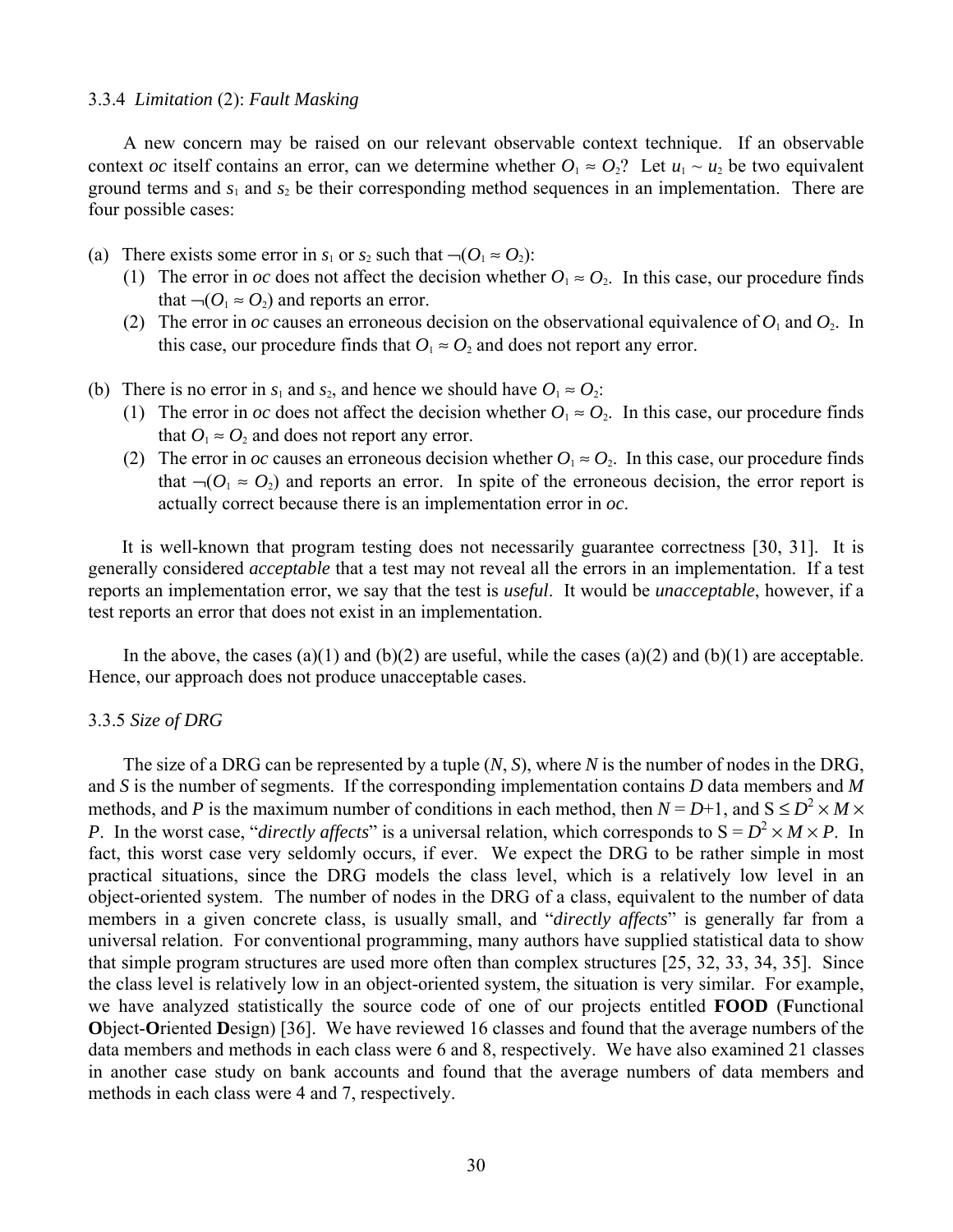#### 3.3.6 Executability of a Given Path for a Given Object

Note that the concept of executability of a given path for a given object defined in Definition 3.4 is very different from the concept of feasibility of a path in other flow graph techniques [25]. An *infeasible path* is normally defined as a path whose conditions cannot be satisfied by **any** input value, and is well-known to be undecidable. However, since executable and unexecutable paths defined in Definition 3.4 are related to some object  $O_1$ , they can be determined from the known values  $O_1$ . d<sub>i</sub>, that is, the values of the data members of the given object  $O<sub>1</sub>$ . Thus, unlike the concept of feasibility, the executability of a given path for a given object as defined in this paper is decidable.

#### 3.3.7 Complexity of Traversing Executable Paths

Referring to Algorithm DOE and Example 5, let  $L$  be the maximum length of all acyclic paths from any node to the node *observed*. Let  $n$  be the maximum number of Boolean conditions in the output arcs of any node that are *true* for the current values of  $O_1$ .  $d_i$  and  $O_2$ .  $d_i$ . Let T be the ceiling supplied by the user for the number of iterations of cycles. Since the maximum number of selective branches at any node in a path is  $n(T + 1)$ , and the longest path contains L nodes, the maximum number of executable paths is  $(n(T + 1))$  $(1 + 1)^{L}$ . We note that, for a given DRG of the class under test, *n* is a variable according to the different objects  $O_1$  and  $O_2$ , but L and T are constants. Hence, the complexity of traversing executable paths is  $O(n^2)$ , in the worst case.

Furthermore, by the same reasoning as that of Section 3.3.5, we do not expect the constant  $L$  to be large in most practical situations.

#### 3.4 An Implementation of Algorithm DOE

As indicated in Section 2.5.4, Algorithm GFT is analogous to that used in the tools described in [9]. Their implementations are also similar, so that we have not included it in the present phase of our prototyping study. Instead, we have focused our attention on the implementation of Algorithm DOE, and implemented a prototype on a Pentium/120. In summary, it is a reformed  $C++$  interpreter, constructed by embedding Algorithm DOE into a  $C++$  interpreter. The prototype consists of five modules: *parser.c*,  $\text{drg.c.}$  pigeonC.h, subLib.c, and pigeonC.c. The modules pigeonC.h and subLib.c contain the definitions of the main data structures and the interfaces to internal library functions, respectively. The module *parser.c* includes a lexical analyzer and a recursive descent parser. It also performs the initialization for  $\frac{dr}{g.c}$  and other modules. The module  $\frac{dr}{g.c}$  constructs the DRG, traverses executable paths by backtracking, and generates and executes the corresponding relevant observable contexts for two given objects. Finally, *pigeonC.c* serves as the main module of the prototype. It reads the  $C_{++}$  program code for a given class under test, allocates memory for the program, prescans it, and calls and coordinates other modules to perform the task.

Note that Algorithm DOE as specified in this paper shows only an abstract summary. It is, in fact, refined into several sub-algorithms that call many other functions, as described in Chen et al. [37]. Readers may find the following additional notes useful:

3.4.1 *Pigeon*  $C++$ 

The prototype has been implemented using Borland  $C_{++}$ . It requires the program for a given class under test is written in a subset of  $C_{++}$  language. We call this subset *Pigeon*  $C_{++}$ , which is an extension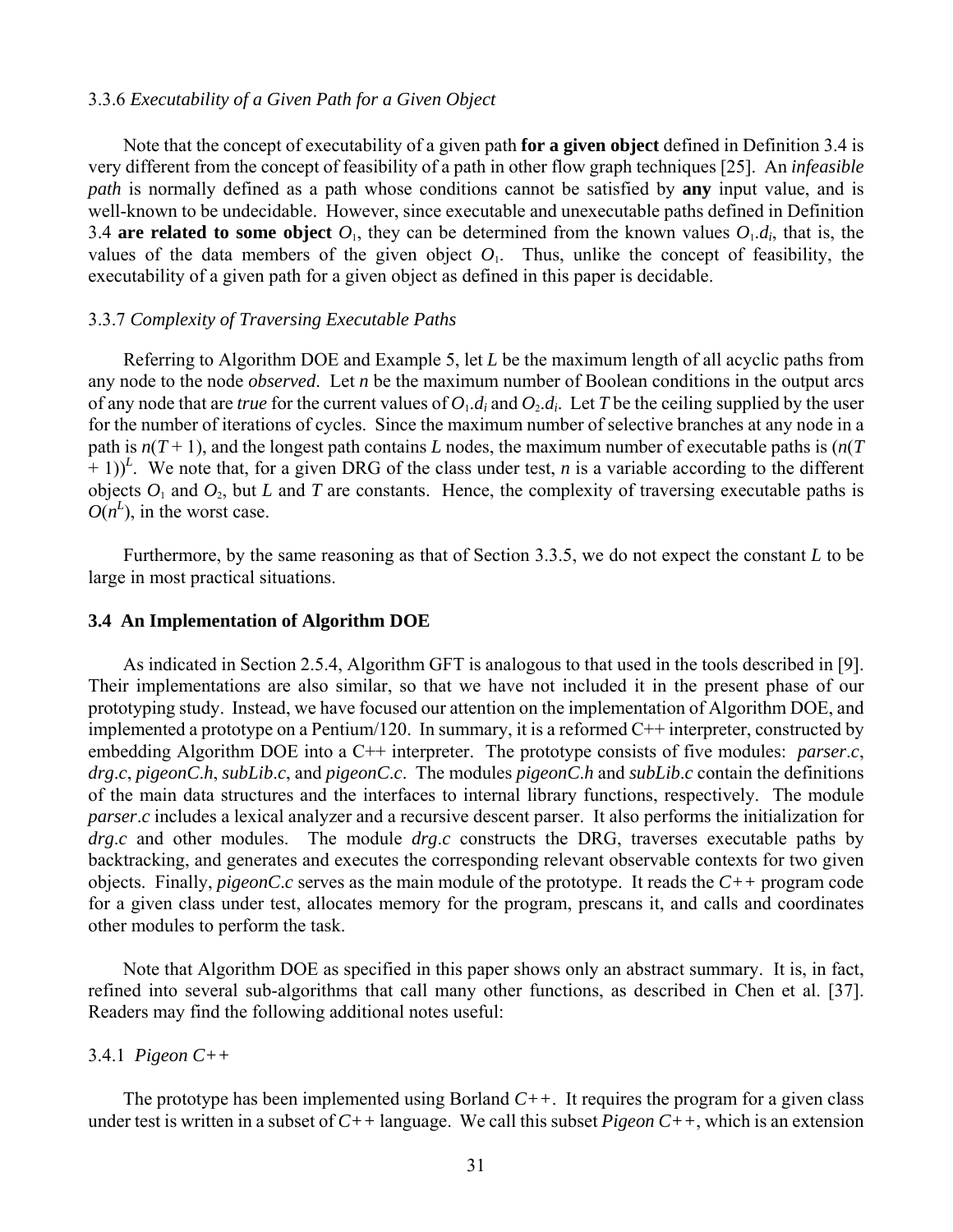of Little C [38]. In the present phase, *Pigeon* C++ contains the following features of C++ language: parameterized or non-parameterized functions with local variables: recursion: *if* statements; *do-while*, while, and for statements; return statements; integer, character, and array variables; instance variables of classes; global variables; string constants; some standard library functions; member functions of classes;  $+, -, *, /, \%, <, >, <=, >=, !=$ , unary -, unary +; and comments. As a limitation, *Pigeon*  $C++$  does not contain pointers in the present phase. The implementation of the relevant observable context technique with pointers is much more complex and needs further investigation.

#### 3.4.2 Construction and Traversal of a DRG

Suppose an implemented class contains k methods  $m_1, m_2, ..., m_k$ . Let  $d_1$  and  $d_2$  be two data members in the implemented class. The following is a schematic summary of the tasks required for each method  $m_i$  in the construction of the DRG:

- (1) Scan the code of  $m_i$ .
- (2) Suppose c denotes a constant and p denotes a predicate. When a statement of the form " $d_1 = c$ " or " $d_1$ "  $=f(..., d_2,...)$ " is found, put the *arc* label (*true*, *m<sub>i</sub>*) into the table of arc labels, and put the segment [*c* or index of  $d_2$ , index of arc\_label (true, m<sub>i</sub>), index of  $d_1$ ] into the list of output arcs. When a statement such as "if (p) {...;  $d_1 = c$  or  $f( ..., d_2, ...)$ ; ...}" is found, put the *arc* label (p, m<sub>i</sub>) into the table of arc labels, and put the segment [c or index of  $d_2$ , index of arc\_label (p, m<sub>i</sub>), index of  $d_1$ ] into the list of output arcs. If  $p = p(..., d_3, ...)$ ,  $d_3$  is a data member different from  $d_2$ , we should also put the segment [index of  $d_3$ , index of arc\_label  $(p, m_i)$ , index of  $d_1$ ] into the list of output arcs. If the statement also contain "*else* {...;  $d_4 = c_0$  or  $g(..., d_5, ...)$ ; ...}", we must also put the *arc* label  $(\neg p, m_i)$ into the table of arc labels, and put the segment  $[c_0$  or index of  $d_5$ , index of arc label  $(-p, m_i)$ , index of  $d_4$ ] into the list of output arcs.

For every such statement, the time for performing this task is bounded. Assume that it is no more than  $T_1$ . If the method  $m_i$  contains  $s_{i1}$  such statements, the time for handling these statements is no more than  $T_1 \cdot s_{i1}$ .

(3) Skip the other statements in the method  $m_i$ . The time for skipping such a statement is also bounded. Assume that it is no more than  $T_2$ . Since the method  $m_i$  contains  $(s_i - s_{i1})$  such statements, the time for handling these statements is no more than  $T_2(s_i - s_{i1})$ .

Thus, the time t for constructing the DRG of the class satisfies the following formula:

$$
t \leq \sum_{i=1,...,k} (T_{1\bullet} s_{i1} + T_{2}(s_i - s_{i1})) \leq \sum_{i=1,...,k} (T_{\bullet} s_{i1} + T(s_i - s_{i1})) = \sum_{i=1,...,k} (T_{\bullet} s_i) = T_{\bullet} s
$$

where  $T = \max\{T_1, T_2\}$  and  $s = s_1 + s_2 + ... + s_k$ . Hence, the time t for constructing the DRG is  $O(s)$ .

When traversing the executable paths, if backtracking is necessary, the algorithm traverses the observer arcs first, followed by the acyclic output arcs, and finally the output arcs for cycles.

Further implementation details, such as the internal representations and the actual procedures for the construction and traversal of the DRG, can be found in Chen et al. [37].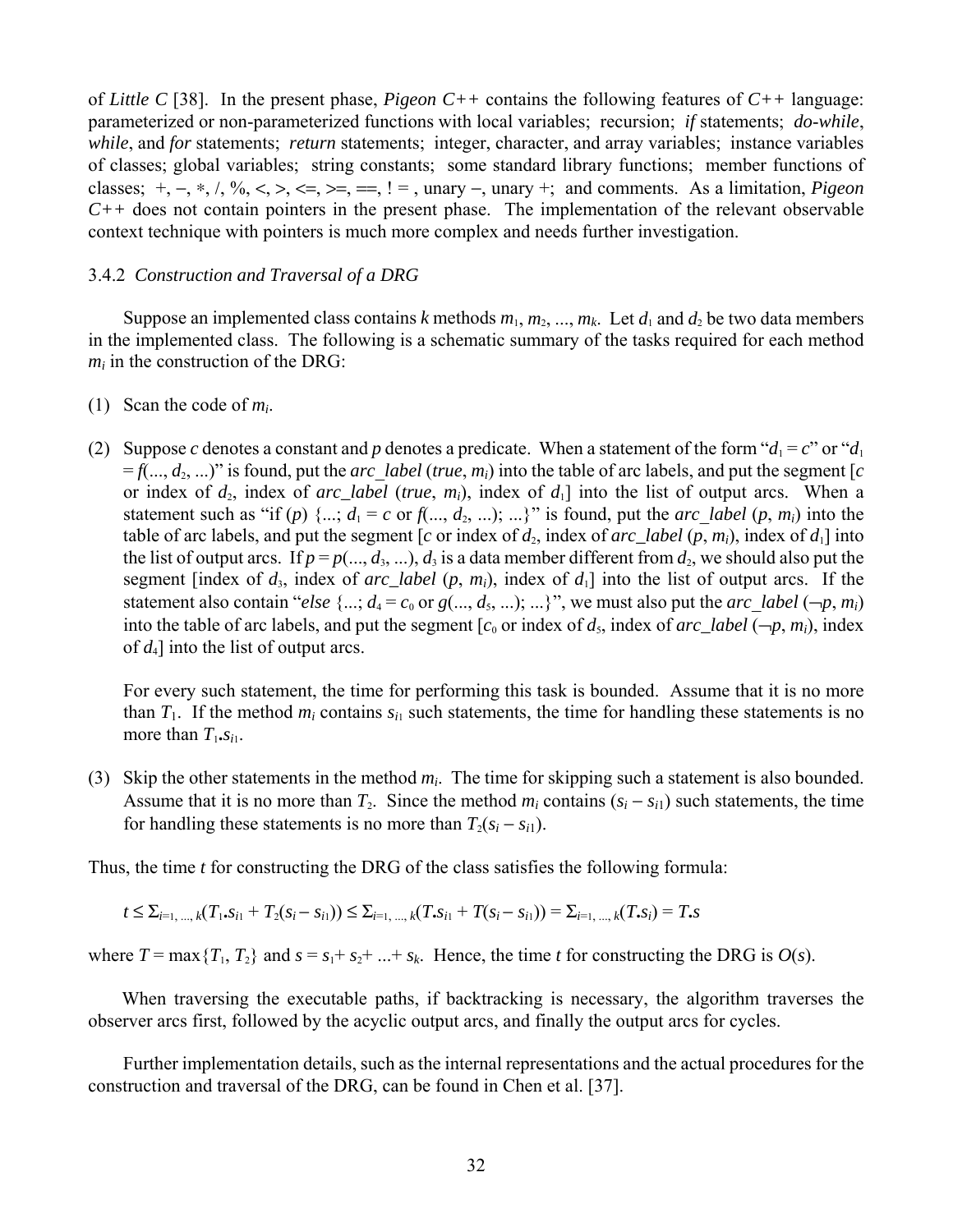#### 3.4.3 Interactions with Users

The prototype is a semi-automatic tool. In the present phase, it requires the users to supply the following information manually:

- (1) Two equivalent method sequences corresponding to a selected fundamental pair of equivalent ground terms for the given class under test.
- (2) A list of methods in the class that are observers.
- (3) In step (d) of Algorithm DOE, when there are uninstantiated input variables in the  $oc$  just obtained, we should apply the PDP technique to select values for the input variables. This selection may be semi-automatic, but is only manual at present.
- (4) In the traversal of an executable path in step (d), if a cycle  $l_i$  is encountered, the user should supply a ceiling  $t_i$  for the number of iterations of  $l_i$ , or determine a global ceiling T allowed by the system for the number of iterations of any cycle.

If Algorithm GFT is implemented, (1) can be semi-automatic. Even then, we shall reserve the manual interface as a supplement.

## 3.4.4 Empirical Results

We have experimented with Examples 4 and 5 on the prototype. The experimental result of Example 5 (on *Pentium*/120), as shown in the following table, is the same as predicted.

| Global ceiling          | Number of           | Number of       | Total run time | Run time for the  |
|-------------------------|---------------------|-----------------|----------------|-------------------|
| supplied by the user    | observable contexts | error-revealing | for all        | first observable  |
| for the number of       | generated by the    | observable      | observable     | context that      |
| iterations of any cycle | prototype           | contexts        | contexts       | reports the error |
|                         |                     |                 | 0.093407 s     |                   |
|                         | O                   |                 | 0.164835 s     |                   |
|                         | 12                  |                 | 0.283516 s     | 0.108791 s        |
|                         | 20                  |                 | $0.437363$ s   | 0.107692 s        |
|                         | 30                  |                 | $0.634066$ s   | 0.129670 s        |

Here, the run time includes the time for generating the two objects under test, traversing the executable paths for the objects in the DRG, constructing observable contexts from the executable paths, executing the observable contexts, and reporting the detected error, if any. However, it does not include the time for constructing the DRG. In Example 5, the time for constructing the DRG is 0.043297 seconds.

Suppose that the user indicates a global ceiling of 3 iterations. From the above table, we know there are 20 observable contexts to be generated in total. The run time for executing all of them would be 0.437363 seconds. In fact, Algorithm DOE does not test all the 20 observable contexts. When the first observable context reporting an error is encountered, the algorithm will exit, ignoring other observable contexts. Hence, the actual run time is found to be 0.107692 seconds.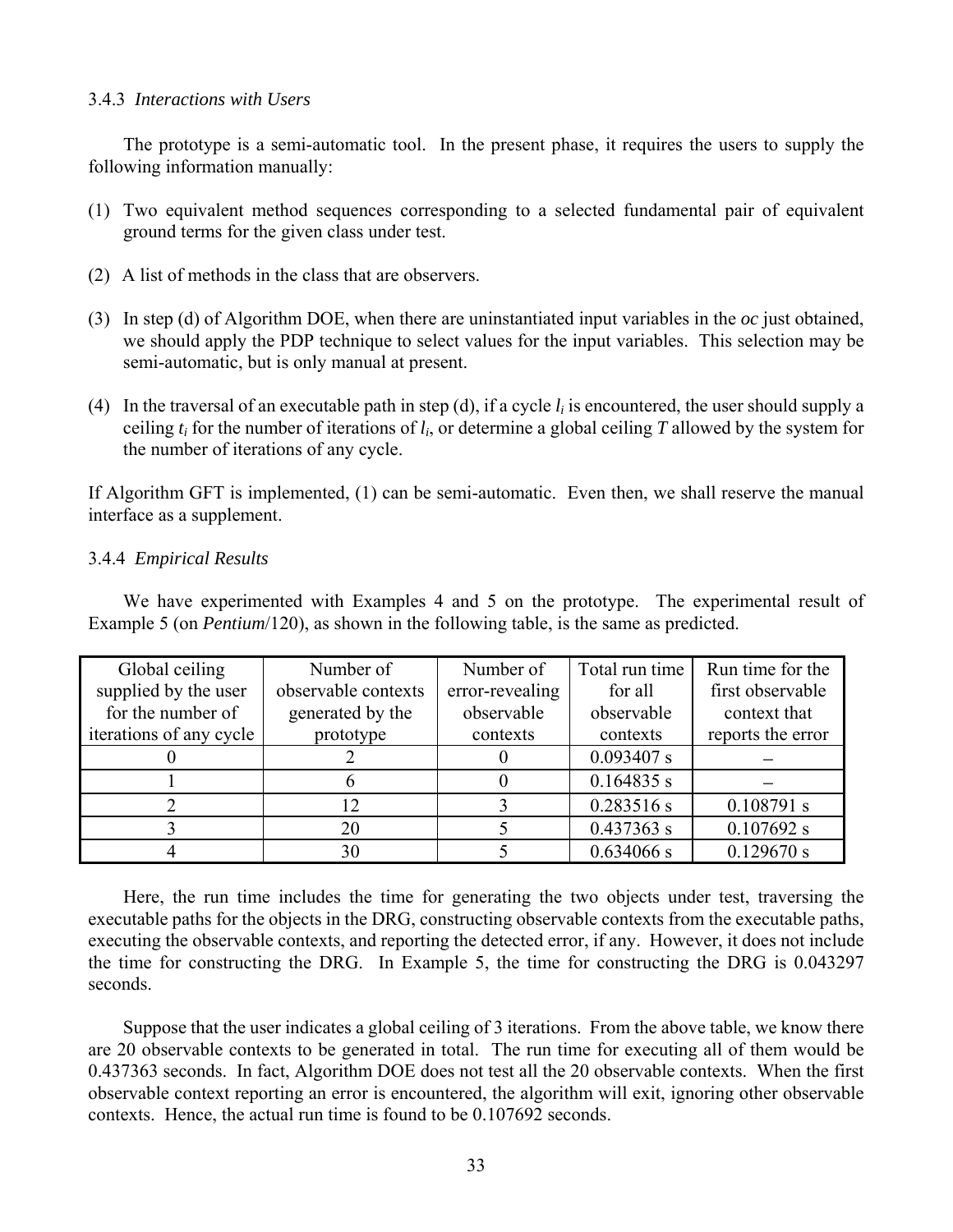Some trouble was encountered in the experiment on Example 4, since "#*define SIZE* 100" was too large for generating test sets of reasonable sizes. The allowable maximum size of array in the experiment on this example is 50. After changing the SIZE to 50, the experiment succeeds in reporting the error, but the run time on *Pentium*/120 is 13.571429 seconds.

We also wrote a correct  $C_{++}$  program for the specification in Example 1, embedded common errors into the program, such as writing *height* > 0 as *height* < 0 or *height* > 2, and then experimented with them on the prototype. The experimental results showed that all such common errors could be exposed by the prototype. As an illustration, the empirical results for the erroneous implementation with  $height > 2$  are listed as follows:

| Global ceiling          | Number of          | Number of       | Total run time | Run time for the  |
|-------------------------|--------------------|-----------------|----------------|-------------------|
| supplied by the user    | observable         | error-revealing | for all        | first observable  |
| for the number of       | contexts generated | observable      | observable     | context that      |
| iterations of any cycle | by the prototype   | contexts        | contexts       | reports the error |
|                         |                    |                 | 0.092308 s     | $0.041758$ s      |
|                         | 14                 | O               | 0.226374 s     | $0.041758$ s      |
|                         | 24                 |                 | 0.404396 s     | $0.041758$ s      |
|                         | 34                 |                 | 0.602198 s     | $0.041758$ s      |
|                         | 44                 |                 | $0.836264$ s   | $0.041758$ s      |

The time for constructing the DRG of this example is 0.024835 seconds.

# **4. RELATED WORK**

There are two ways to use algebraic specifications in software testing. One was originally presented by Jalote [39], and extended by Frankl and Doong [11, 22, 23]. The other was initially proposed by Gannon et al. [40], and extended by Gaudel and others [9, 10, 21].

The former considers the axioms as rewriting rules, suggests to choose test cases from all legal combinations of operations (or terms), and derives their equivalent terms by means of the rewriting rules. The latter selects test cases from "the set of ground instances of the axioms obtained by replacing each variable by all ground terms of the right sort" under well-defined hypotheses [10]. Our Theorem 2 reveals an essential relationship between these two approaches.

Our approach is motivated by the ASTOOT black-box approach of Frankl and Doong and the testing theory of Gaudel and others. For completeness, we shall also compare our approach with the white-box dataflow-based approach of Parrish and others.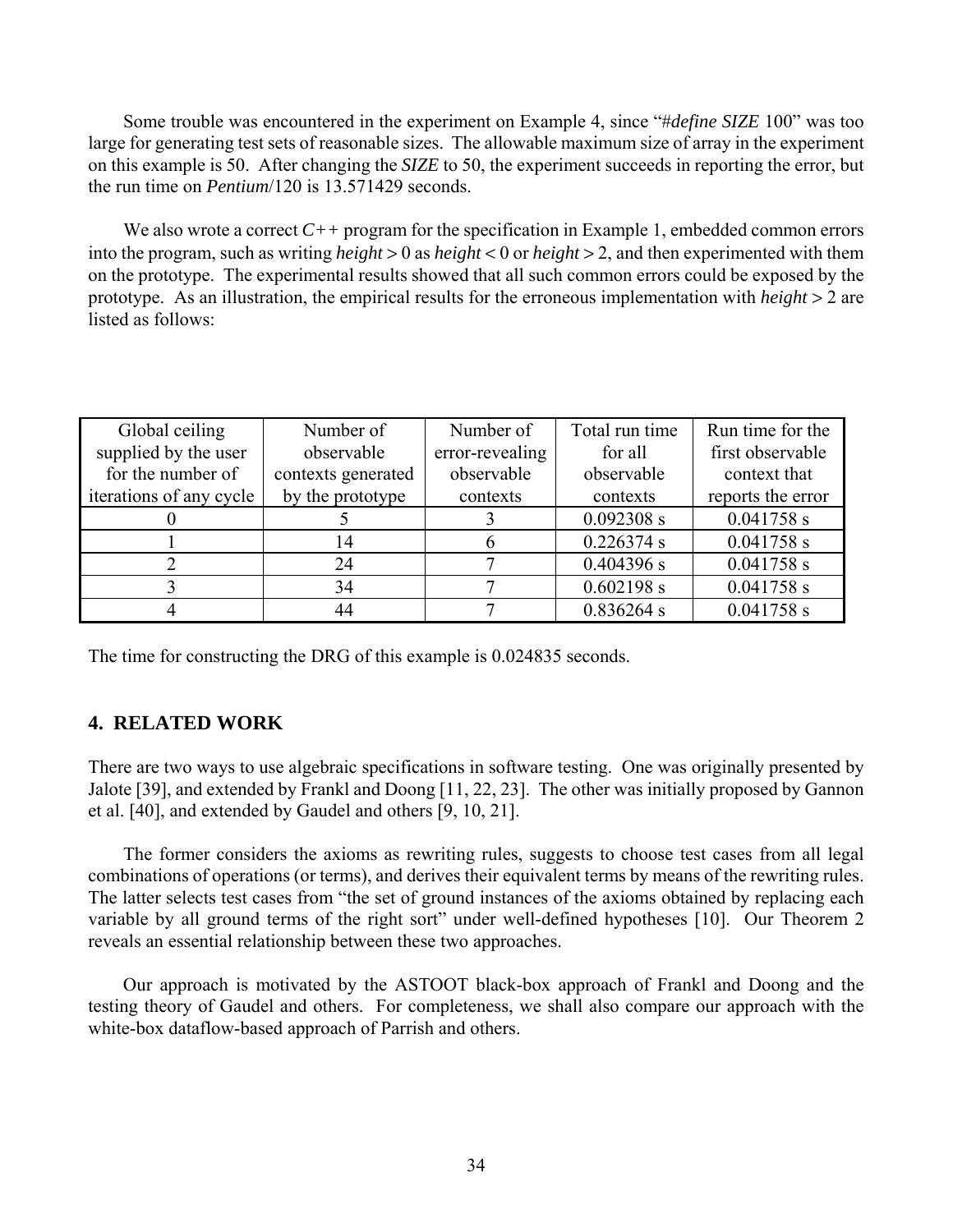## 4.1 The Work of Frankl and Doong

In general, there are a number of advantages in Frankl and Doong's functional approach [11, 22, 23] to test object-oriented programs. Using algebraic specifications, it helps to solve the oracle problem. By taking sequences of operations as test cases, instead of individual operations, this approach does not depend on a predefined calling method but on a suite of messages passing among objects. This concept is especially suitable for object-oriented programming. It can support an integrated set of semi-automatic tools covering test case generation, test driver generation, test execution, and test checking.

Our approach hopefully inherits the above advantages. However, there are a few substantial distinctions between Doong and Frankl's approach and ours:

- (1) Frankl and Doong define two terms  $u_1$  and  $u_2$  to be equivalent "if we can use the axioms as rewrite rules to transform  $u_1$  to  $u_2$ " [11]. There is a problem in this definition. Consider, for example, two terms new.push(1).push(2).pop and new.push(3).pop.push(1) for the specification of the class of integer stacks in Example 1. They produce observationally equivalent results when implemented correctly. However, they cannot be transformed from one to the other by left-to-right rewriting rules, and hence are not equivalent according to this definition. As a result, Frankl and Doong's approach cannot derive this kind of test cases. Our Definition 2.6 avoids this problem. However, as a supplement, Doong and Frankl's approach allows the user to add manually generated test cases that may remedy such kinds of situations.
- (2) Doong and Frankl's approach requires the user to select a finite number of original (operation) sequences from the set of terms, which is infinite in general. They offer the following tentative guidelines to guide the selection and generation of test cases: "Use (at least some) long original sequences, with a variety of relative frequencies of different constructors and transformers" and "If the specification has conditional axioms (with comparison operators), choose a variety of test cases for each original sequence, with various parameters chosen over a large range. Equivalently, choose a variety of different paths through the ADT tree arising from each original sequence." [11] These guidelines are supported by two empirical case studies.

The selection domain of our "fundamental pair" strategy is much smaller than that of the set of equivalent ground terms, but the coverage of testing fundamental pairs remains the same. Using our strategy, two of Doong and Frankl's tools, the compiler and simplifier, can be replaced by a generator that induces fundamental pairs as test cases directly from the two sides of each axiom. Our strategy is based on mathematical theorems, thus more precise.

(3) Frankl and Doong give an "approximate check" [11] for object observational equivalence, known as the EQN method, consisting of two techniques. One produces a recursive version of eqn from specification. The other is at the "implementation level". The former requires the analyst to supply a special axiom *eqn* to the specification of each class to define equivalence of two objects in the class. Different eqn axioms are attached to different classes. The approach also requires the designer and programmer to implement a special recursive method *eqn* for the respective *eqn* axiom in each class. If one of the attached axioms for  $eqn$ , or its implementation, is problematic, then the test report may show an error even if the original class is implemented correctly. Having said that, if we consider the *eqn* function to be a part of the class under test, the above situation is acceptable. The technique at the "implementation level" suggests to use white-box information about how the data type is represented and manipulated in the implementation. "For example, knowing that a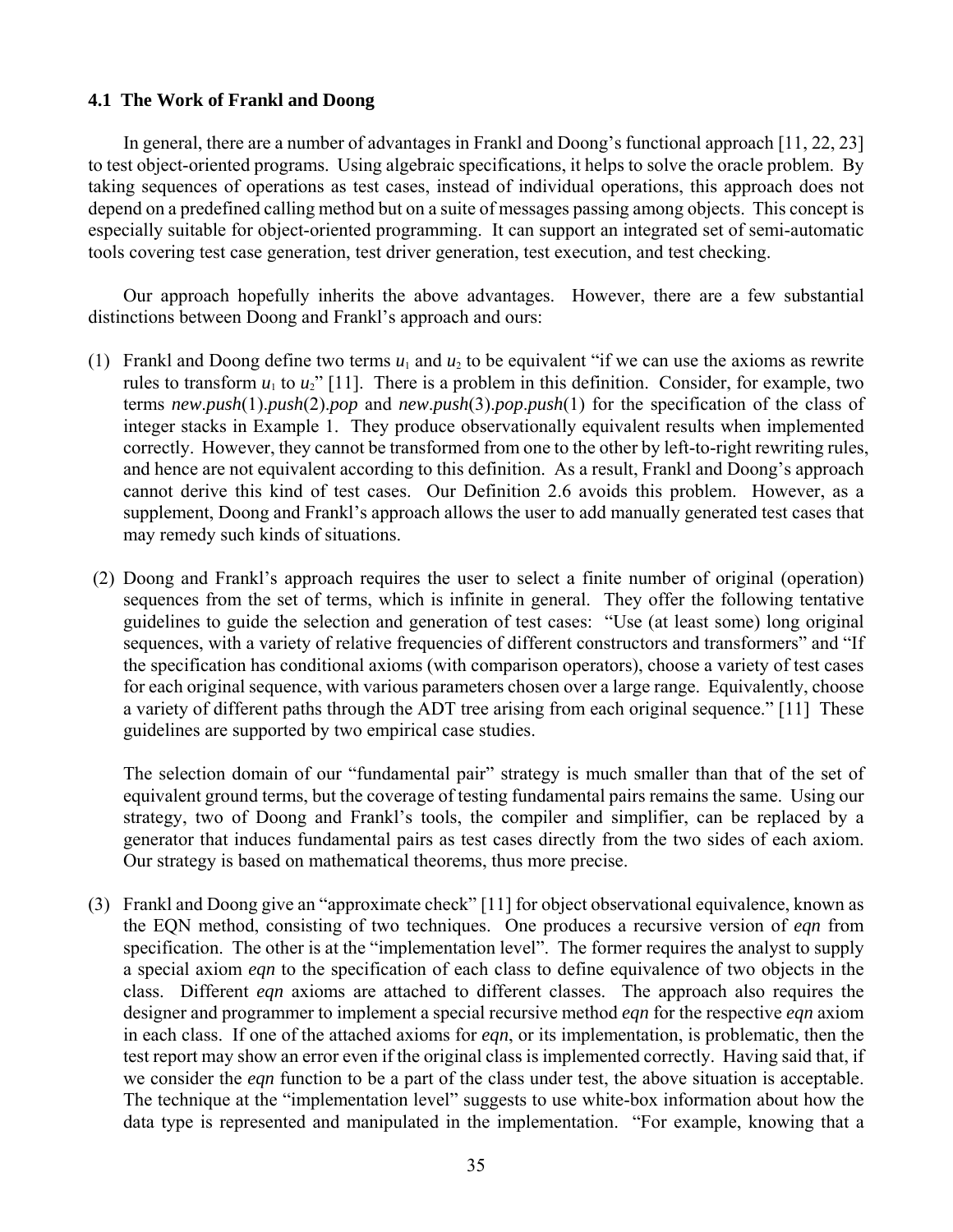FIFO queue is represented as a linked list, one can traverse the two lists comparing the elements". If the corresponding elements of the two lists are equal, we can indeed conclude that the two queues are observationally equivalent. If some corresponding elements of the two lists are not equal, however, we cannot immediately conclude that the two queues are observationally not equivalent, since the object-oriented paradigm allows encapsulation and the hiding of internal information. As discussed by Frankl and Doong, there are some advantages and disadvantages of the two techniques. As an option, our relevant observable context technique checks observational equivalence of objects using a different idea, which concentrates on checking relevant observable contexts only, skipping irrelevant observable contexts.

## 4.2 The Work of Gaudel, Bernot, Bouge, Choquet, Dauchy, Fribourg, and Marre

Bernot, Gaudel, and Marre [21] have proposed a general theory for software testing based on algebraic specifications. This theory includes several hypotheses such as a regularity hypothesis and a uniformity hypothesis for selecting test cases, and some oracle hypotheses to constrain the oracle problem. These hypotheses are important from a theoretical point of view, because they formalize common test practices and express the gap between testing and correctness proving. In our approach, we combine our strategy with the regularity hypothesis and the decomposition technique of uniform subdomains to select a finite set of fundamental pairs as test cases.

Furthermore, the oracle hypothesis and the related counterexample in [21] have inspired us to propose the relevant observable context technique.

An important distinction between our approach and the work of Gaudel and others is that the latter replaces all the variables in the axioms by ground terms according to the regularity hypothesis [10], whereas our approach replaces them by normal forms according to Theorem 2. The benefit of replacing variables by normal forms, rather than by general ground terms, has been described in Section 2.5.4.

## 4.3 The Work of Parrish, Borie, and Cordes

Parrish, Borie, and Cordes [15] proposed a white-box dataflow-based approach to testing classes. Their approach uses a *class graph*, which is a collection of  $\langle N, E, D, U, I \rangle$ , where N is the set of nodes, E is the set of edges. A node represents an operation. An edge from a node  $A$  to a node  $B$  means that it is permissible to invoke the operation  $B$  after the operation  $A$ .  $D$  denotes the set of *definitions of data.*  $U$ denotes the set of *uses of data.* I refers to the set of infeasible subpaths.  $N$ ,  $E$ ,  $D$ , and  $U$  are obtained from the class interface in the implementation. The purpose of introducing the concept of  $I$  is to allow us to eliminate sequences that are inappropriate or impossible to test. For this purpose, the authors set up a weak class graph and the corresponding weak coverage criteria, and added two further restrictions. They then proved that a minimum-length sequence of operations which satisfies weak node coverage criteria, weak branch coverage criteria, weak definition coverage criteria, or weak use coverage criteria could be found in polynomial time. Hence, the approach can be automated efficiently. However, as admitted by the authors, these weak criteria and the two additional restrictions substantially weaken the degree of testing demanded, and reduce the significance of their results.

We can compare Parrish's class graph approach and our DRG approach as follows: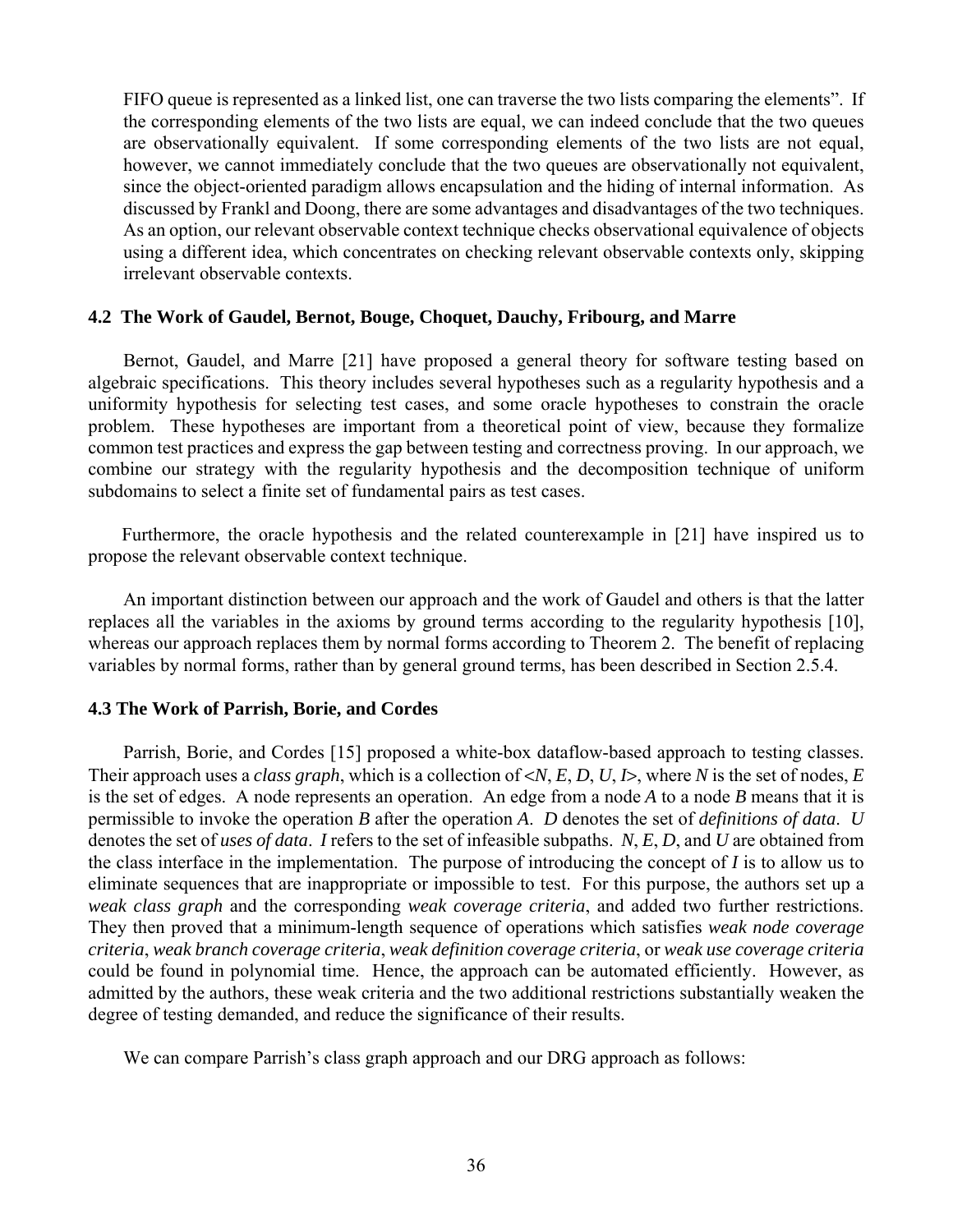- (a) Both of these two approaches are white-box techniques.
- (b) The class graph approach only deals with syntax problems. However, the DRG approach is used to determine whether two given objects are observational equivalent, which is a semantics problem.
- (c) In a class graph, a node represents an operation and an edge  $(op_1, op_2)$  denotes that the concatenation of two operations,  $op_1.op_2$ , is legal in syntax. On the other hand, in a DRG, a node represents a data member and an arc  $(d_1, d_2)$  denotes that the data member  $d_1$  directly affects data member  $d_2$ .
- (d) In DRGs, the counterpart to the weak branch coverage criteria in the class graph approach ensures each cycle is traversed only once. In general, this is very insufficient for the purpose of deciding whether two given objects are observationally equivalent. See Example 5 and the table in Section 3.4.4.
- (e) As indicated by [15], the class graph approach can also be based on the syntax section of algebraic specifications. Hence, this approach can be considered as an optional technique to select normal forms in step (a) of Algorithm GFT without a choice on the positive integer  $k$ .

# **5. CONCLUSION**

In this paper, we define a fundamental pair as a pair of equivalent ground terms formed by replacing all the variables on both sides of an axiom by normal forms. We prove that a complete implementation of a canonical specification is consistent with respect to all equivalent ground terms if and only if it is consistent with respect to all fundamental pairs. In other words, the testing coverage of fundamental pairs as good as that of all equivalent ground terms, and hence we need only concentrate on the testing of fundamental pairs. Our strategy is based on mathematical theorems. Combining this strategy with the regularity hypothesis and the decomposition technique of uniform subdomains, we construct an algorithm for selecting a finite set of fundamental pairs as test cases.

On the other hand, we prove that the observational equivalence of objects cannot be determined using a finite set of observable contexts derived from any black-box technique. Instead, we propose a relevant observable context approach, which is a heuristic white-box technique, and have implemented a prototype for it.

Many authors have indicated that program testing cannot thoroughly expose all the errors in the program under consideration [30, 31]. In this sense, testing in general is an incomplete and undecidable problem. Our approach cannot avoid this inherent limitation of testing. We decompose the testing problem into several sub-tasks, separate the decidable sub-tasks from the undecidable or difficult ones. and put them into a unified methodological framework via two algorithms. The undecidable or difficult sub-tasks are analyzed separately.

As future work, we shall investigate into the selection of nonequivalent terms as test cases, and the testing of interactions among groups of cooperating classes at the *cluster level*. We shall also consider the following problems: Is it feasible to abstract heuristic information from program code to alleviate the problems of deciding on the length of normal forms in step (a) of Algorithm GFT, and determining the number of iterations of cycles in step (d) of Algorithm DOE? How do we extend *Pigeon*  $C_{++}$  and its implementation with the relevant observable context technique to include aliasing and pointers? How do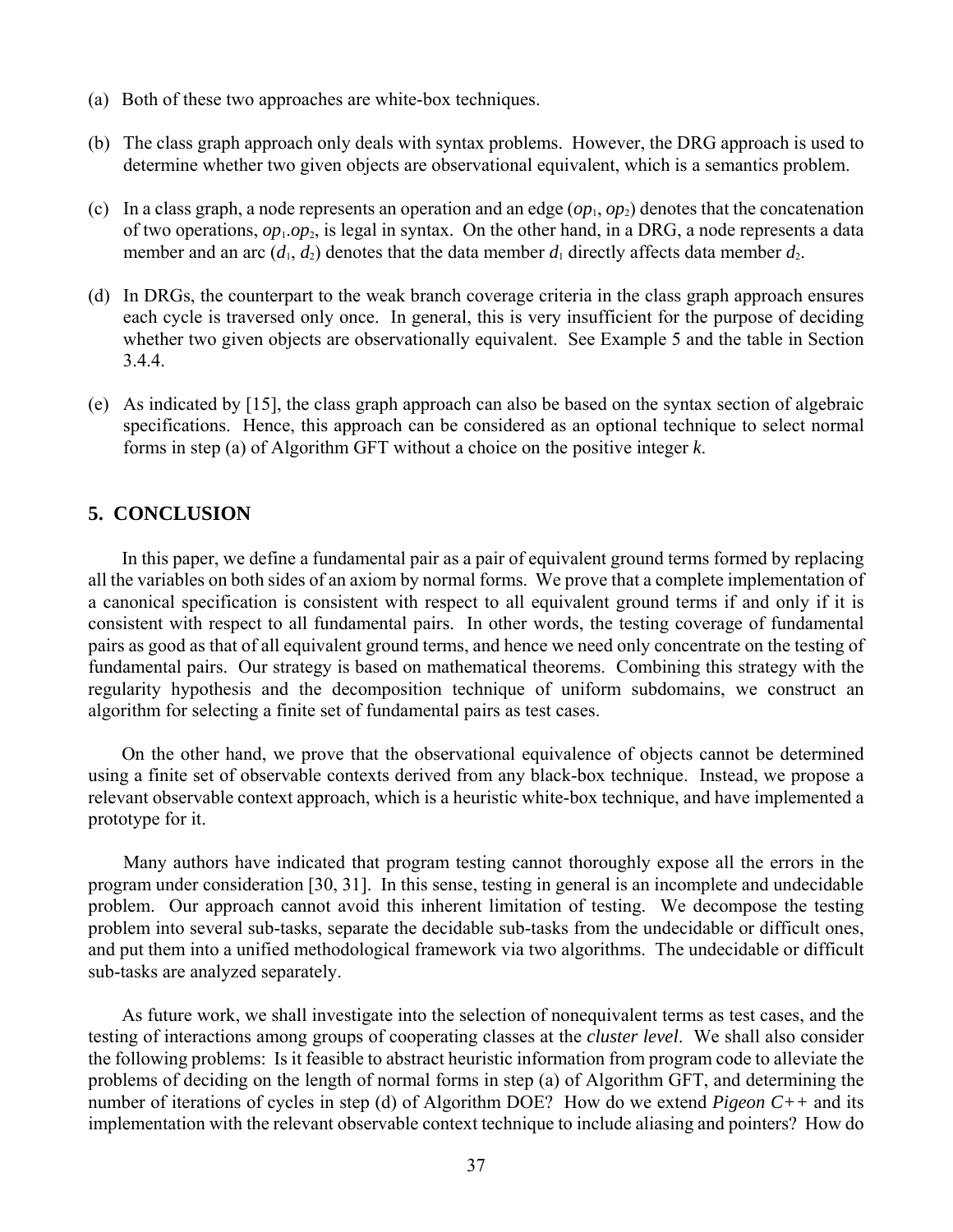we use compiler techniques instead of interpreter techniques to improve the efficiency of the prototype? How can we make the prototype more practical and user-friendly?

# **ACKNOWLEDGMENTS**

We are grateful to Professor P.G. Frankl for her helpful discussions via electronic mail. We also greatly appreciate the anonymous referees for their invaluable comments, questions, and suggestions, which lead our paper to a greater depth. Special thanks are due to Mr. Yue Tang Deng, the first author's M.Eng. student in Jinan University, for his invaluable contributions to the implementation and experimentation of the prototype.

# **REFERENCES**

- Smith, M.D. and Robson, D.J., A framework for testing object-oriented programs, *Journal of*  $1<sup>1</sup>$ Object-Oriented Programming 5, 3, (1992),  $45\left(\frac{1}{25}\right)$ .
- 2. Fujiwara, S., von Bochmann, G., Khendek, F., Amalou, M., and Ghedamsi, A., Test selection based on finite state models, IEEE Transactions on Software Engineering 17, 6, (1991), 591 $\sharp$ 603.
- 3. Harrold, M.J., McGregor, J.D., and Fitzpatrick, K.J., Incremental testing of object-oriented class structures, In Proceedings of 14th IEEE International Conference on Software Engineering (*ICSE* '92), IEEE Computer Society, Los Alamitos, California, (1992),  $68 \times 80$ .
- 4. Kung, D., Gao, J., Hsia, P., Toyoshima, Y., and Chen, C., A test strategy for object-oriented programs, In Proceedings of IEEE 19th Computer Software and Applications Conference (COMPSAC '95), IEEE Computer Society, Los Alamitos, California, (1995), 239仗244.
- 5. Kung, D., Gao, J., Hsia, P., Lin, J., and Toyoshima, Y., Design recovery for software testing of object-oriented programs, In Proceedings of IEEE Working Conference on Reverse Engineering, IEEE Computer Society, Los Alamitos, California, (1993), 202仗211.
- 6. Perry, D.E. and Kaiser, G.E., Adequate testing and object-oriented programming, Journal of Object-Oriented Programming 3, 5, (1990),  $13(19)$ .
- 7. Turner, C.D. and Robson, D.J., A state-based approach to the testing of class-based programs, Software: Concepts and Tools 16, 3, (1995), 106仗112.
- 8. Chen, H.Y. and Tse, T.H., Towards a new methodology for object-oriented software testing at the class and cluster levels, Technical Report TR-97-07, Department of Computer Science, The University of Hong Kong, Hong Kong, (1997).
- Bouge, L., Choquet, N., Fribourg, L., and Gaudel, M.-C., Test sets generation from algebraic  $9<sub>1</sub>$ specifications using logic programming, *Journal of Systems and Software 6*, (1986),  $343\text{\textless}\times360$ .
- 10. Dauchy, P., Gaudel, M.-C., and Marre, B., Using algebraic specification in software testing: a case study on the software of an automatic subway, Journal of Systems and Software 21, 3, (1993), 229 仗244.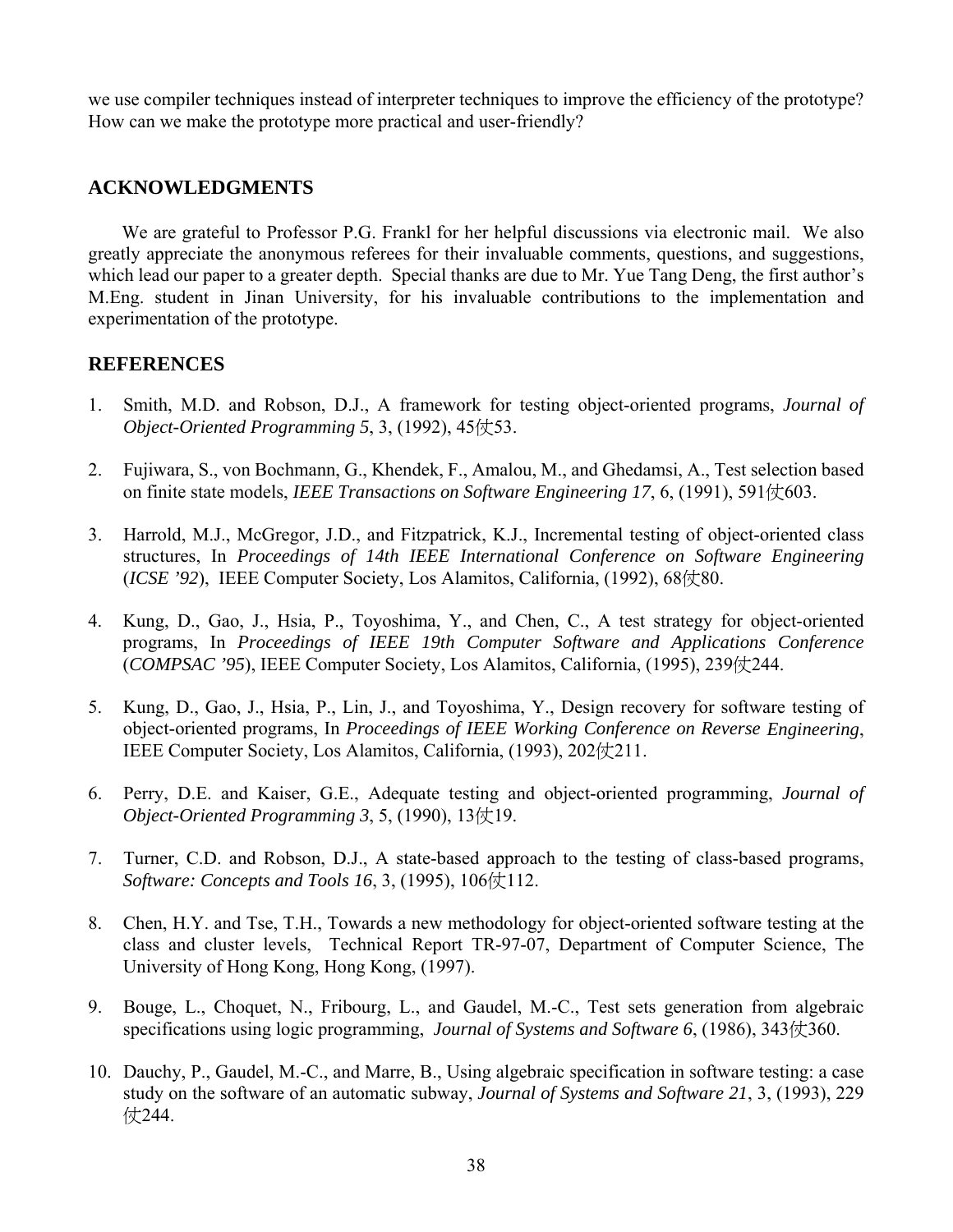- 11. Doong, R.-K. and Frankl, P.G., The ASTOOT approach to testing object-oriented programs, ACM Transactions on Software Engineering and Methodology 3, 2, (1994),  $101 \times 130$ .
- 12. Chen, T.Y. and Low, C.K. Dynamic data flow analysis for C++, In Proceedings of 1995 Asia-Pacific Software Engineering Conference (APSEC' 95), IEEE Computer Society, Los Alamitos, California, (1995), 22仗28.
- 13. Chen, T.Y. and Low, C.K. Error detection in C++ through dynamic data flow analysis, Software: Concepts and Tools 18, 1, (1997),  $1 \notin 13$ .
- 14. Fiedler, S.P., Object-oriented unit testing, *Hewlett-Packard Journal 40*, 4, (1989), 69仗74.
- 15. Parrish, A.S., Borie, R.B., and Cordes, D.W., Automated flow graph-based testing of object-oriented software modules, *Journal of Systems and Software 23*, 2, (1993), 95 $\notin$ 109.
- 16. Turner, C.D. and Robson, D.J., State-based testing and inheritance. Technical Report TR-1/93. Computer Science Division, School of Engineering and Computer Science, University of Durham, Durham, UK, (1993).
- 17. Turner, C.D. and Robson, D.J. Guidance for the testing of object-oriented programs, Technical Report TR-2/93, Computer Science Division, School of Engineering and Computer Science, University of Durham, Durham, UK, (1993).
- 18. Goguen, J.A. and Diaconescu, R., Towards an algebraic semantics for the object paradigm, In Recent Trends in Data Type Specification: Proceedings of 9th International Workshop on Specification of Abstract Data Types, H. Ehrig and F. Orejas, Eds. Lecture Notes in Computer Science, Vol. 785. Springer-Verlag, Berlin, (1994), 1仗29.
- 19. Goguen, J.A. and Meseguer, J., Unifying functional, object-oriented, and relational programming with logical semantics, In Research Directions in Object-Oriented Programming, B. Shriver and P. Wegner, Eds. MIT Press, Cambridge, Massachusetts, (1987), 417仗477.
- 20. Wolfram, D.A. and Goguen, J.A., A sheaf semantics for FOOPS expressions, In Object-Based Concurrent Programming: Proceedings of ECOOP '91 Workshop, M. Tokoro, O.M. Nierstrasz, and P. Wegner, Eds. Lecture Notes in Computer Science, Vol. 612, Springer-Verlag, Berlin, (1992), 81 仗98.
- 21. Bernot, G., Gaudel, M.-C., and Marre, B., Software testing based on formal specifications: a theory and a tool, *Software Engineering Journal*, 6, 6, (1991),  $387\text{\textbackslash}405$ .
- 22. Doong, R.-K. and Frankl, P.G., Case studies on testing object-oriented programs, In Proceedings of 4th ACM Annual Symposium on Testing, Analysis, and Verification (TAV 4), ACM Press, New York,  $(1991)$ ,  $165$ 仗 $177$ .
- 23. Frankl, P.G. and Doong, R.-K., Tools for testing object-oriented programs, In Proceedings of 8th Pacific Northwest Conference on Software Quality, (1990), 309仗324.
- 24. Frankl, P.G., Private communication, (1994).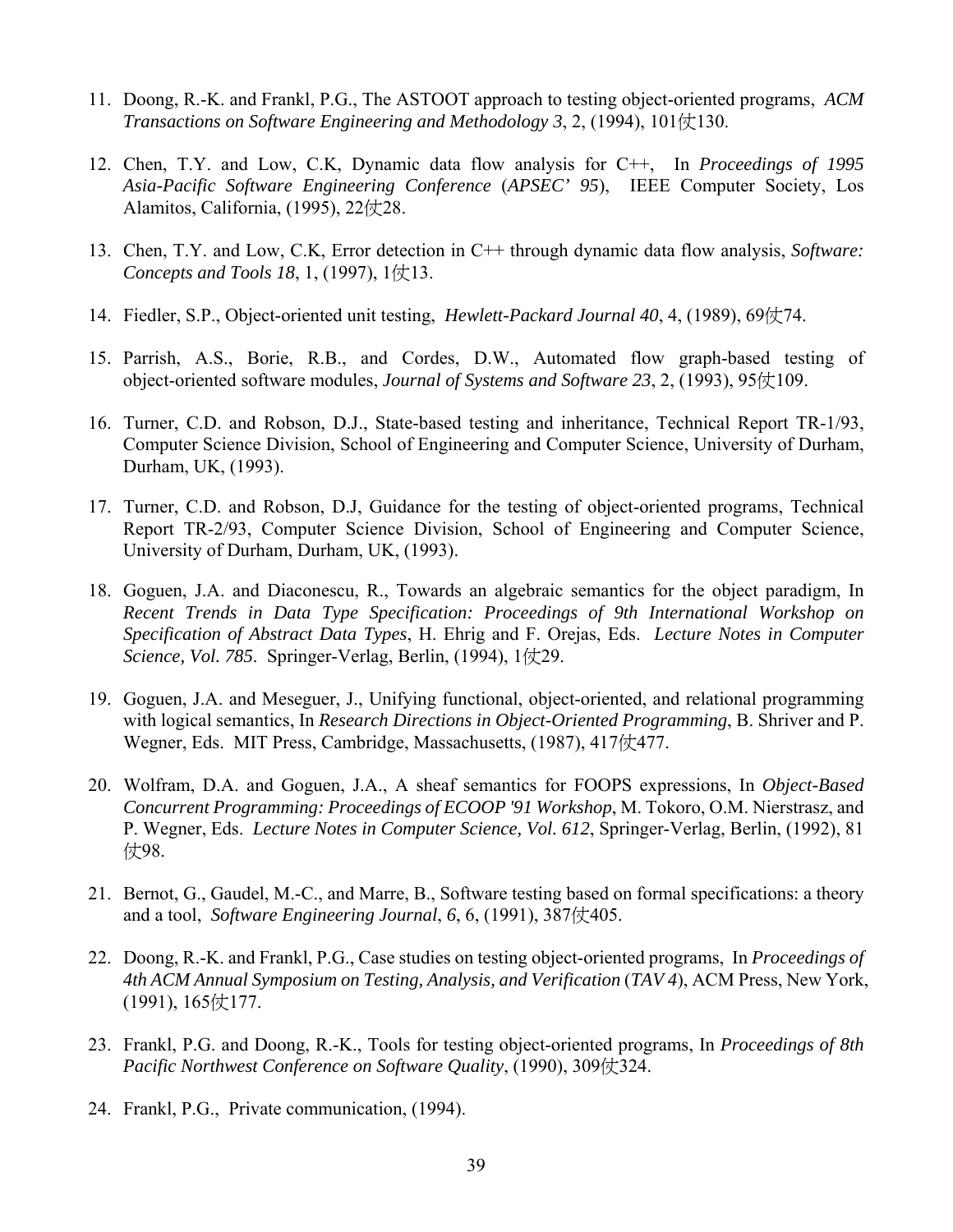- 25. White, L.J. and Cohen, E.I., A domain strategy for computer program testing, IEEE Transactions on Software Engineering SE-6, 3, (1980), 247 $\text{\textsterling}257$ .
- 26. Jeng, B. and Weyuker, E.J., A simplified domain-testing strategy, ACM Transactions on Software Engineering and Methodology 3, 3, (1994),  $254\text{ }\frac{1}{2}70$ .
- 27. Frankl, P.G., A framework for testing object-oriented programs, Computer Science Technical Report PUCS-105-91, Department of Electrical Engineering and Computer Science, Polytechnic University, Brooklin, New York, (1991).
- 28. Breu, R. and Breu, M., Abstract and concrete objects: an algebraic design method for object-based systems, In Algebraic Methodology and Software Technology: Proceedings of 3rd International Conference (AMAST '93), M. Nivat, C. Rattray, T. Rus, and G. Scollo, Eds. Workshops in Computing, Springer-Verlag, Berlin, (1993), 343仗348.
- 29. Morell, L.J., A theory of fault-based testing, IEEE Transactions on Software Engineering 16, 8,  $(1990), 844$   $\not\in$  857.
- 30. Clarke, L.A., A system to generate test data and symbolically execute programs., IEEE Transactions on Software Engineering SE-2, 3, (1976), 215 $\&$  222.
- 31. Miller, E.F., Notes on the philosophy of testing, In Proceedings of 1st Annual International Computer Software and Applications Conference (COMPSAC '77), IEEE Computer Society, New York, (1977).
- 32. Knuth, D.E., An empirical study of FORTRAN programs, Software: Practice and Experience 1,  $(1971)$ ,  $105 \times 133$ .
- 33. Elshoff, J.L., A numerical profile of commercial PL/I programs, Report GMR-1927, Computer Science Department, General Motors Research Laboratory, Warren, Michigan, (1975).
- 34. Elshoff, J.L., An analysis of some commercial PL/I programs, IEEE Transactions on Software *Engineering SE-2*, (1976), 208 $\angle$ 215.
- 35. Cohen, E.I., A Finite Domain-Testing Strategy for Computer Program Testing, PhD Dissertation, Ohio State University, Columbus, Ohio (1978).
- 36. Tse, T.H. and Goguen, J.A., Functional object-oriented design (FOOD), In Foundations of Information Systems Specification and Design, Dagstuhl Seminar Report No. 35, H.-D. Ehrich, A. Sernadas, and J.A. Goguen, Eds. International Conference and Research Center for Computer Science, Wadern, Germany (1992).
- 37. Chen, H.Y., Deng, Y.T., and Tse, T.H., ROCS: an object-oriented software testing system at the class level based on the relevant observable context technique, Technical Report TR-97-08, Department of Computer Science, The University of Hong Kong, Hong Kong, (1997).
- 38. Schildt, H., The Craft of C: Take-Charge Programming, Osborne McGraw-Hill, Berkeley, California, (1992).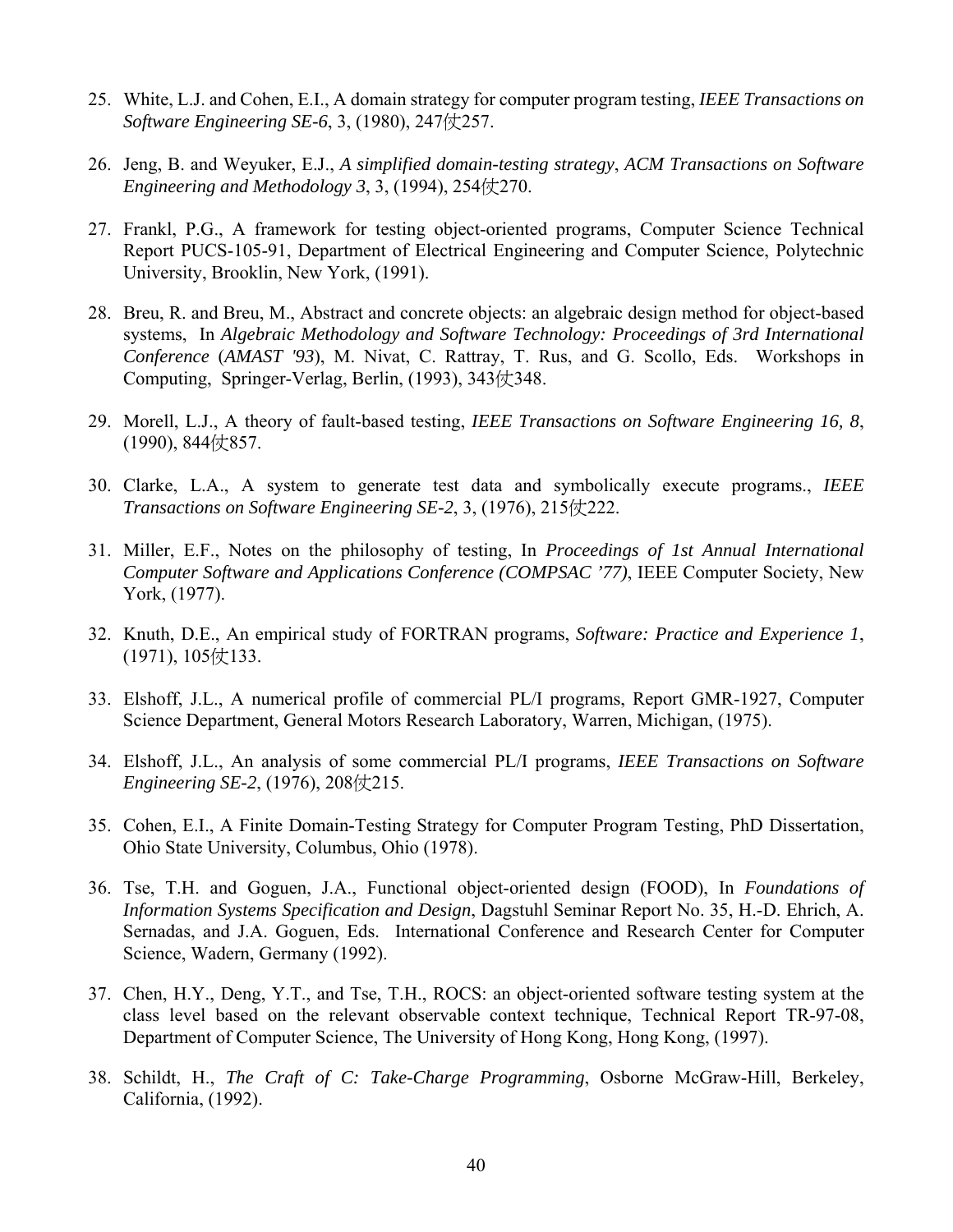- 39. Jalote, P., Specification and testing of abstract data types, In Proceedings of 7th Annual International Computer Software and Applications Conference (COMPSAC '83), IEEE Computer Society, New York, (1983), 508仗511.
- 40. Gannon, J.D., McMullin, P.R., and Hamlet, R., Data-abstraction implementation, specification, and testing, ACM Transactions on Programming Languages and Systems 3, 3, (1981),  $211 \times 223$ .